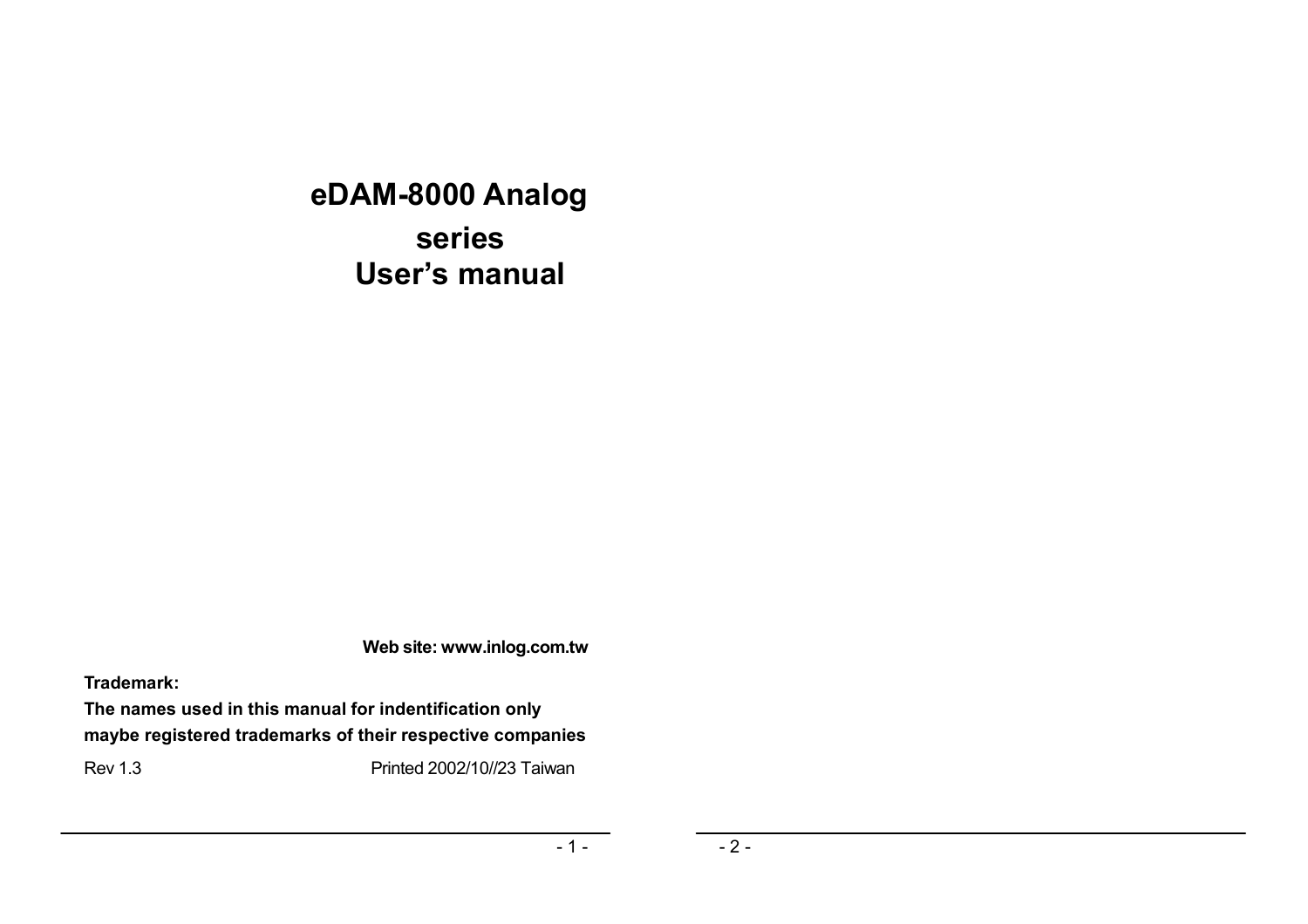### **Table of Contents**

| <b>Chapter 1</b> |          |                                  |  |
|------------------|----------|----------------------------------|--|
| 1.1              | Overview |                                  |  |
| 1.2              |          |                                  |  |
| 1.3              |          |                                  |  |
| 1.4              |          |                                  |  |
| 1.5              |          |                                  |  |
| 1.6              |          |                                  |  |
| <b>Chapter 2</b> |          | About the eDAM Analog Modules  9 |  |
| 2.1              |          |                                  |  |
| 2.2              |          |                                  |  |
| 2.3              |          |                                  |  |
| 2.4              |          |                                  |  |
| 2.4.1            |          |                                  |  |
| 2.4.2            |          |                                  |  |
| 2.4.3            |          |                                  |  |
| 2.5              |          |                                  |  |
| 2.6              |          |                                  |  |
| 2.6.1            |          |                                  |  |
| 2.6.2            |          |                                  |  |
| 2.6.3            |          |                                  |  |
| <b>Chapter 3</b> |          |                                  |  |
| 3.1              |          |                                  |  |
| 3.2              |          |                                  |  |
| 3.3              |          |                                  |  |
| <b>Chapter 4</b> |          |                                  |  |
|                  |          |                                  |  |

| 4.1              |                                              |
|------------------|----------------------------------------------|
| 4.2              |                                              |
| 4.3              |                                              |
| 4.4              |                                              |
| 4.5              |                                              |
| 4.6              | eDAM Isolated RS-232/RS485 Converter 30      |
| 4.7              |                                              |
| 4.8              |                                              |
| 4.9              | Install a New eDAM to a Existing Network  32 |
| <b>Chapter 5</b> |                                              |
| 5.1              |                                              |
| 5.2              |                                              |
| 5.3              |                                              |
| 5.4              |                                              |
| 5.4.1            |                                              |
| 5.4.2            |                                              |
| 5.4.3            |                                              |
| 5.4.4            |                                              |
| 5.4.5            | Linear mapping functional Commands  41       |
| 5.5              |                                              |
| 5.6              |                                              |
| 5.7              |                                              |
| 5.8              |                                              |
| 5.9              |                                              |
| 5.10             |                                              |
| 5.11             |                                              |
| 5.12             |                                              |
| 5.13             | Host OK                                      |

 $-4-$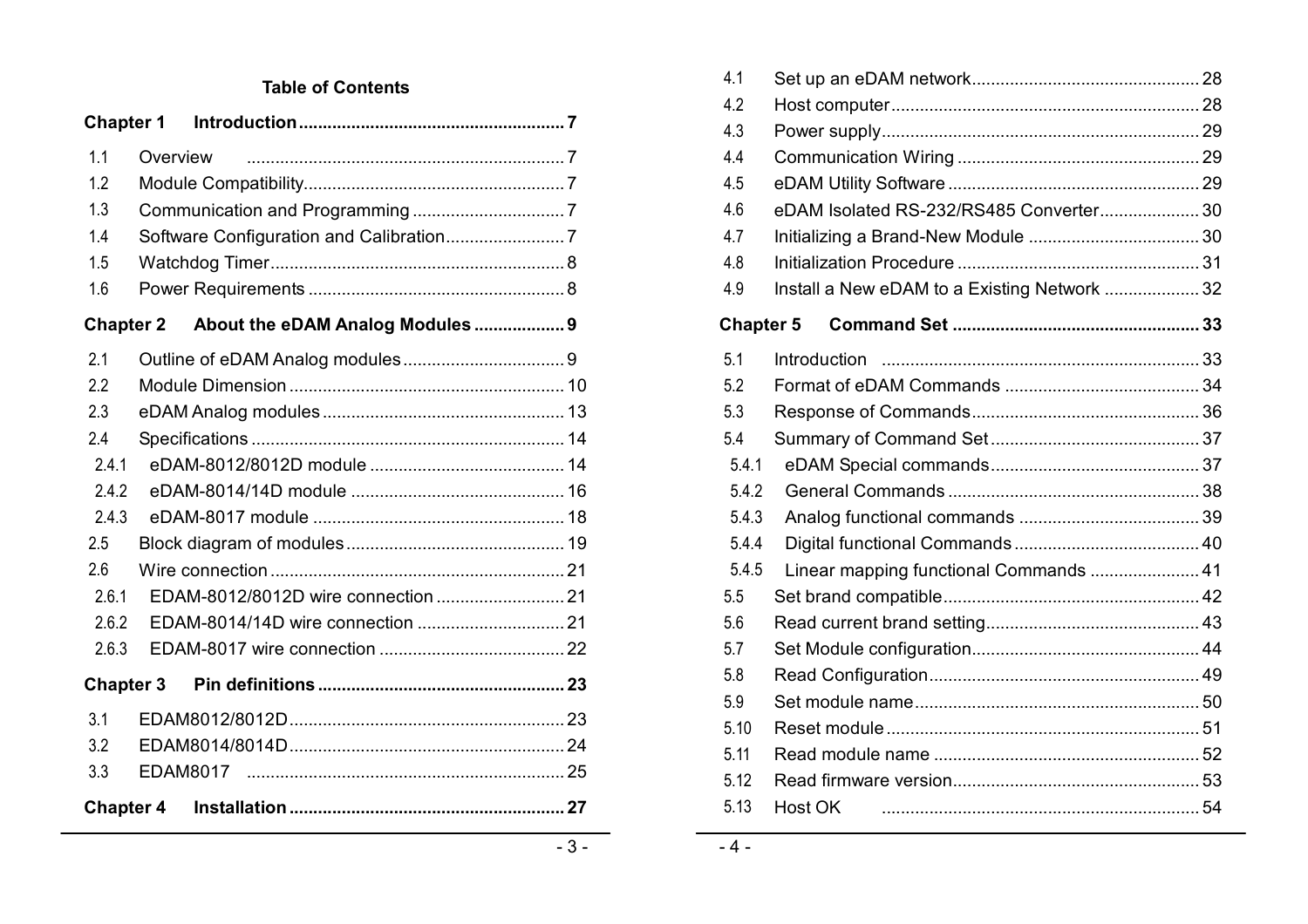| 5.14 |       |
|------|-------|
| 5.15 |       |
| 5.16 |       |
| 5.17 |       |
| 5.18 |       |
| 5.19 |       |
| 5.20 |       |
| 5.21 |       |
| 5.22 |       |
| 5.23 |       |
| 5.24 |       |
| 5.25 |       |
| 5.26 |       |
| 5.27 |       |
| 5.28 |       |
| 5.29 |       |
| 5.30 |       |
| 5.31 |       |
| 5.32 |       |
| 5.33 |       |
| 5.34 |       |
| 5.35 |       |
| 5.36 |       |
| 5.37 |       |
| 5.38 |       |
| 5.39 |       |
| 5.40 |       |
| 5.41 |       |
| 5.42 |       |
|      | $-5-$ |

| 5.43             |                                                 |  |  |  |  |
|------------------|-------------------------------------------------|--|--|--|--|
| 5.44             | Read source HI/LO values for linear mapping 89  |  |  |  |  |
| 5.45             | Read target HI/LO values for linear mapping 90  |  |  |  |  |
| 5.46             | Write source HI/LO values for linear mapping 91 |  |  |  |  |
| 5.47             | Write target HI/LO values for linear mapping 91 |  |  |  |  |
| 5.48             |                                                 |  |  |  |  |
| 5.49             |                                                 |  |  |  |  |
| <b>Chapter 6</b> | Data Format and Input range 96                  |  |  |  |  |
| 6.1              | Data Format of Analog Input Modules 96          |  |  |  |  |
| 6.1.1            |                                                 |  |  |  |  |
| 6.1.2            |                                                 |  |  |  |  |
| 6.1.3            |                                                 |  |  |  |  |
| <b>Chapter 7</b> |                                                 |  |  |  |  |
| 7.1              |                                                 |  |  |  |  |
|                  |                                                 |  |  |  |  |
|                  |                                                 |  |  |  |  |
|                  |                                                 |  |  |  |  |
|                  |                                                 |  |  |  |  |

 $-6 -$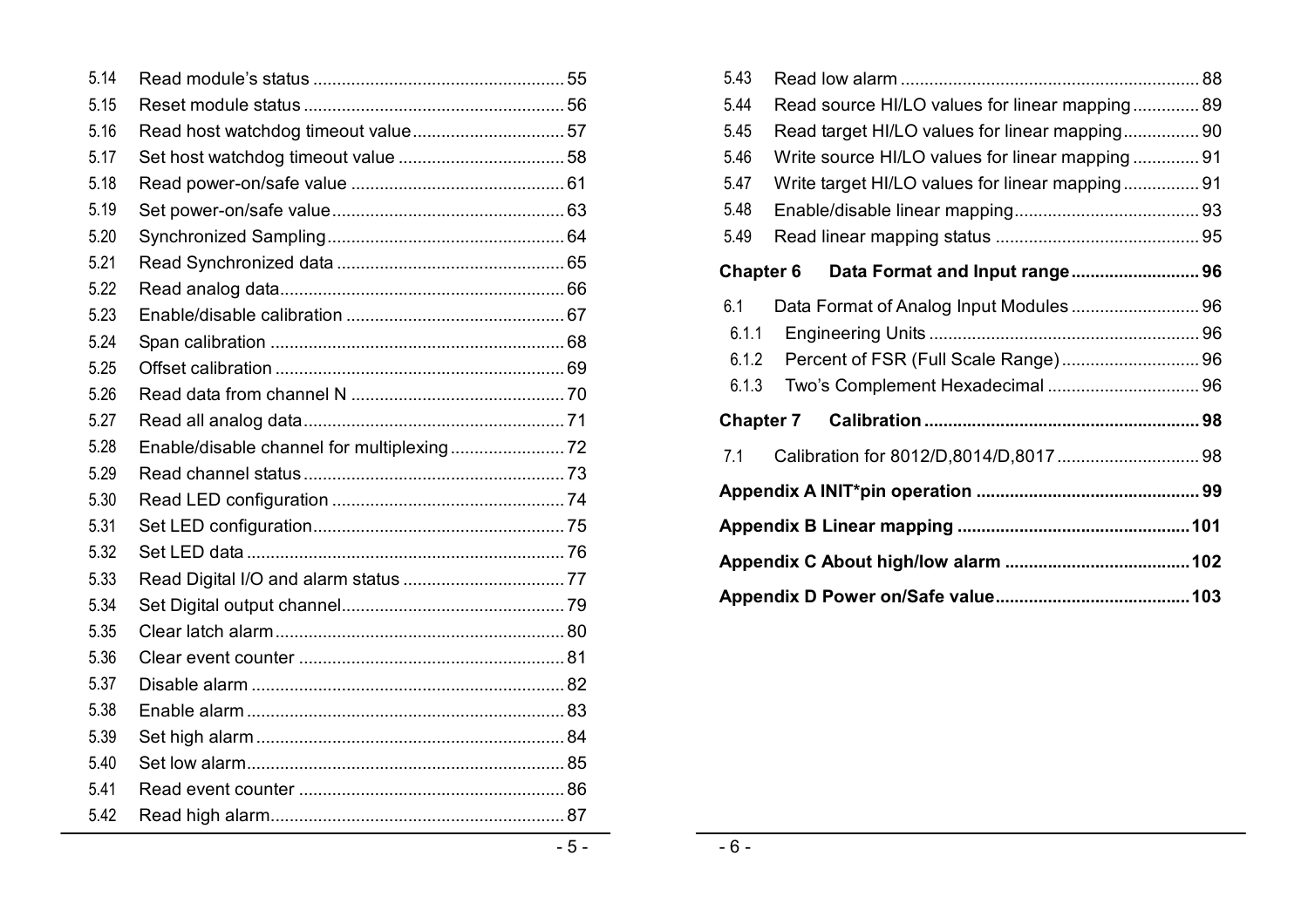## **Chapter 1 Introduction**

# **1.1 Overview**

The eDAM*-8000* analog modules is a set of intelligent sensor to computer interface modules containing built-in microprocessor. They provide data comparison, and digital communication functions. Some modules provide analog I/O lines for controlling and monitoring analog signals.

# **1.2 Module Compatibility**

The *eDAM-8000* series are fully compatible to Advantech ADAM-4000 series, ADlink® NµDAM-6000 series and ICP® I-7000 series by Command "~AA2X01V"

# **1.3 Communication and Programming**

eDAM modules can connect to and communicate with all computers and terminals. They use RS-485 transmission standards, and communicate with ASCII format commands. All communications to and from the module are performed in ASCII, which means that eDAM modules can be programmed in virtually any high-level language.

Up to 256 eDAM modules may be connected to an RS-485 multi-drop network by using the eDAM RS-485 repeater, extending the maximum communication distance to 4,000 ft.

# **1.4 Software Configuration and Calibration**

EDAM modules contain no pots or switches to set. By merely issuing a command from the host computer, you can change an analog input module to accept several ranges of voltage input.

Remote configuration can be done by using the command set's configuration and calibration commands. By storing configuration and calibration parameters in a nonvolatile EEPROM, modules are able to retain these parameters in case of power failure.

# **1.5 Watchdog Timer**

A watchdog timer supervisory function will automatically reset the eDAM modules in the event of system failure. Maintenance is thus simplified.

# **1.6 Power Requirements**

Although the modules are designed for standard industrial unregulated 24V DC power supply , they accept any power unit that supplies power within the range of +10 to +30 V DC . The power supply ripple must be limited to 5 V peak-to-peak, and the immediate ripple voltage should be maintained between +10 and +30 V DC .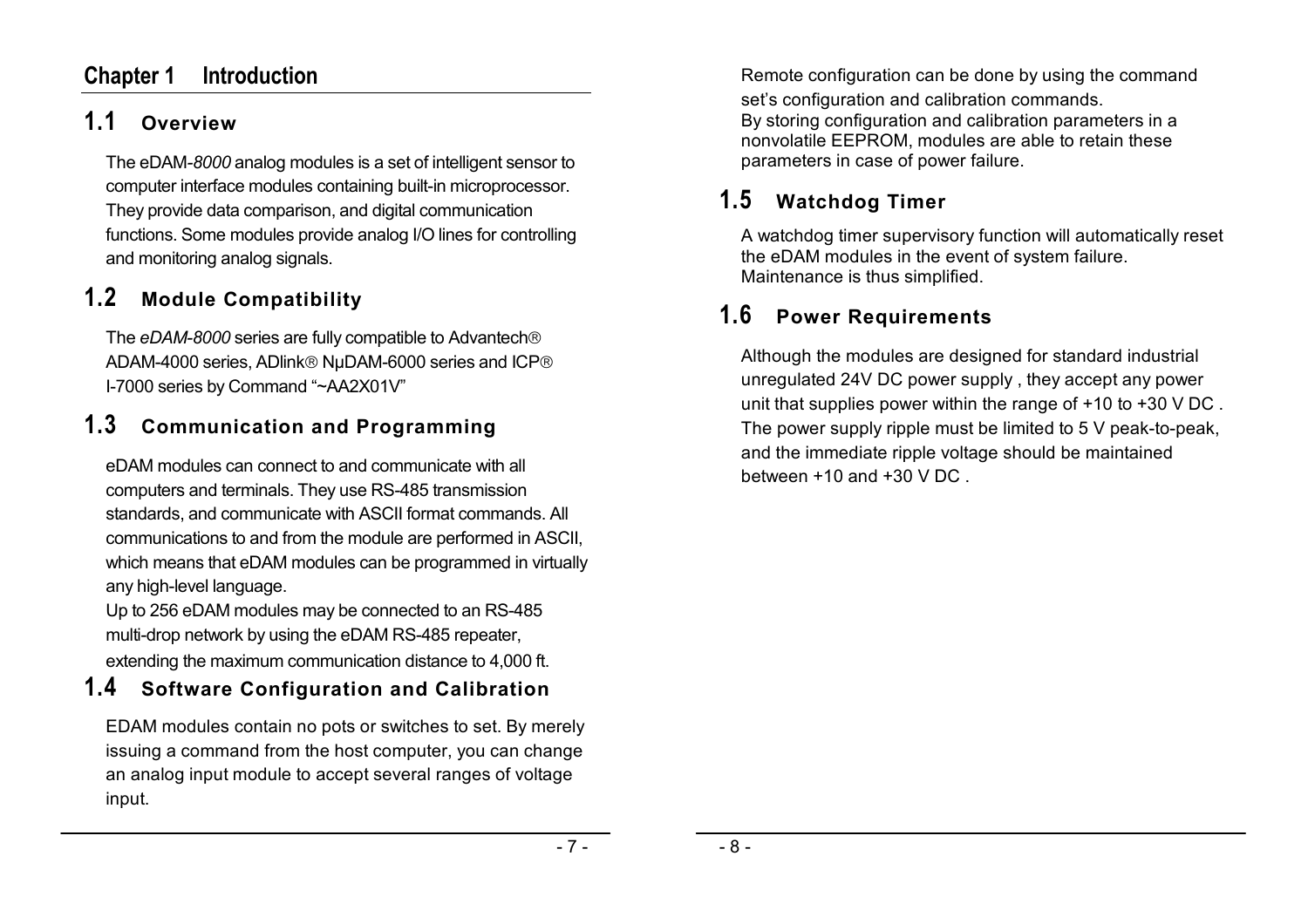# **2.1 Outline of eDAM Analog modules**



**2.2 Module Dimension** 

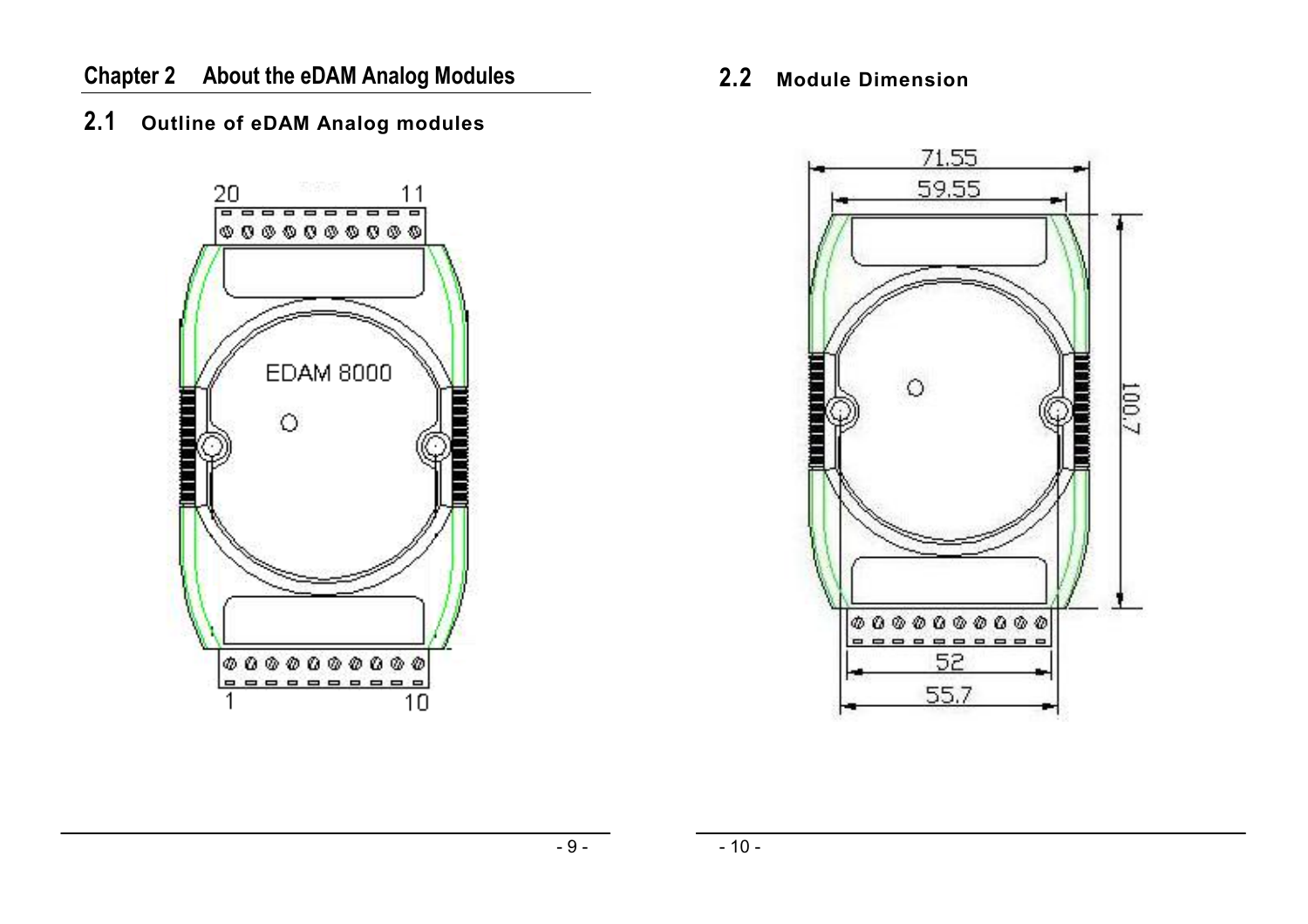







Ь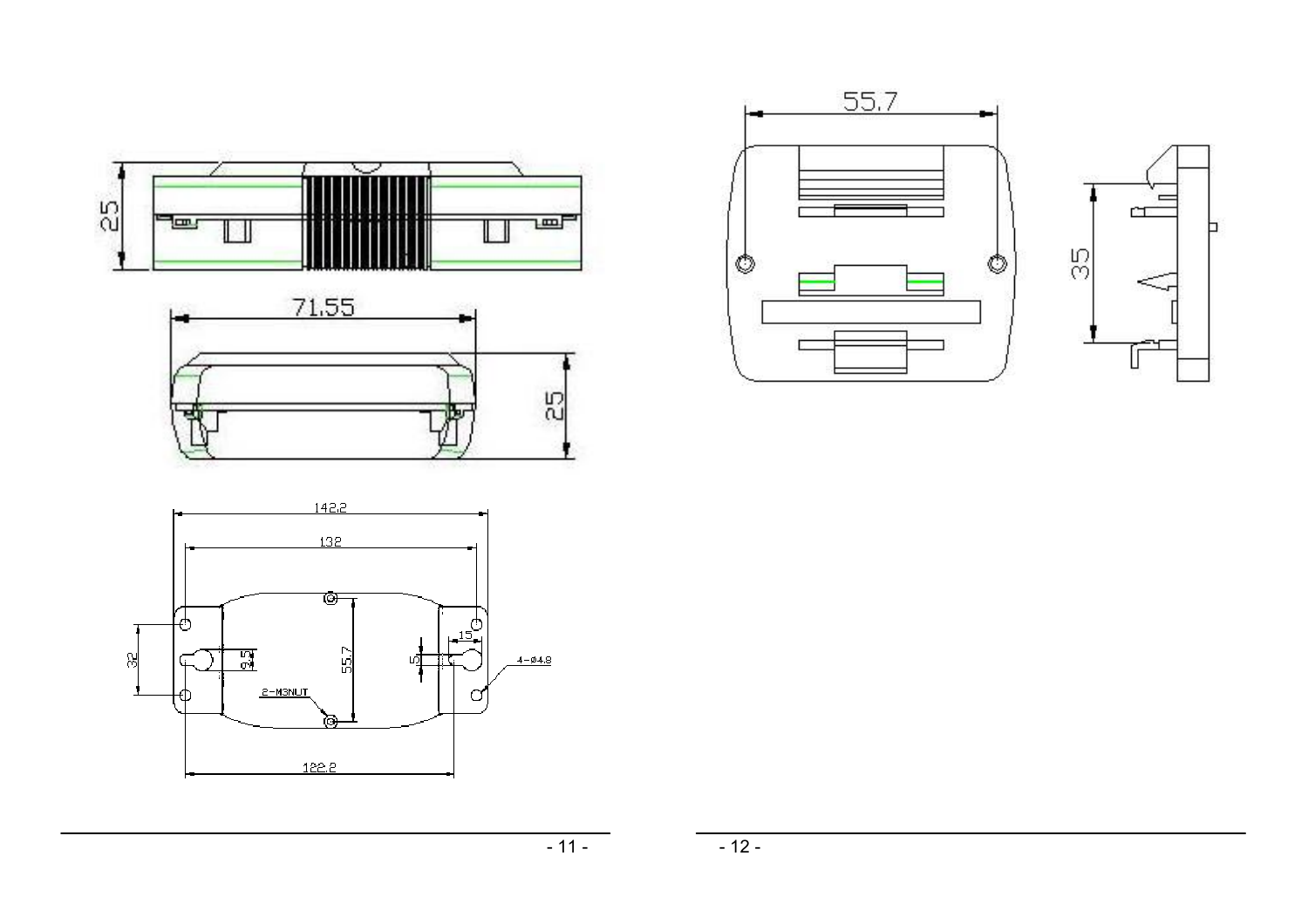# **2.3 eDAM Analog modules**

The eDAM provides a series of analog input or digital in/output modules to sense the analog and digital signal or to control the remote devices.

- eDAM-8012 : Photo-isolated 1-channel analog input and 3 channel digital I/O module
- eDAM-8012D: Photo-isolated 1-channel analog input and 3 channel digital I/O module with seven segment display
- eDAM-8014: Photo-isolated 2-channel V/I input and 3 channel digital I/O module
- eDAM-8014D : Photo-isolated 2-channel V/I input and 3 channel digital I/O module with seven segment display
- eDAM-8017 : Photo-isolated 8-channel analog input module

# **2.4 Specifications**

# **2.4.1** eDAM-8012/8012D module

eDAM-8012/D provides one isolated analog input channel with input type mV, V, mA, one digital input channel and two digital output channels with common ground.

### **Specifications**

- $\bullet$  Interface : RS-485, 2 wires
- Speed: 1200, 2400, 4800, 9600, 19.2K, 38.4K ,115.2K
- Analog input :
	- Channel: 1

Input type: mV, V, mA (with external 125 ohms shunt resistor)

Sampling rate:

Normal mode: 10 samples /sec (default)

Fast mode: 100 samples/sec

Resolution: 20-bit

Bandwidth: 5.24Hz(normal mode)/52.4Hz(fast mode)

- Input Impedance: 20M ohms
- Isolation voltage: 3000VDC
- Overvoltage protection: ±40V
- LED display: 5 1/2 digits display (8012D only)
- Digital output Channel: 2 Output type: Open collector (30VDC max.) Sink current: 300mA max.

Power dissipation: 300mW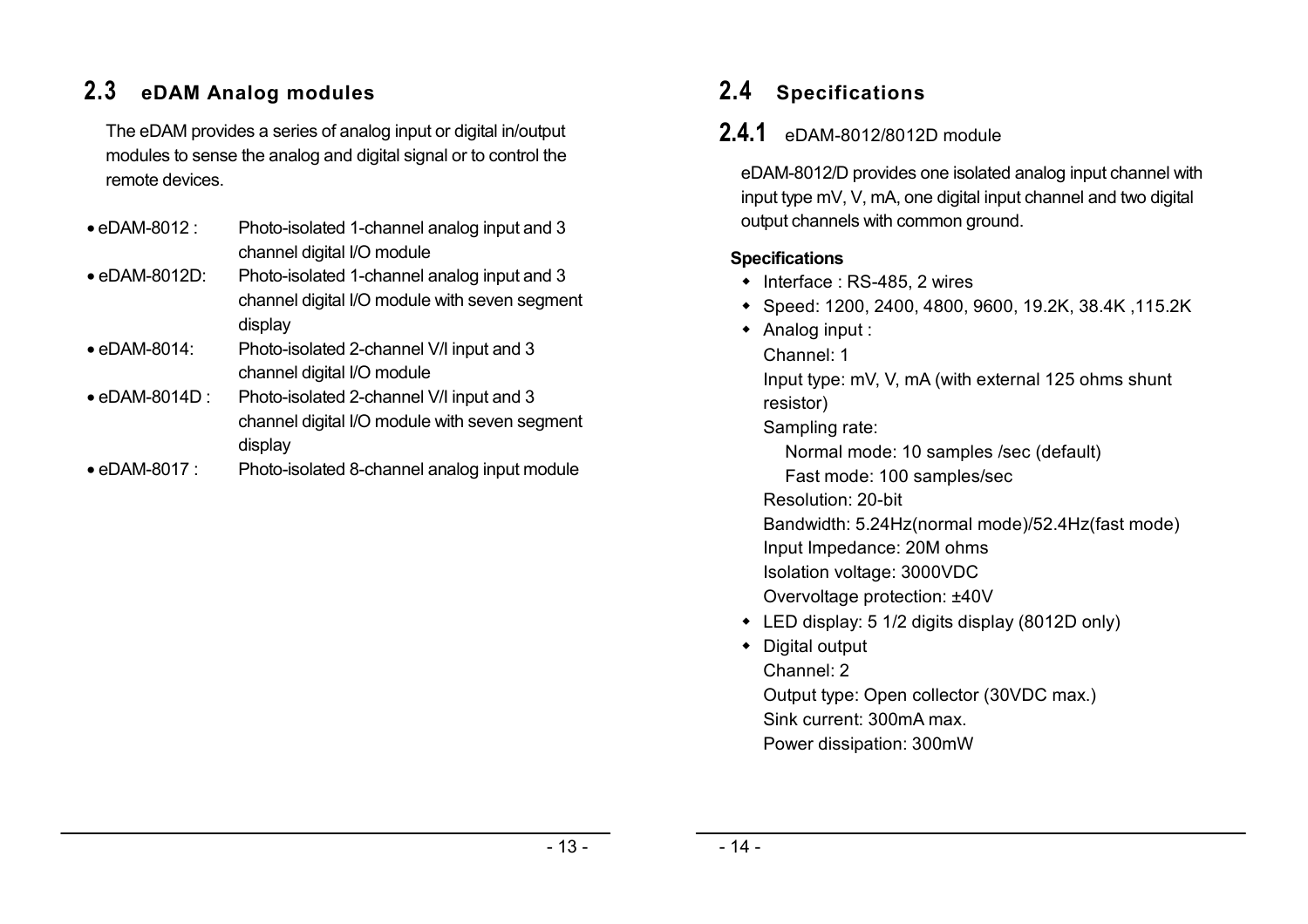- Digital input Channel: 1 Logical level 0: +1V max./Logical level 1: 3.5V to 30V
- Event counter: Maximum input frequency: 50Hz Minimum input width: 1ms
- Power input : +10V to +30VDC
- Consumption: eDAM-8012 :1.4W, eDAM-8012D: 2.0W

# **2.4.2** eDAM-8014/14D module

eDAM-8014/D provides one isolated voltage analog input channel and one current analog input channel with input type mV, V, mA, one digital input channel and two digital output channels with common ground

### **Specifications**

- $\bullet$  Interface: RS-485, 2 wires
- Speed: 1200, 2400, 4800, 9600, 19.2K, 38.4K ,115.2K
- Analog Input

Channel: 1 voltage input and 1 current input Input type: single-ended input Unit conversion: mV, V, or mA Voltage Range: ±10V, ±5V, ±1V, ±500mV, ±150mV Current Measurement: ±20mA Input impedance: Voltage input: 20M ohms Current input: 125 ohms Accuracy: ±0.05% Isolation Voltage: 3000 Vrms. Over voltage protection: ±40V Digital Output Channel numbers: 2 Output characteristic: open collector transistor Maximum current sink: 30mA Max. power dissipation: 300mW Digital Input Channel numbers: 1 Logical level 0: +1V maximum Logical level 1: +2.0V~30V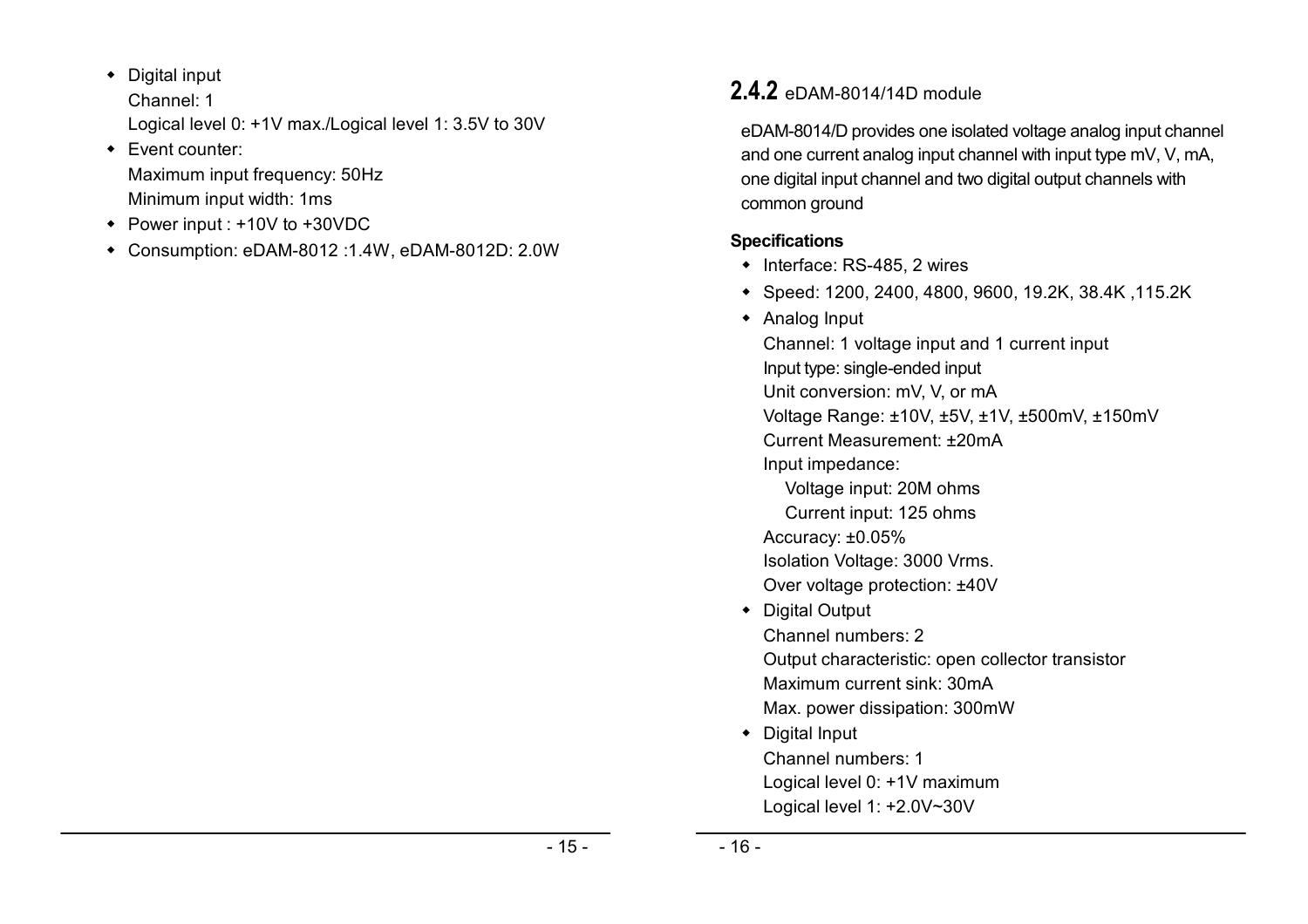Pull up resister: 10K ohms

- Event counter: Maximum input frequency: 50Hz Minimum input width: 1ms
- Excitation voltage output: +15VDC @30mA
- Power supply: +10V to +30V
- Power consumption: 8014: 1.4 W/ 8014D: 2W

# **2.4.3** eDAM-8017 module

eDAM-8017 is an analog input module with 8 differential input channels or six differential inputs and two single-ended inputs

### **Specifications**

- Interface : RS-485, 2 wires
- Speed: 1200, 2400, 4800, 9600, 19.2K, 38.4K ,115.2K
- Analog Input channels:

6 differential and 2 single–ended or 8 differential

- Accuracy: ±0.1%(normal mode)/ ±0.5%(fast mode)
- Sampling rate:

10 samples/sec (normal mode) (default) 75 samples/sec (fast mode)

- Unit conversion: mV, V or mA
- Voltage range: programmable 5 levels: ±10V, ±5V,±1V,±500mV,±150mV
- Current measurement: 20mA (with 125 ohm shunt resistor)
- Isolation Voltage: 3000 Vrms
- Over voltage protection: ±40V
- Storage Temperature Range: -25 to 80 °C
- Operating Temperature Range: -10 to 70 °C
- Power Requirement: +10V to +30VDC Unregulated
- Power Consumption: 1.2W
- Case: ABS with captive mounting hardware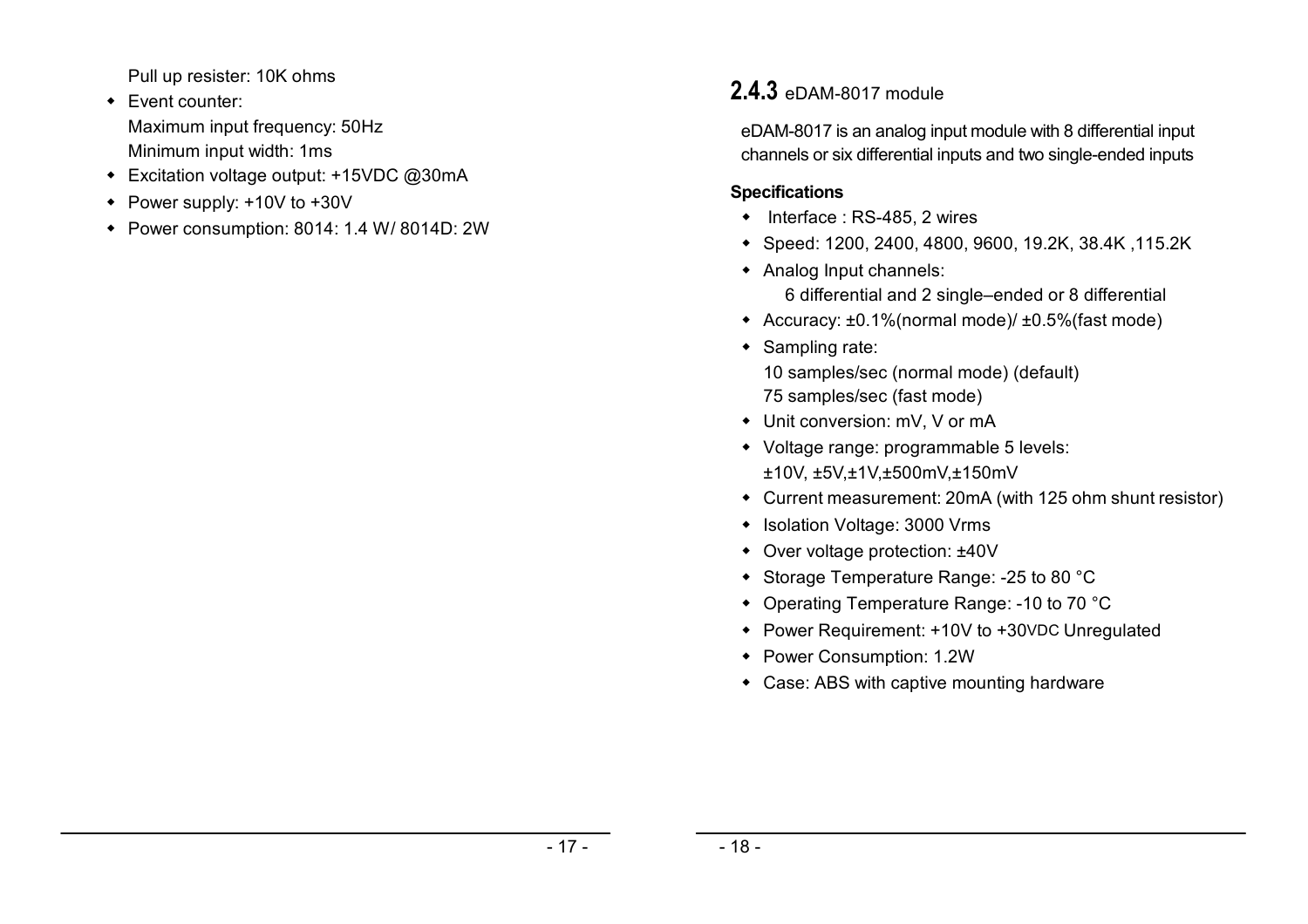### **2.5 Block diagram of modules**





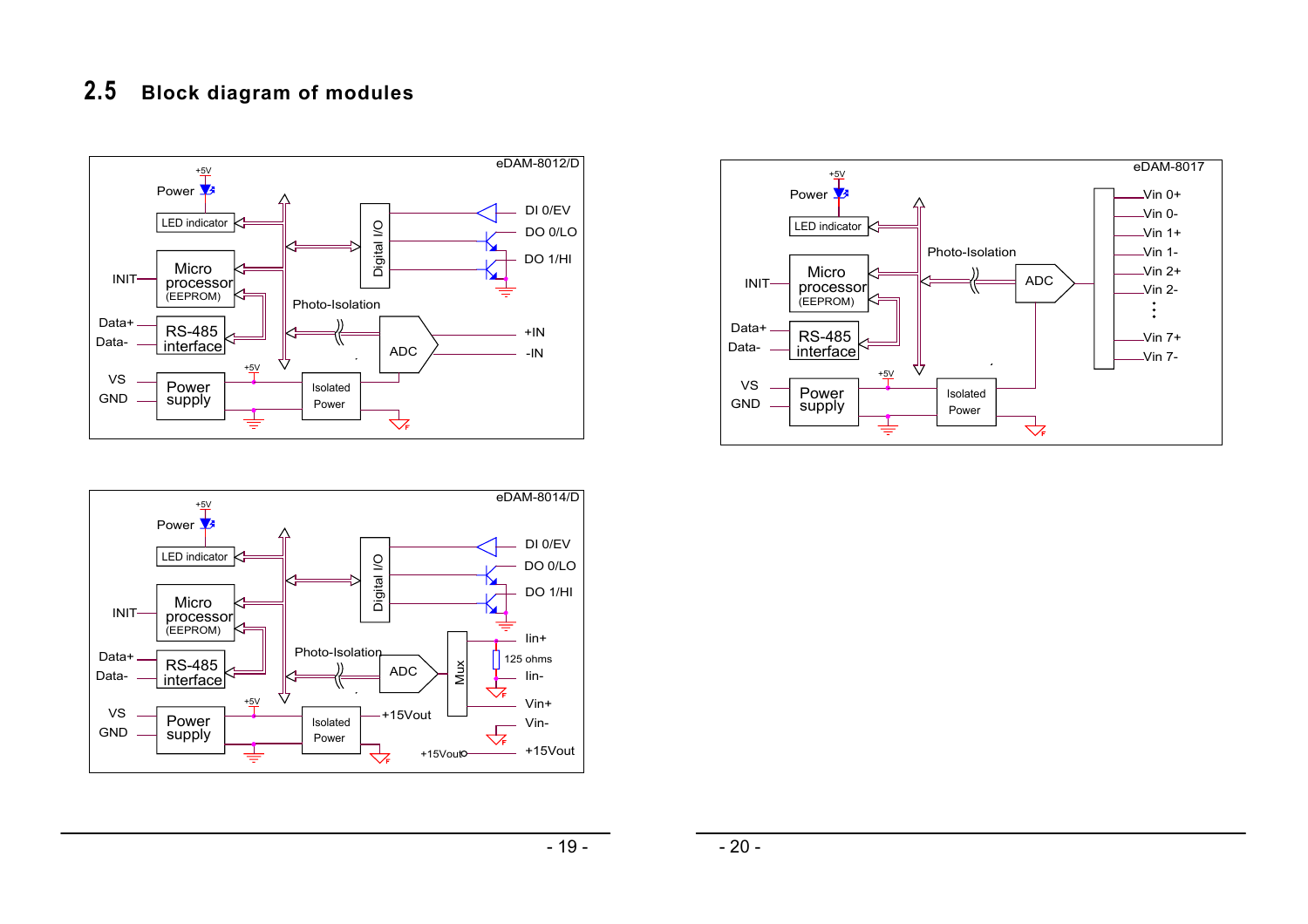# **2.6 Wire connection**

## **2.6.1** EDAM-8012/8012D wire connection



**2.6.2** EDAM-8014/14D wire connection



# **2.6.3** EDAM-8017 wire connection



Differential analog input for channel 0 to channel 7

Analog input mode for channel 6 can channel 7 can be selected by setting JP1 on the board

Differential input channel 6 and 7 Single-ended input channel 6 and 7



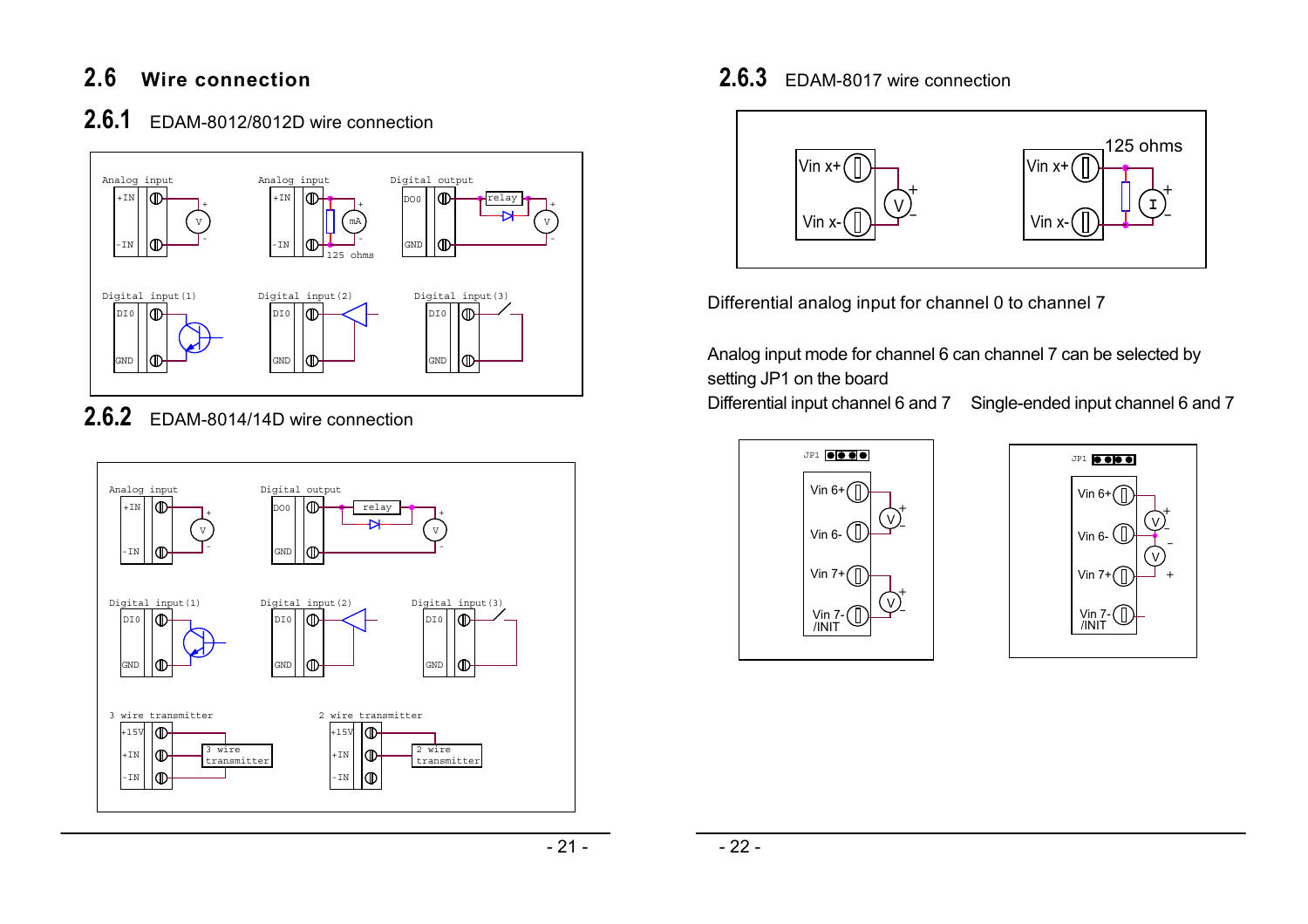# **Chapter 3 Pin definitions**

# **3.1 EDAM8012/8012D**

| pin | name     | description                                           |
|-----|----------|-------------------------------------------------------|
| 1   | $IN +$   | <b>Analog Input Positive Terminal</b>                 |
| 2   | IN-      | Analog Input Negative Terminal                        |
| 3   | DO 1/HI  | Digital Output Channel 1 or High alarm status         |
|     |          | output                                                |
| 4   | DI 0 /EV | Digital Input Channel 0 or event counter input        |
| 5   |          | DO 0 /LO Digital Output Channel 0 or Low alarm output |
| 6   | $INIT^*$ | Initial state setting                                 |
| 7   | DATA+    | RS-485 series signal, positive                        |
| 8   | DATA-    | RS-485 series signal, negative                        |
| 9   | $+Vs$    | Power supply, $+10V$ $-+30V$                          |
| 10  | GND      | Ground                                                |
|     |          |                                                       |

# **3.2 EDAM8014/8014D**

| pin            | name          | description                                               |
|----------------|---------------|-----------------------------------------------------------|
| 1              |               | +15V out External +15V output                             |
| $\overline{2}$ | lin+          | Current input positive terminal                           |
| 3              | lin-          | Current input negative terminal                           |
| 6              | $INIT^*$      | Initial state setting                                     |
| 7              | DATA+         | RS-485 series signal, positive                            |
| 8              | DATA-         | RS-485 series signal, negative                            |
| 9              | $+Vs$         | Power supply, $+10V$ $+30V$                               |
|                | <b>10 GND</b> | Ground                                                    |
|                | 11 Vin-       | Analog input negative terminal                            |
|                | $12$ Vin+     | Analog input positive terminal                            |
|                |               | 13 +15V out External +15V output                          |
|                |               | 18 DO 0 / LO Digital output channel 0 or low alarm output |
| 19             |               | DI 0 / EV Digital input channel 0 or event counter input  |
|                | 20 DO 1/ HI   | Digital output channel 1 or high alarm status             |
|                |               | output                                                    |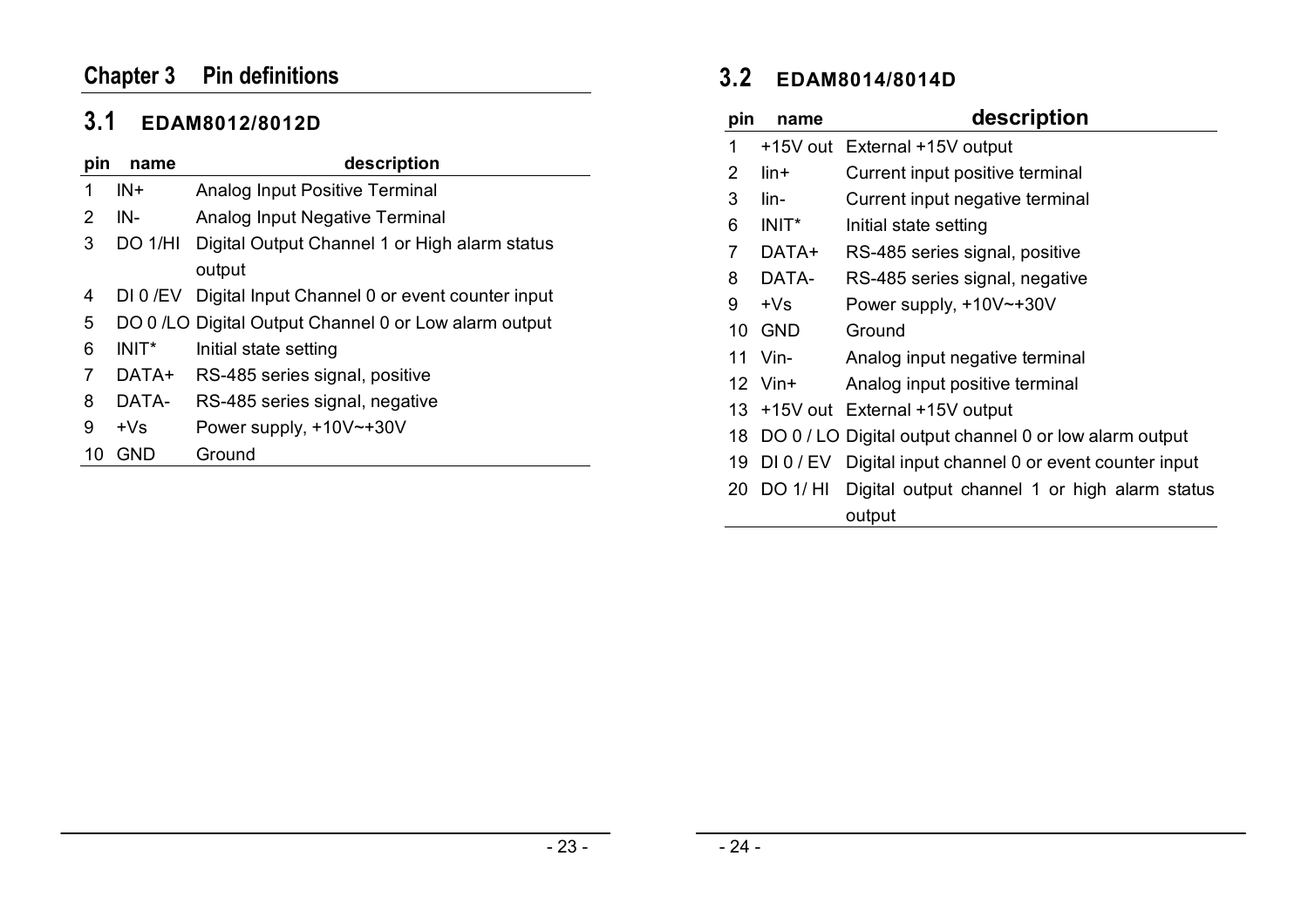# **3.3 EDAM8017**

| pin            | name         | description                                                   |
|----------------|--------------|---------------------------------------------------------------|
| 1              | $V$ in5+     | Differential positive input channel 5                         |
| 2              | Vin5-        | Differential negative input channel 5                         |
| 3              | $V$ in $6+$  | Differential/single-ended input channel 6                     |
| 4              |              | Vin6-/AGND* Differential negative ground of channel 6 or      |
|                |              | AGND for single-ended input channel 6 & 7                     |
| 5              | $V$ in7+     | Differential/single-ended input channel 7                     |
| 6              | Vin7-/INIT** | Differential negative ground of channel 7 or                  |
|                |              | Initial state setting                                         |
| $\overline{7}$ | DATA+        | signal, positive                                              |
| 8              | DATA-        | signal, negative                                              |
| 9              | $+VS$        | $+10V - +30V$ dc                                              |
| 10             | <b>GND</b>   | Ground                                                        |
| 11             | $V$ in0+     | Differential positive input channel 0                         |
| 12             | $V$ in0-     | Differential negative input channel 0                         |
| 13             | $V$ in1+     | Differential positive input channel 1                         |
| 14             | $V$ in 1-    | Differential negative input channel 1                         |
| 15             | $V$ in $2+$  | Differential positive input channel 2                         |
| 16             | $V$ in2-     | Differential negative input channel 2                         |
| 17             | $V$ in 3+    | Differential positive input channel 3                         |
| 18             | $V$ in 3-    | Differential negative input channel 3                         |
| 19             | $V$ in4+     | Differential positive input channel 4                         |
| 20             | $V$ in4-     | Differential negative input channel 4                         |
|                |              | * Negotive input of channel 6 or common ACND of channel 6 and |

\* Negative input of channel 6 or common AGND of channel 6 and 7 depended on JP1 setting (see page 22)

\*\* Negative input of channel 7 or INIT (Initial state setting) pin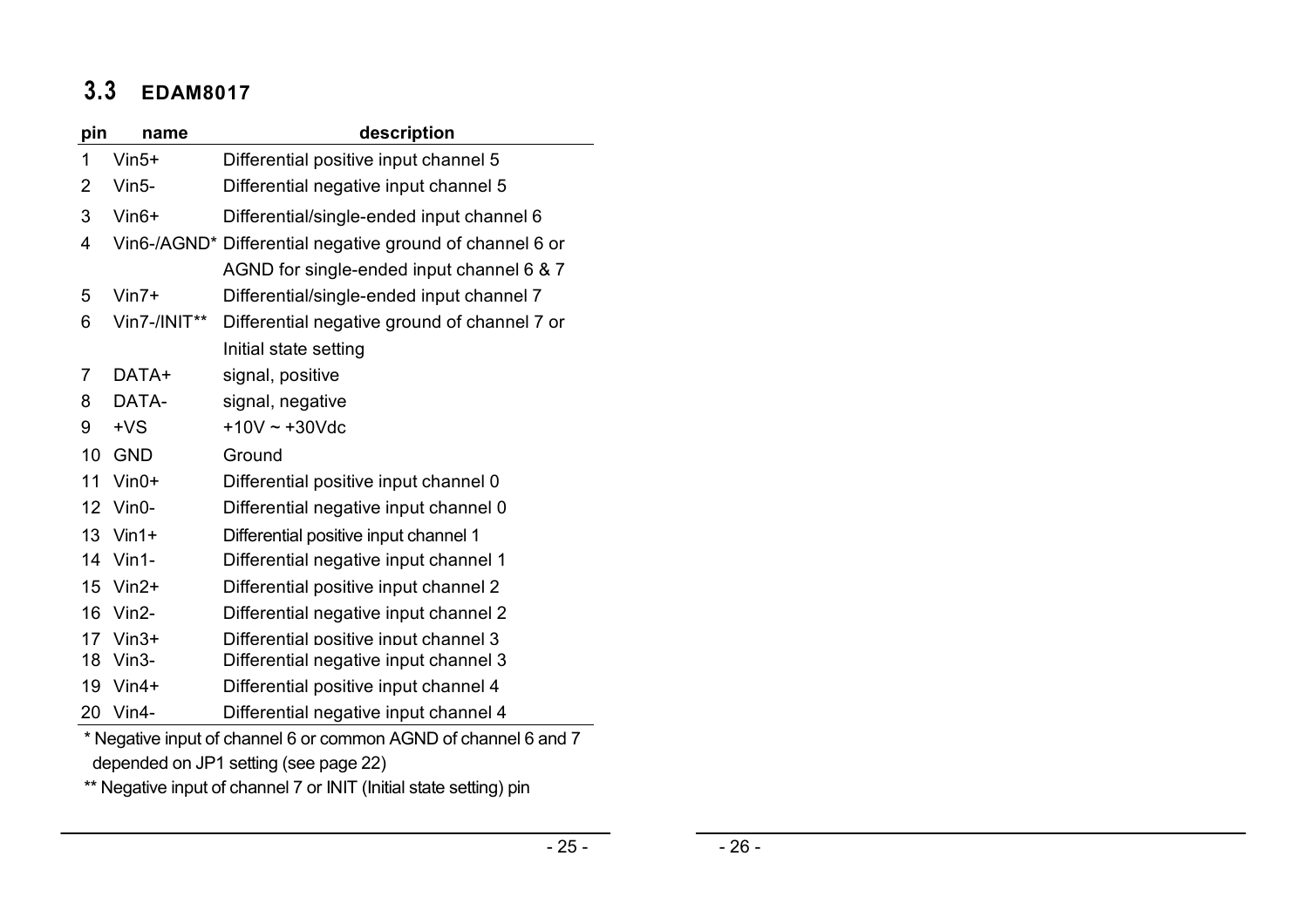### **Chapter 4 Installation**

This chapter provides guidelines to what is needed to set up and install an eDAM network. A quick hookup scheme is provided that lets you configure modules before they are installed in a network.

To help you to connect eDAM modules with sensor inputs, several wiring examples are provided. Finally, you will find at the end of this chapter a programming example using the eDAM command set.

Be sure to carefully plan the layout and configuration of your network before you start. Guidelines regarding layout are given in Appendix E: RS-485 Network.

**NOTICE:** Except for changing eDAM to other compatible modules, which have on-board switches for their baud rate setting, eDAM modules should not be opened. There is no need to open the eDAM modules: all configuration is done remotely and there are no user serviceable parts are inside. Opening the cover will therefore void the warranty.

# **4.1 Set up an eDAM network**

The following list gives an overview of what is needed to setup, install and configure an eDAM environment.

- A host computer that can output ASCII characters with an RS-232C or RS-485 port.
- Power supply for the eDAM modules (+10 to +30 VDC)
- eDAM Series Utility software

# **4.2 Host computer**

Any computer or terminal that can output in ASCII format over either RS-232 or RS-485 can be connected as the host computer. When only RS-232 is available, an eDAM-8520 module (RS-232/RS-485 converter) is required to transform the host signals to the correct RS-485 protocol. The converter also provides opto-isolation and transformer-based isolation to protect your equipment.

For the ease of use in industrial environments the eDAM modules are designed to accept industry standard +24 VDC unregulated power. Operation is guaranteed when using any power supply between +10 and +30 VDC. Power ripples must be limited to 5 V peak to peak while the voltage in all cases must be maintained between +10 and +30 VDC. All power supply specifications are referenced at module connector. When modules are powered remotely, the effects of line voltage drops must be considered.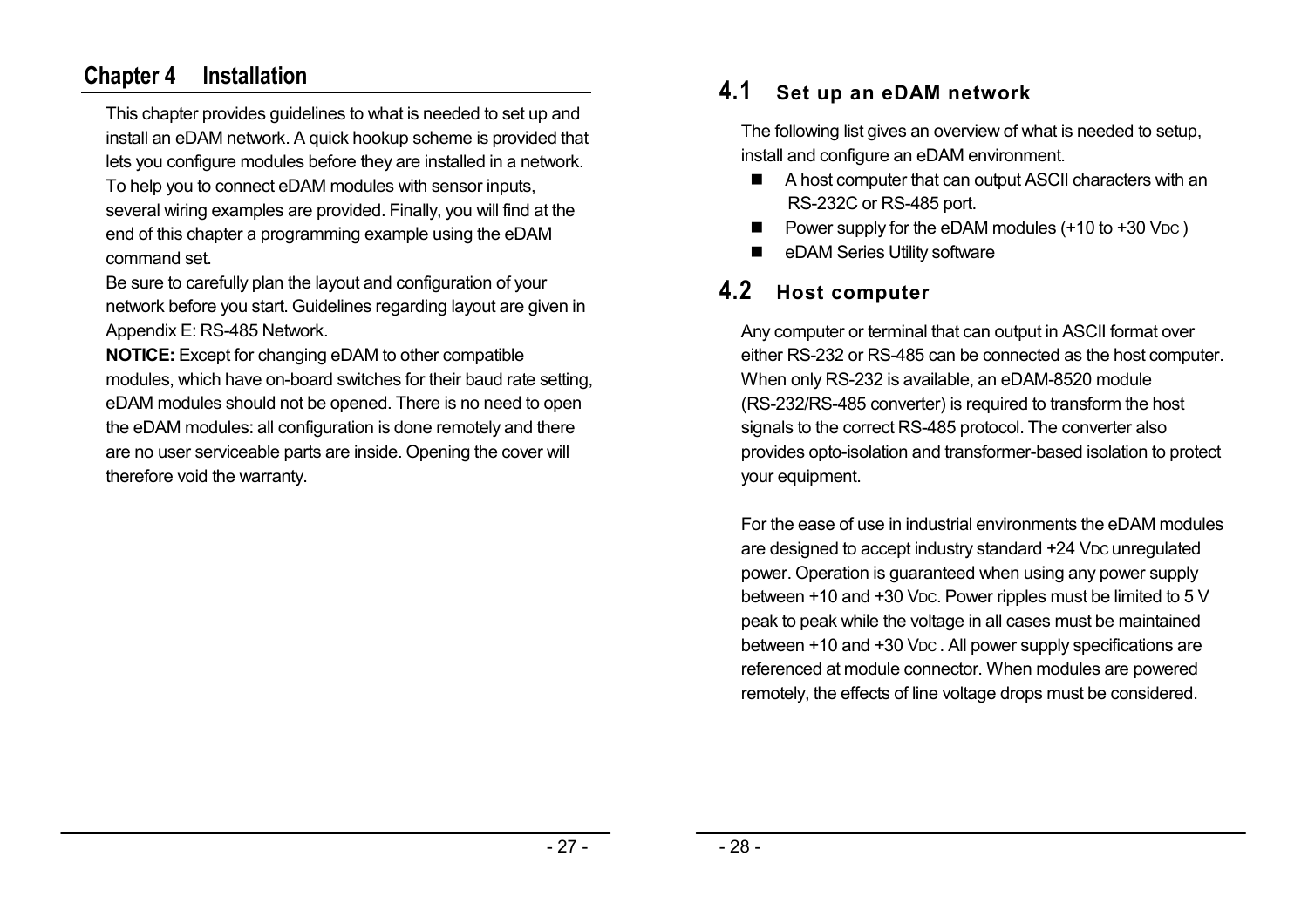# **4.3 Power supply**

All modules use on-board switching regulators to sustain good efficiency over the 10-30V input range, therefore we can assume that the actual current draw is inversely proportional to the line voltage. The following example shows how to calculate the required current that a power supply should be able to provide.



# **4.4 Communication Wiring**

We recommend that shielded-twisted-pair cables that comply with the EIA RS-485 standard be used with the eDAM network to reduce interference.



# **4.5 eDAM Utility Software**

A menu-driven utility program called "DOSEDAM.EXE" for DOS or "WINEDAM.EXE for Windows is provided for eDAM module configuration, monitoring and calibration. It also includes a terminal emulation program that lets you easily communicate through the eDAM command set

# **4.6 eDAM Isolated RS-232/RS485 Converter**

When the host computer or terminal has only a RS-232 port, an eDAM-8520 Isolated RS-232/RS-485/422 converter connected to the host's RS-232 port is required.

This module equips a "Auto baud rate detector" inside, therefore it can detect the baud rate and data format automatically and control the direction of RS-485 precisely

# **4.7 Initializing a Brand-New Module**

All eDAM modules in a RS-485 network must have an *unique*  address ID. Therefore, to configure the brand-new 8012/D, 8014/D, 8017 before using is necessary

- Factory default settings:
	- Address ID is 01

Baud rate is 9600 bps, check-sum disable

Analog input type: Type 08 (±10V)

- 60Hz filter rejection mode
- Normal operation mode (for 8012/D, 8017)
- Six differential and 2 single-ended input mode (for 8017)
- INIT\* State settings:

The eDAM I/O modules must be set at *INIT\* State* when you want to change the default settings, such as the *ID address, baud rate, check-sum status* etc. All eDAM I/O modules have an special pin labeled as **INIT**\*. The module will be in *Default State* if the **INIT\*** pin is shorted to ground when power ON. Under this state, the default configuration is set as following :

Address ID is 00 Baud rate is 9600 bps Check-sum disable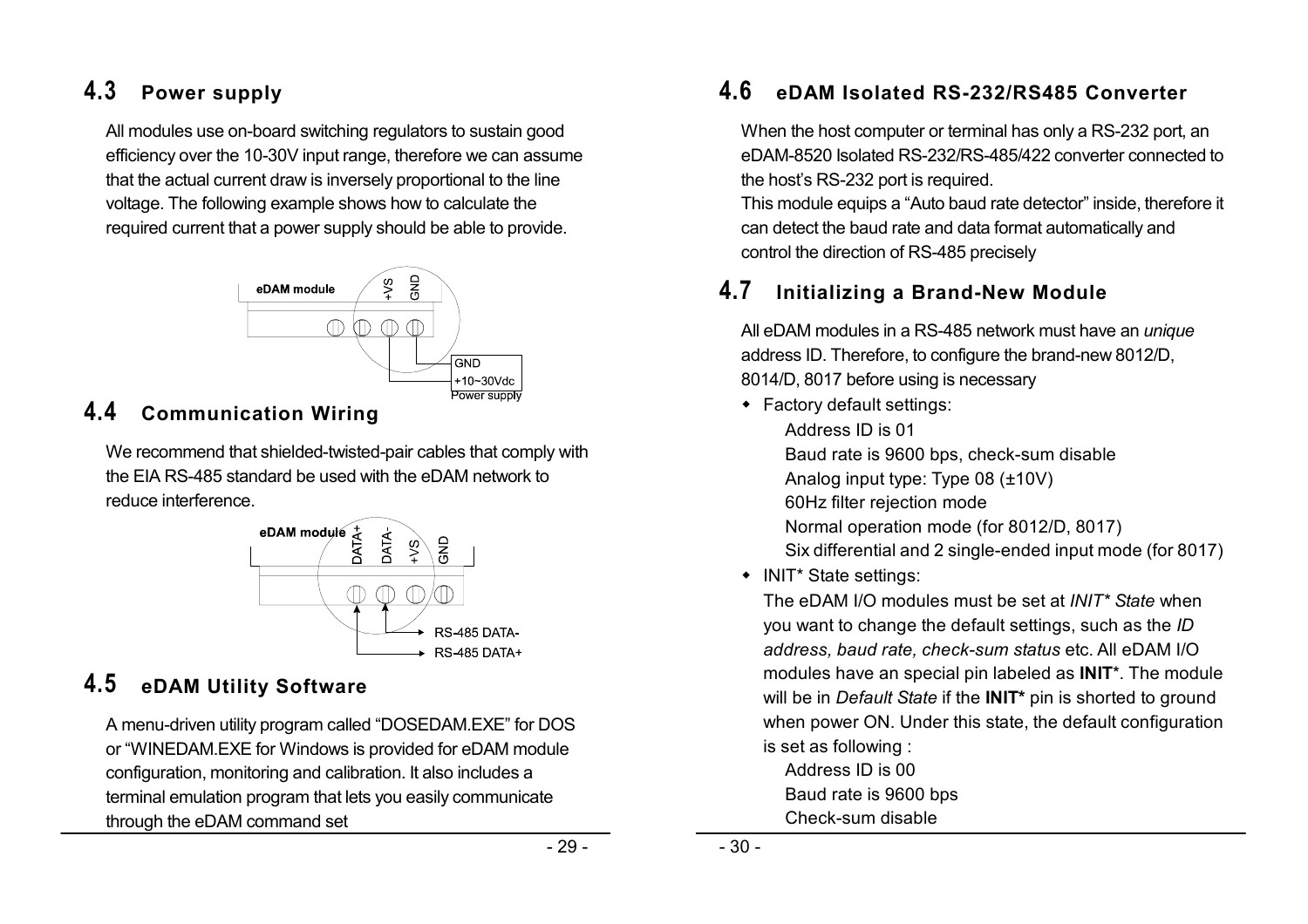Therefore, the communication between host and the module will can be easily set as the same configuration, the initialization of a module will be possible no matter what configuration is set under operating state.

# **4.8 Initialization Procedure**

- 1. Power off the host computer and the installed eDAM-8520 to COM port of host computer.
- 2. Connect a brand new eDAM module with the RS-485. Set the module in *Default State* by shorting the **INIT\*** pin to GND. Refer to Figure 4.1 for detailed wiring.
- 3. Power on the power supply for eDAM modules.
- 4. Use the eDAM utility to configure the address ID, baud rate, check-sum status and command sets of the module.



Figure 4.1

# **4.9 Install a New eDAM to a Existing Network**

- 1. Equipments for Install a New Module
- 2. A existing eDAM network
- 3. New eDAM modules.
- 4. Power supply (+10 to +30 VDC)

### **Installing Procedures**

- 1. Configure the new eDAM module according to the initialization procedure in section 4.7
- 2. The baud rate and check-sum status of the new module must be identity with the existing RS-485 network. The address ID must not be conflict with other eDAM modules on the network.
- 3. Power off the eDAM power supply of the existing RS-485 network.
- 4. Wire the power lines for the new eDAM with the existing network. Be careful about the signal polarity as wiring.
- 5. Wire the RS-485 data lines for the new eDAM with the existing network. Be careful about the signal polarity as wiring.
- 6. Wire to the input or output devices.
- 7. Power on the eDAM local power supply.
- 8. Use the eDAM utility to check entire network.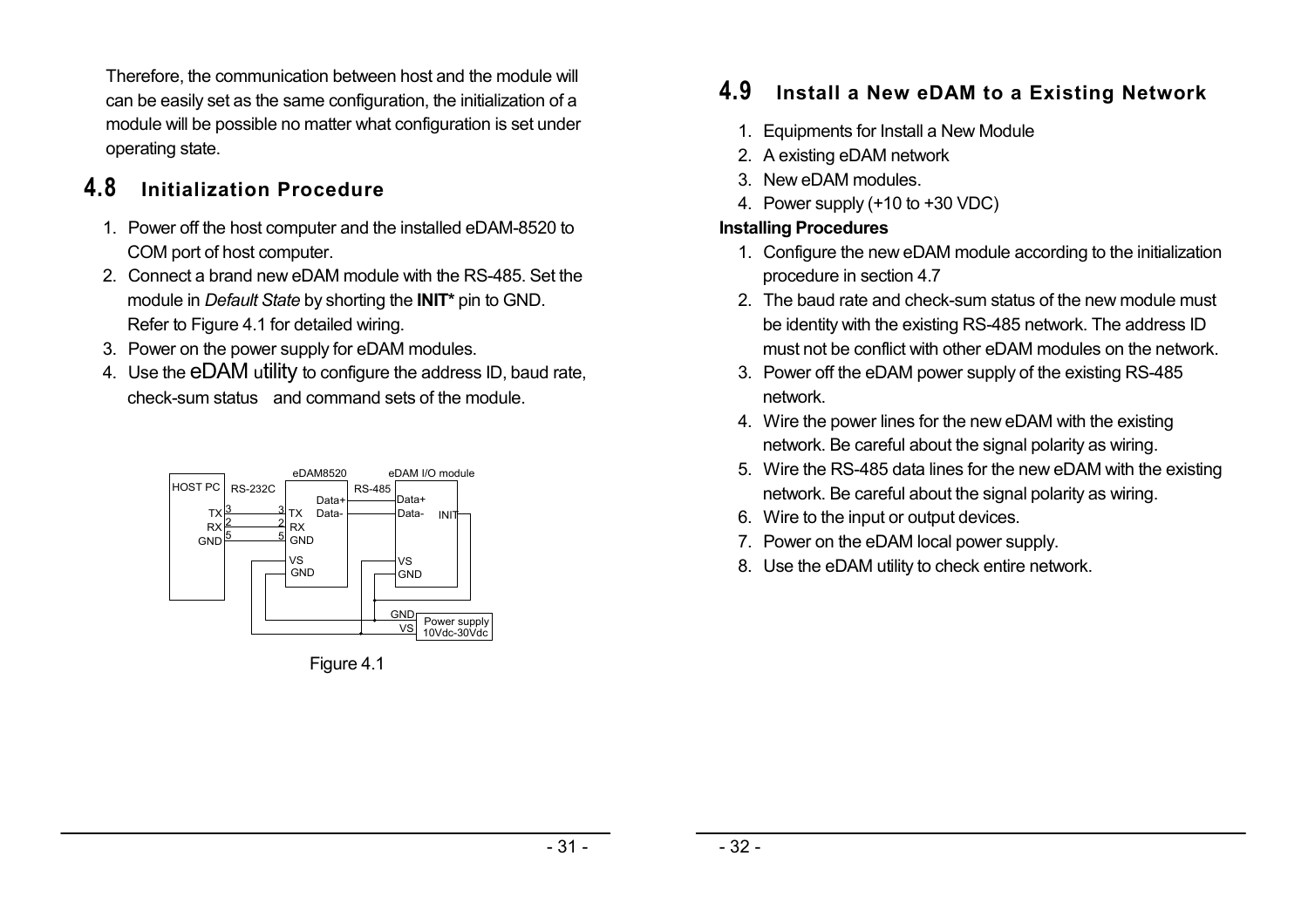### **Chapter 5 Command Set**

# **5.1 Introduction**

The eDAM command is composed by numbers of characteristics, including the leading code, address ID, the variables, the optional check-sum byte, and a carriage return to indicate the end of a command.

The host computer can only command only one eDAM module except those synchronized commands with wildcard address command "#\*\*". The eDAM may or may not give response to the command. The host should check the response to handshake with the modules.

## **5.2 Format of eDAM Commands**

**Syntax:** (Leading code)(Addr)(Command)[Data] <Cksum><CR> Every command begins with a delimiter character. There are five valid characters: a dollar sign \$, a pound sign #, a percentage ,a wave sign  $\sim$  , sign % and an at sign  $\omega$ . The delimiter character is followed by a two-character address (hexadecimal) that specifies the target module. The actual two character command follows the address. Depending on the command, an optional data segment follows the command string. An optional two character checksum may be appended to the total string. Every commands is terminated by a carriage return (cr).

**Conventions** 

|          | Leading Code The first characteristic of the eDAM command,<br>such as $\%,\$ ,\#,\sim,\omega, etc(1- character) |
|----------|-----------------------------------------------------------------------------------------------------------------|
| Addr     | Module's address ID, the value is in the range of                                                               |
|          | $00 - FF$ (Hex) 2- character                                                                                    |
| Command  | Command codes or value of variables                                                                             |
| Data     | Data needed by some output command                                                                              |
| Checksum | Checksum in brackets indicate optional                                                                          |
|          | parameter, only checksum is enable then this                                                                    |
|          | field is required (2- character)                                                                                |
|          | carriage return(0x0D)                                                                                           |

#### **Note:**

1. all commands should be issued in ASCII uppercase characters. There is no spacing between characters.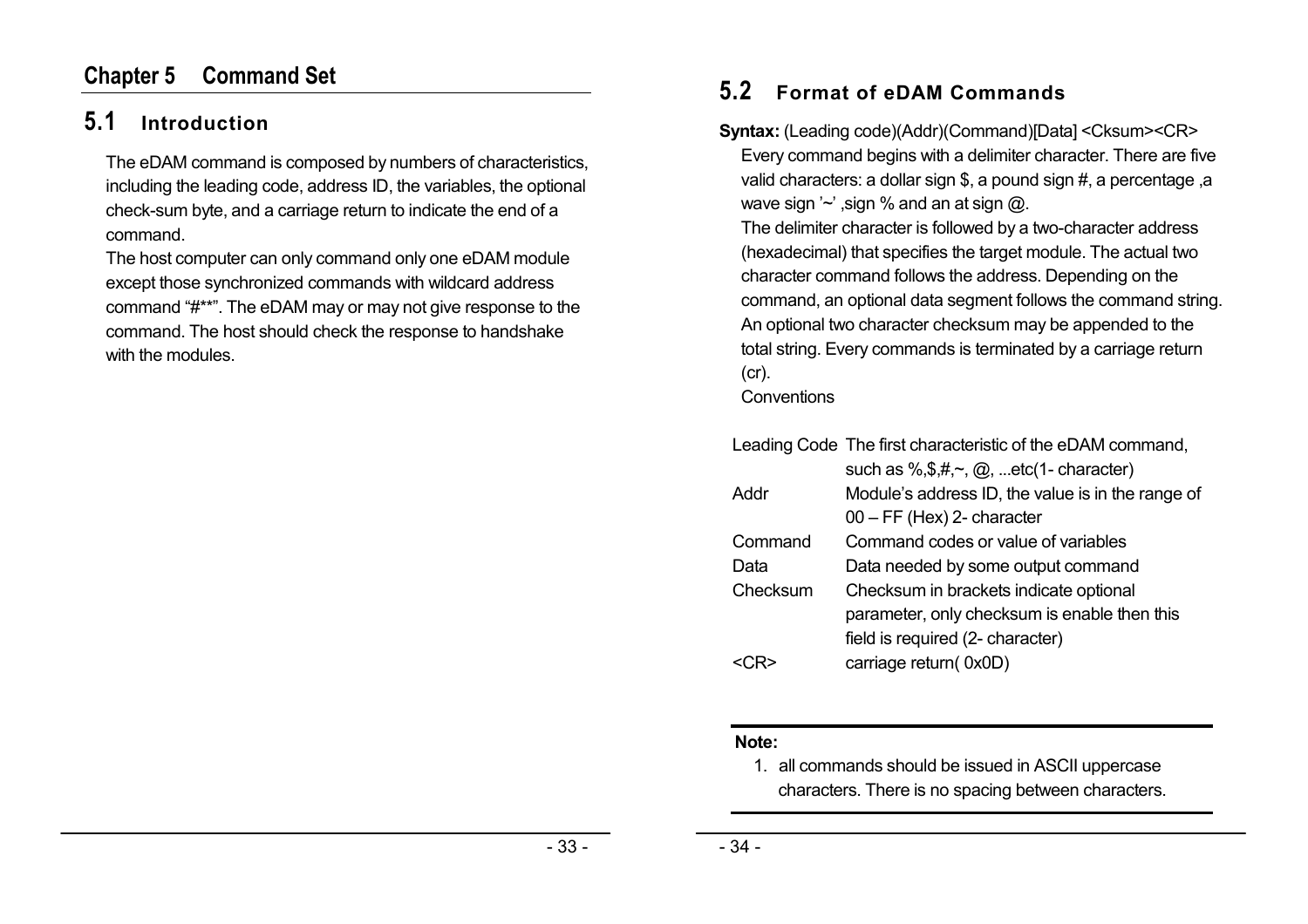#### **Calculate Checksum:**

- 1. Calculate ASCII sum of all characters of command (or response) string except the character return(cr)
- 2. Mask the sum of string with 0ffh
- 3. [Checksum]={(Leading code)+(addr)+(command)+[data]} MOD 0x100

### Example:

### Command string : \$012(cr)

Sum of string='\$'+'0'+'1'+'2'=24h+30h+31h+32h=B7h

The checksum is B7h, and [CHK]="B7"

Command string with checksum=\$012B7(cr)

Response string : !01400600(cr)

Sum of string='!'+'0'+'1'+'4'+'0'+'0'+'6'+'0'+'0'

=21h+30h+31h+34h+30h+30h+36h+30h+30h=1ACh The checksum is ACh, and [CHK]="AC" Response string with checksum=!01400600AC(cr)

# **5.3 Response of Commands**

The response message depends on eDAM command. The response is also composed with several characteristics, including leading code, variables, and carriage return for ending. There are two kinds of leading code for response message, "!" or ">" means valid command and "?" means invalid. By checking the response message, user can monitor the command is valid or invalid. But under the following conditions, there will have no response message.

- The specified address ID is not exist.
- Syntax error.
- Communication error
- Some special commands does not have response.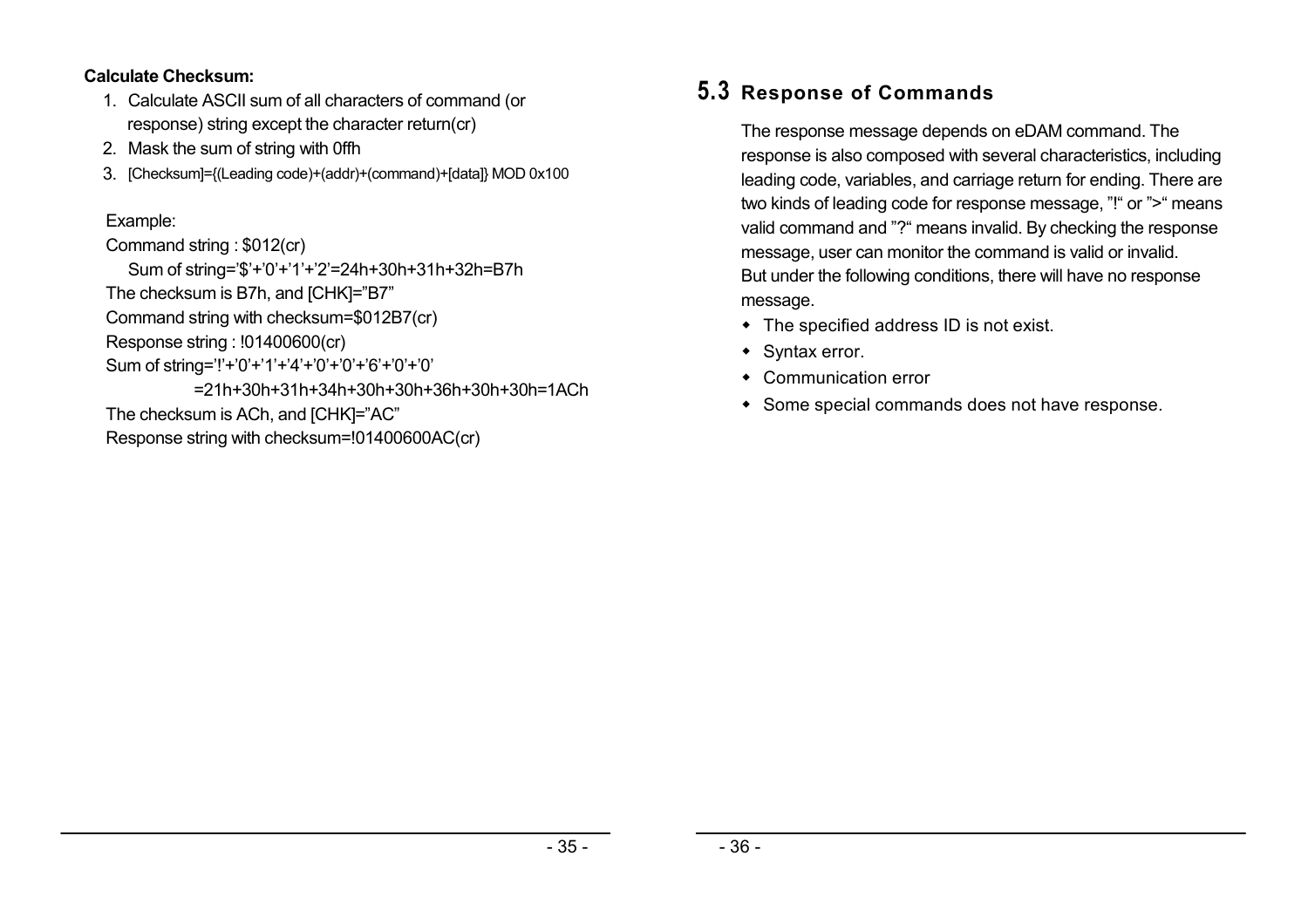# **5.4 Summary of Command Set**

There are four categories of eDAM commands. The first is the *eDAM special command*s. The second is the *general command***s**, The third is the *analog commands*., the forth is the *digital commands* and the last is *linear mapping commands*. All the commands used in the eDAM analog input module are list in the following table.

# **5.4.1** eDAM Special commands

| Command                    | <b>Syntax</b>  | <b>Modules</b> | page |
|----------------------------|----------------|----------------|------|
| Set brand compatible       | ~AA2X01V       | All modules    | 42   |
| Read current brand setting | $~\sim$ AA2X02 | All modules    | 43   |

# **5.4.2** General Commands

| Command                                | <b>Syntax</b>  | <b>Modules</b> | page |
|----------------------------------------|----------------|----------------|------|
| Set configuration                      | %AANNTTCCFF    | All modules    | 44   |
| Read configuration                     | <b>\$AA2</b>   | All modules    | 49   |
| Set module Name                        | ~AAO           | All modules    | 50   |
| Reset module                           | \$AARS         | All modules    | 51   |
| Read module Name                       | \$AAM          | All modules    | 52   |
| <b>Read firmware Version</b>           | \$AAF          | All modules    | 53   |
| Host OK                                | ~**            | Al modules     | 54   |
| Read module status                     | ~AA0           | All modules    | 55   |
| Reset module status                    | !AA1           | All modules    | 56   |
| Read host watchdog<br>timeout interval | $\sim$ AA2     | All modules    | 57   |
| Set watchdog timeout<br>interval       | $~\sim$ AA3EVV | All modules    | 58   |
| Read power on value/safe<br>value      | $~\sim$ AA4    | All modules    | 61   |
| Set power on value/safe<br>value       | ~AA5PPSS       | All modules    | 63   |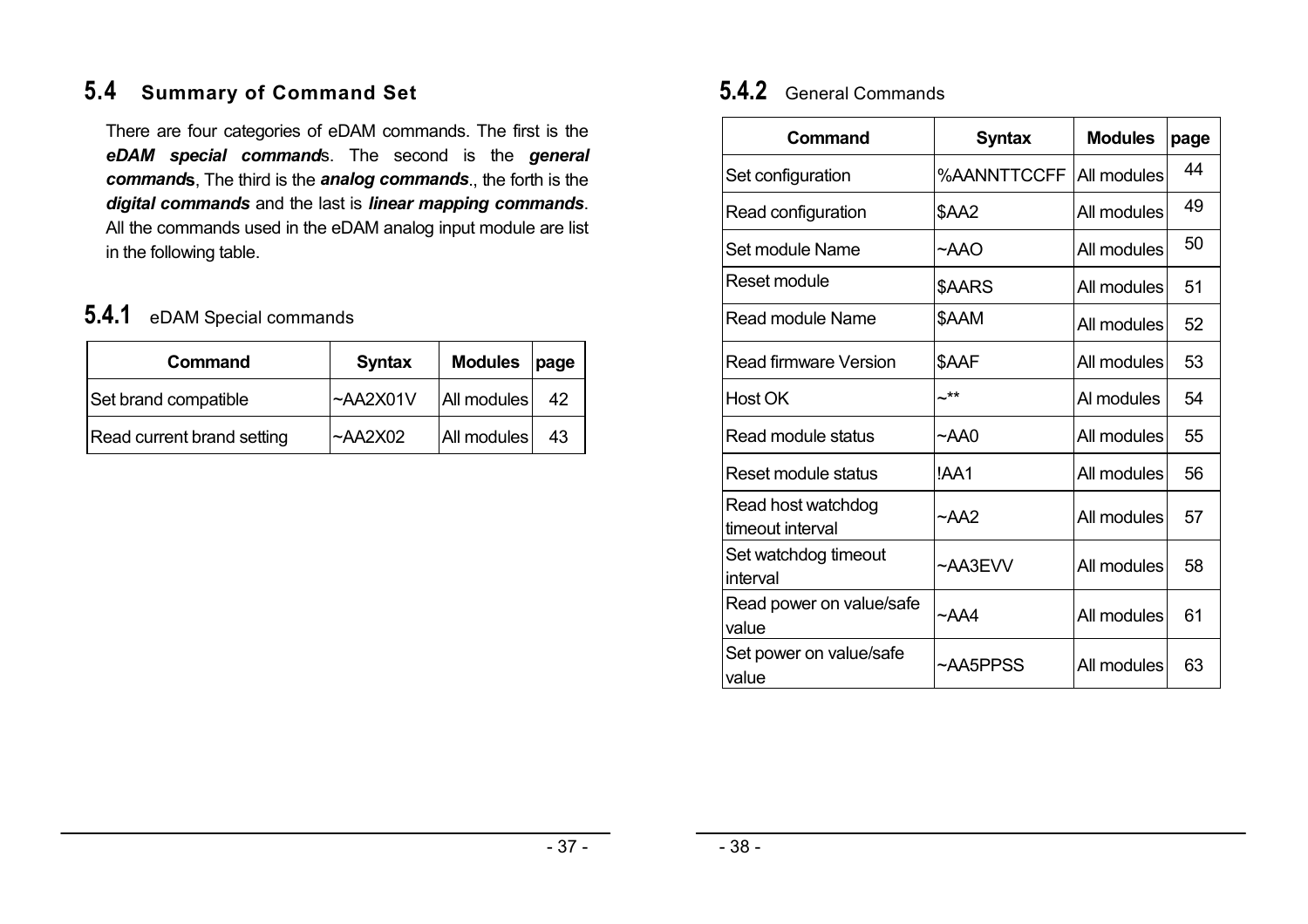# **5.4.3** Analog functional commands

| Command                                    | <b>Syntax</b> | <b>Modules</b>     | page |
|--------------------------------------------|---------------|--------------------|------|
| <b>Synchronized Sampling</b>               | #**           | 8012/D,8014/D      | 64   |
| <b>Read Synchronized</b><br>Analog Data    | <b>\$AA4</b>  | 8012/D,8014/D      | 65   |
| Read Analog Data                           | #AA           | 8012/D,8014/D      | 66   |
| Span Calibration                           | \$AA0         | 8012/D,8014/D,8017 | 67   |
| <b>Offset Calibration</b>                  | \$AA1         | 8012/D,8014/D,8017 | 69   |
| Read Data From Chan. N                     | # AAN         | 8017               | 70   |
| Enable/disable calibration                 | $~\sim$ AAEV  | 8012/D,8014/D,8017 | 67   |
| Read All Analog Data                       | \$AAA         | 8017               | 71   |
| Enable/Disable Channel<br>for Multiplexing | \$AA5VV       | 8017               | 72   |
| <b>Read Channel Status</b>                 | \$AA6         | 8017               | 73   |
| Read LED configuration                     | \$AA8         | 8012D,8014D        | 74   |
| Set LED configuration                      | \$AA8V        | 8012D,8014D        | 75   |
| Set LED data                               | \$AA9DD       | 8012D,8014D        | 76   |

# **5.4.4** Digital functional Commands

| Command                              | <b>Syntax</b> | <b>Modules</b> | page |
|--------------------------------------|---------------|----------------|------|
| Read Digital I/O and Alarm<br>Status | @AADI         | 8012/D,8014/D  | 77   |
| <b>Set Digital Output</b>            | @AADODD       | 8012/D,8014/D  | 79   |
| Clear Latch Alarm                    | @AACA         | 8012/D,8014/D  | 80   |
| <b>Clear Event Counter</b>           | @AACE         | 8012/D,8014/D  | 81   |
| Disable Alarm                        | @AADA         | 8012/D,8014/D  | 82   |
| Enable Alarm                         | @AAEAM        | 8012/D,8014/D  | 83   |
| Set High Alarm                       | @AAHIDD       | 8012/D,8014/D  | 84   |
| <b>Set Low Alarm</b>                 | @AALODD       | 8012/D,8014/D  | 85   |
| <b>Read Event Counter</b>            | @AARE         | 8012/D,8014/D  | 86   |
| Read High Alarm                      | @AARH         | 8012/D,8014/D  | 87   |
| <b>Read Low Alarm</b>                | @AARL         | 8012/D,8014/D  | 88   |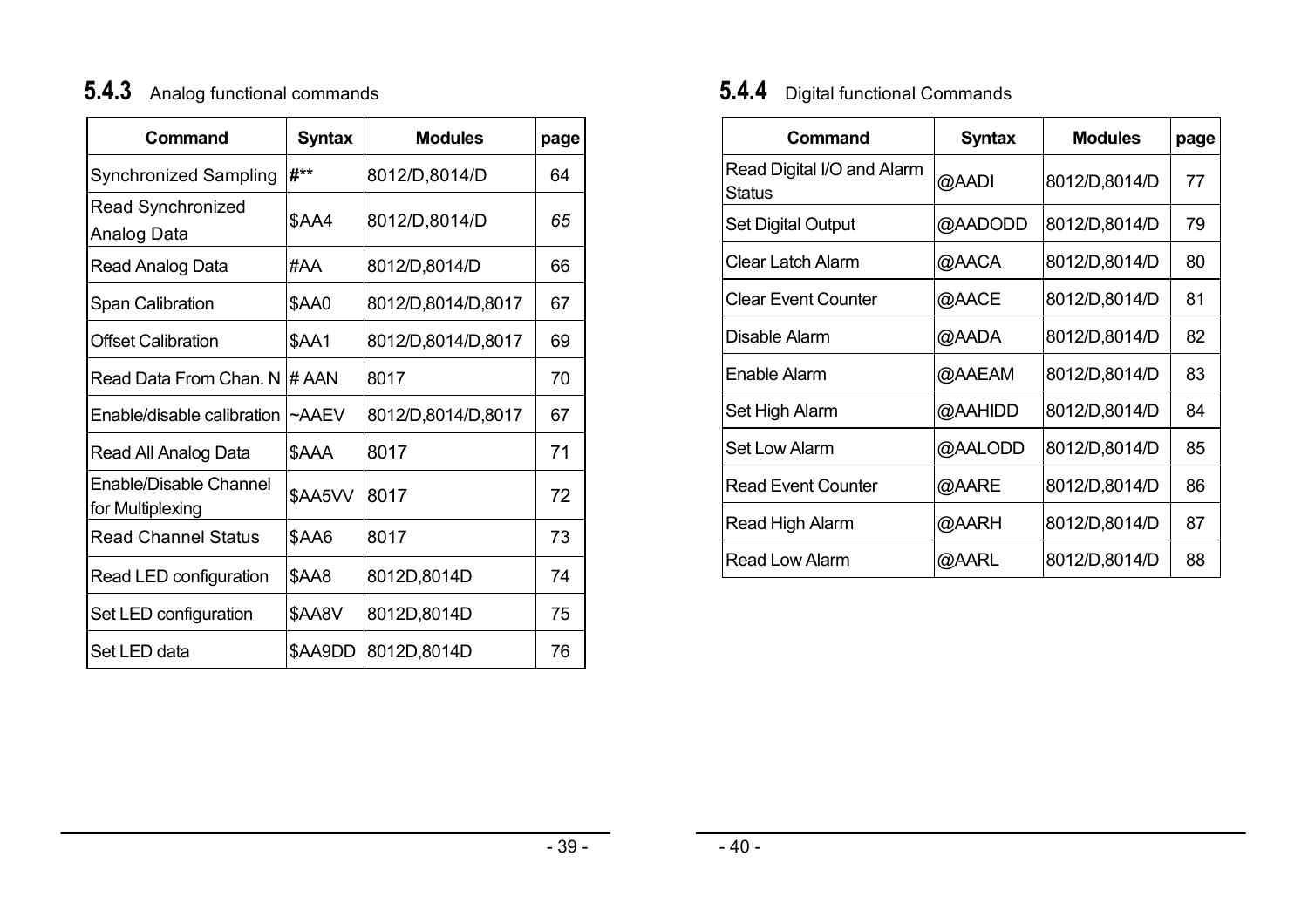# **5.4.5** Linear mapping functional Commands

| Command                                                         | Syntax        | <b>Modules</b> | page |
|-----------------------------------------------------------------|---------------|----------------|------|
| Read Source High/Low<br><b>Values for Linear Mapping</b>        | <b>\$AA3</b>  | 8014/D         | 89   |
| <b>Read Target High/Low</b><br><b>Values for Linear Mapping</b> | \$AA5         | 8014/D         | 90   |
| Write Source High/Low<br><b>Values for Linear Mapping</b>       | \$AA6(SL)(SH) | 8014/D         | 91   |
| Write Target High/Low Values<br>for Linear Mapping              | \$AA7(TL)(TH) | 8014/D         | 92   |
| Enable/Disable Linear<br>Mapping                                | \$AAAV        | 8014/D         | 93   |
| <b>Read Linear Mapping Status</b>                               | \$AAA         | 8014/D         | 93   |

# **5.5 Set brand compatible**

| Modules:     | All eDAM modules              |                                        |                                              |  |  |
|--------------|-------------------------------|----------------------------------------|----------------------------------------------|--|--|
| Description: | Set compatible to other brand |                                        |                                              |  |  |
| Command:     |                               | ~AA2X01V[CHK](cr)                      |                                              |  |  |
|              | $\tilde{\phantom{a}}$         |                                        | Command leading code                         |  |  |
|              | AA                            |                                        | Module address ID (00 to FF)                 |  |  |
|              | 2X                            |                                        | eDAM exclusive code                          |  |  |
| Syntax:      | 01                            | Set Compatible command.                |                                              |  |  |
|              | V                             | <b>Brand ID</b>                        | $0 = eDAM$ , $1 = ADAM$<br>2=NuDAM, 3=I-7000 |  |  |
|              | <b>CHK</b>                    | Check sum                              |                                              |  |  |
|              | (cr)                          | Carriage return                        |                                              |  |  |
|              | !AA[CHK](cr)                  |                                        | <b>Valid Command</b>                         |  |  |
|              |                               | ?AA[CHK](cr)                           | <b>Invalid Command</b>                       |  |  |
|              |                               |                                        | Delimiter for valid command                  |  |  |
| Response:    | ?                             |                                        | Delimiter for invalid command                |  |  |
|              | AA                            | Module address ID                      |                                              |  |  |
|              | <b>CHK</b>                    | Check sum                              |                                              |  |  |
|              | (cr)                          | Carriage return and then reboot module |                                              |  |  |

**Note:** Module will be set to default states after this command issued Example: Set eDAM-8017 module with ID=02 to command

.compatible to NuDAM-6017

Command: ~022X012(cr)

Response: !02((cr)

Example: Set eDAM-8012 module with ID=02 to command .compatible to I-7012

Command: ~022X013(cr)

Response: !02(cr)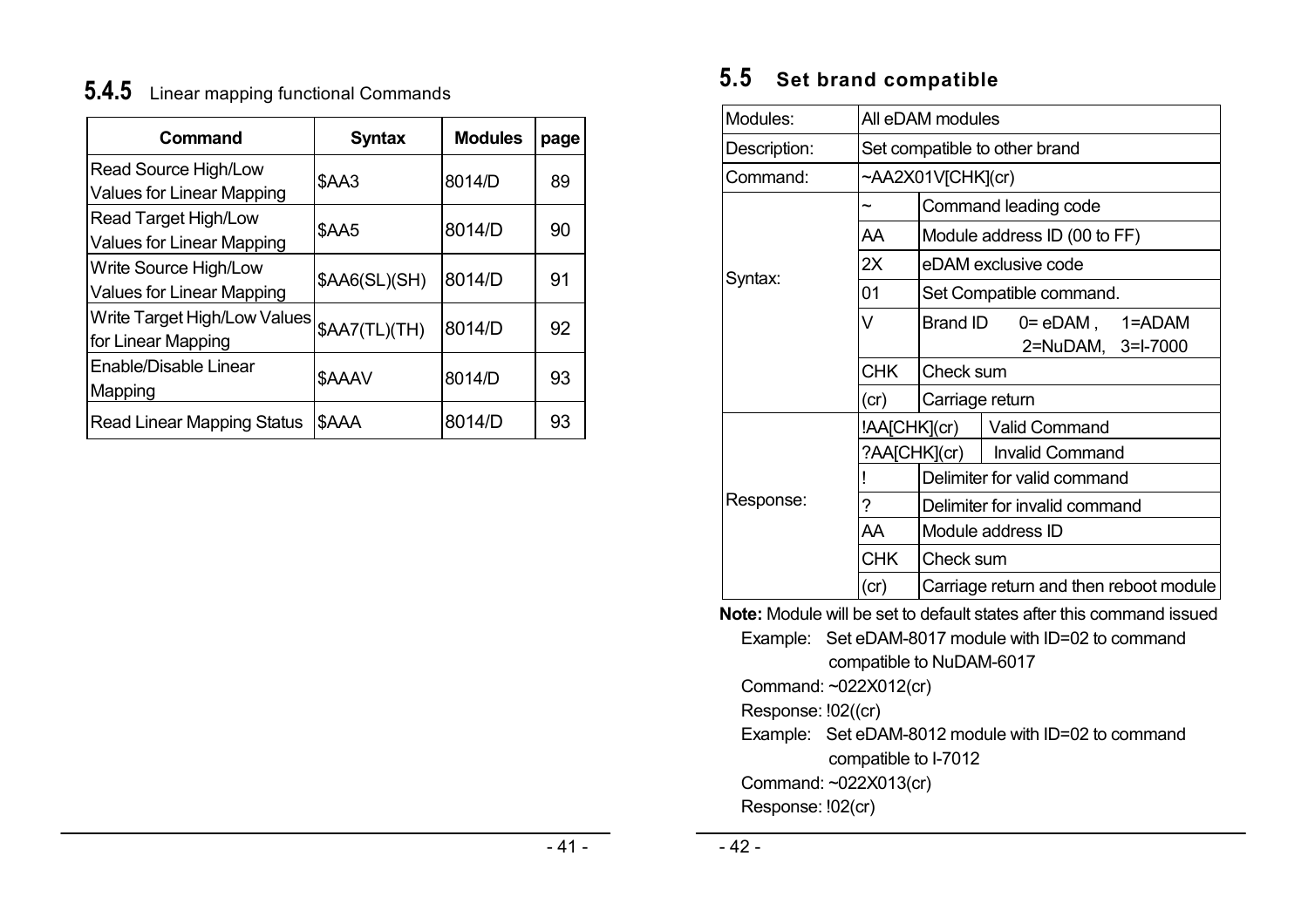# **5.6 Read current brand setting**

| Modules:     | All eDAM modules              |                             |                               |  |  |
|--------------|-------------------------------|-----------------------------|-------------------------------|--|--|
| Description: | Read current brand ID setting |                             |                               |  |  |
| Command:     |                               | ~AA2X02[CHK](cr)            |                               |  |  |
|              | ~                             | Command leading code        |                               |  |  |
|              | AA                            |                             | Module address ID (00 to FF)  |  |  |
| Syntax:      | 2X                            |                             | eDAM exclusive code           |  |  |
|              | 02                            | Read Brand ID com           |                               |  |  |
|              | CHK I                         | Check sum                   |                               |  |  |
|              | (cr)                          | Carriage return             |                               |  |  |
|              |                               | !AAV[CHK](cr)               | Valid command                 |  |  |
|              |                               | ?AA[CHK](cr)                | Invalid command               |  |  |
|              |                               | Delimiter for valid command |                               |  |  |
| Response:    | ?                             |                             | Delimiter for invalid command |  |  |
|              | AA                            | Module address ID           |                               |  |  |
|              | v                             | <b>Brand ID</b>             |                               |  |  |
|              | CHK I                         | Check sum                   |                               |  |  |
|              | (cr)                          | Carriage return             |                               |  |  |

Example: Read current brand ID of eDAM-8017 module with ID=02 Command: ~022X02(cr)

Response: !022((cr) // Compatible to uDAM-6017

# **5.7 Set Module configuration**

| Modules:     | 8012/D, 8014/D, 8017     |                                      |                                |  |
|--------------|--------------------------|--------------------------------------|--------------------------------|--|
| Description: | Set module configuration |                                      |                                |  |
| Command:     |                          |                                      | %AANNTTCCFF[CHK](cr)           |  |
|              | %                        |                                      | Command leading code           |  |
|              | AA                       |                                      | Module address ID (00 to FF)   |  |
|              | <b>NN</b>                |                                      | New eDAM address ID (00 to FF) |  |
| Syntax:      | TT                       | Analog input range (See *)           |                                |  |
|              | CC                       | Set new baud rate of module (See **) |                                |  |
|              | FF                       | Data format (See ***)                |                                |  |
|              | <b>CHK</b>               | Check sum                            |                                |  |
|              | (cr)                     | Carriage return                      |                                |  |
|              |                          | !AA[CHK](cr)                         | Valid command                  |  |
|              |                          |                                      | ?AA[CHK](cr)   Invalid command |  |
|              |                          |                                      | Delimiter for valid command    |  |
| Response:    | ?                        | Delimiter for invalid command        |                                |  |
|              | AA                       | New Module address ID                |                                |  |
|              | <b>CHK</b>               | <b>ICheck sum</b>                    |                                |  |
|              | (cr)                     | Carriage return                      |                                |  |

**Note:** The module will be reboot after sending this command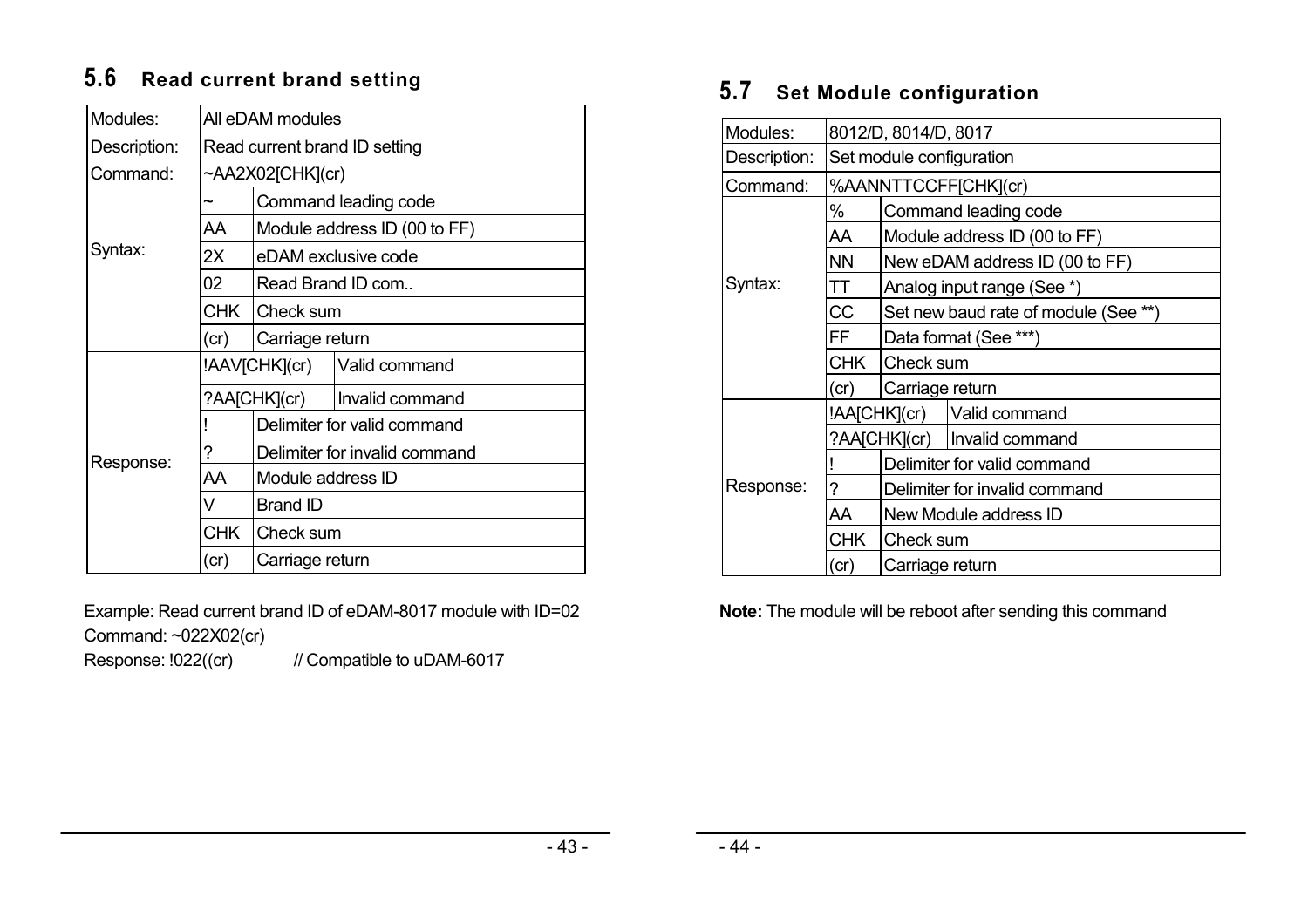#### **\*Analog Input type and range (TT)**

| <b>Type code</b> | range     | <b>Modules</b>                                                             |
|------------------|-----------|----------------------------------------------------------------------------|
| 08               | ±10V      | 8012/D,8017,8014/D                                                         |
| 09               | ±5V       | 8012/D,8017,8014/D                                                         |
| 0A               | ±1V       | 8012/D,8017,8014/D                                                         |
| 0B               | ±500 mV   | 8012/D,8017,8014/D                                                         |
| 0C               | $±150$ mV | 8012/D,8017,8014/D                                                         |
| OD               | $±20$ mA  | 8012/D,8017, 8014/D (Required<br>$125\Omega$ current conversion resistor.) |

### **\*\* Baud Rate settings (CC)**

| code                                                                   | 03 | 04 | 05 | 06 | 07 | 08 | 09 | 0A |
|------------------------------------------------------------------------|----|----|----|----|----|----|----|----|
| baud rate   1200   2400   4800   9600   19200   38400   57600   115200 |    |    |    |    |    |    |    |    |

### \*\*\* :Data format settings (FF)

| .<br>-- |  |  |  |  |
|---------|--|--|--|--|
|         |  |  |  |  |

Bit7: =0 for 60 Hz (default)

 $=1$  for 50 Hz

Bit6: =1 Enable checksum

=0 Disable checksum (default setting)

- Bit5: =0 for normal operation mode (Default setting)
	- =1 for fast operation mode (8012/D,8017)
- Bit4~bit2: No used
- Bit1~bit0 :=00 Engineer unit format (default setting)
	- =01 Percent format
	- =11 2's complement Hex format

#### **Input types and data format table**

|                | יין ני              |                |           |           |           |
|----------------|---------------------|----------------|-----------|-----------|-----------|
| Code           | Range               | <b>Format</b>  | +F.S.     | zero      | -F.S      |
|                |                     | Engineer unit  | $+10.000$ | $+00.000$ | $-10.000$ |
| 08             | $-10 - +10$         | %of F.S.R      | $+100.00$ | $+000.00$ | $-100.00$ |
|                |                     | 2's complement | 7FFF      | 0000      | 8000      |
|                |                     | Engineer unit  | $+5.0000$ | $+0.0000$ | $-5.0000$ |
| 09             | $-5 - +5$<br>$\vee$ | %of F.S.R      | $+100.00$ | $+000.00$ | $-100.00$ |
|                |                     | 2's complement | 7FFF      | 0000      | 8000      |
|                |                     | Engineer unit  | $+1.0000$ | $+0.0000$ | $-1.0000$ |
| 0A             | $-1 - + 1$<br>V     | %of F.S.R      | $+100.00$ | $+000.00$ | $-100.00$ |
|                |                     | 2's complement | 7FFF      | 0000      | 8000      |
|                |                     | Engineer unit  | $+500.00$ | $+000.00$ | $-500.00$ |
| 0 <sub>B</sub> | $-500$ ~+500        | %of F.S.R      | $+100.00$ | $+000.00$ | $-100.00$ |
|                | mV                  | 2's complement | 7FFF      | 0000      | 8000      |
|                |                     | Engineer unit  | $+150.00$ | $+000.00$ | $-150.00$ |
| OC             | $-150$ $-+150$      | %of F.S.R      | $+100.00$ | $+000.00$ | $-100.00$ |
| mV             | 2's complement      | 7FFF           | 0000      | 8000      |           |
|                |                     | Engineer unit  | $+20.000$ | $+00.000$ | $-20.000$ |
| 0D             | $-20$ ~ $+20$       | %of F.S.R      | $+100.00$ | $+000.00$ | $-100.00$ |
|                | mA                  | 2's complement | 7FFF      | 0000      | 8000      |

#### **Note:**

*It's needed to short the INIT\* pin to ground while changing baud rate and/or enable/disable checksum (see following examples)* 

Example 1: Change ID address from 01 to 03 (Assume current baud rate is 9600 and checksum disabled)

Command: %0103080600(cr)

Response: !03(cr)

response new module ID address 03 (change ID address only)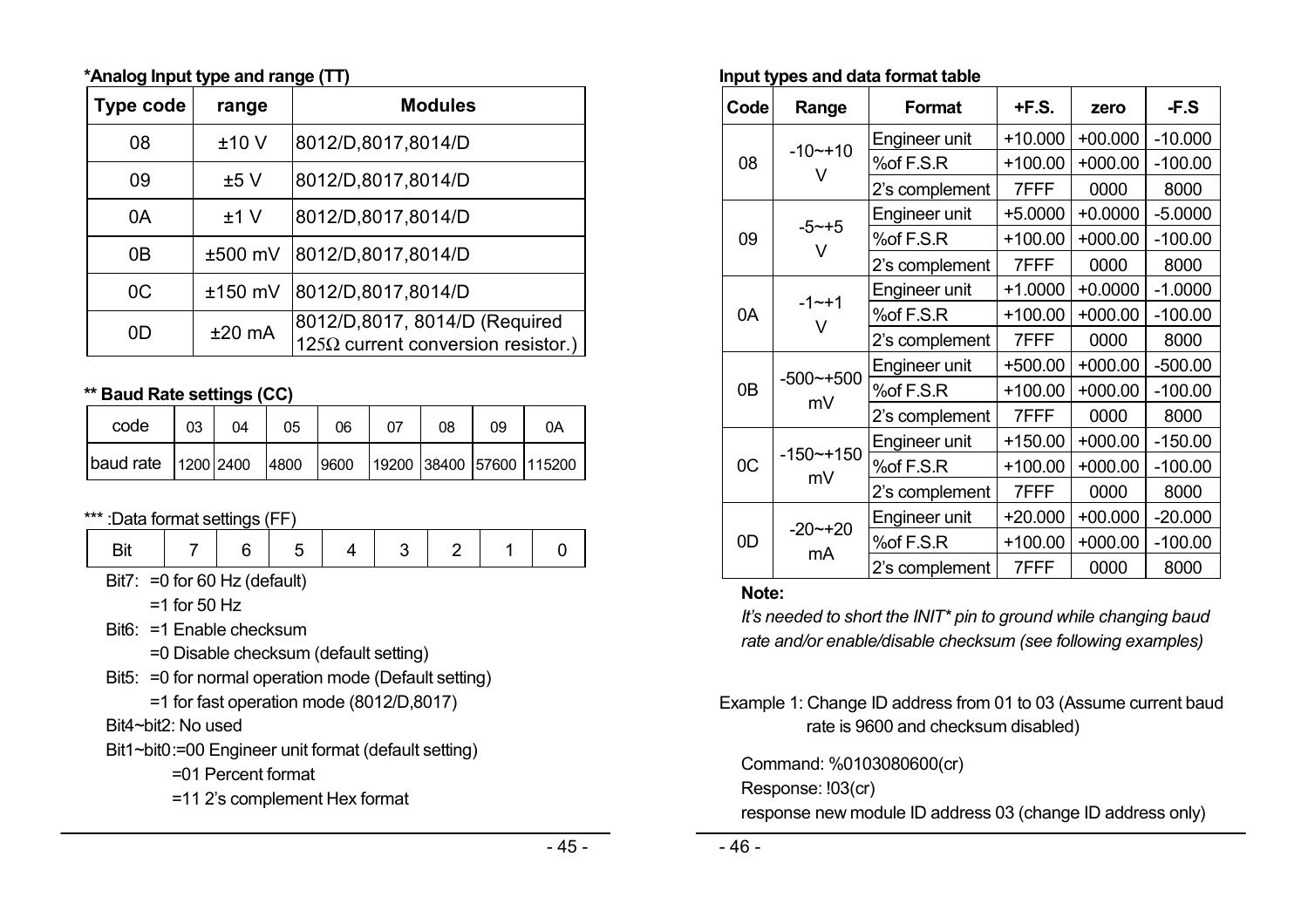Example 2: Change baud rate from 9600 to 19200(Assume current ID is 03, baud rate is 9600, and checksum disabled).

Because that the baud rate is changed from 9600 to 19200, the following procedures should be done before sending this command

- 1. Power off the module
- 2. Short INIT<sup>\*</sup> pin to GROUND (see Appendix A)
- 3. Power on the module
- 4. send command string

Command: %0003080700(cr) Response: !03(cr) response module ID address 03

- 5. Power off module
- 6. Open INIT\* pin
- 7. Power on module again ( Baud rate changed to 19200)

Example 3: Enable checksum(Assume current ID is 03, baud rate is 9600 and checksum disabled).

Because that the checksum is changed from disable to enable, the following procedures should be done before sending this command

- 1. Power off the module
- 2. Short INIT\* pin to GROUND (see Appendix A)
- 3. Power on the module
- 4. send command string
	- Command: %0003080640(cr) Response: !03(cr)
	- response module ID address 03
- 5. Power off module
- 6. Open INIT\* pin
- 7. Power on module again (checksum enabled)

Example 4: Change baud rate from 9600 to 19200 and enable checksum (Assume current ID is 03, baud rate is 9600 and checksum disabled).

Because that both the baud rate and checksum is changed , the following procedures should be done before sending this command

- 1. Power off the module
- 2. Short INIT\* pin to GROUND (see Appendix A)
- 3. Power on the module
- 4. send command string

Command: %0003080740(cr) Response: !03(cr) response module ID address 03

- 5. Power off module
- 6. Open INIT\* pin
- 7. Power on module again

( Baud rate changed to 19200 and checksum enabled) *It is recommended to use the setup utility to configure the module (see section 4.7 and 4.8)*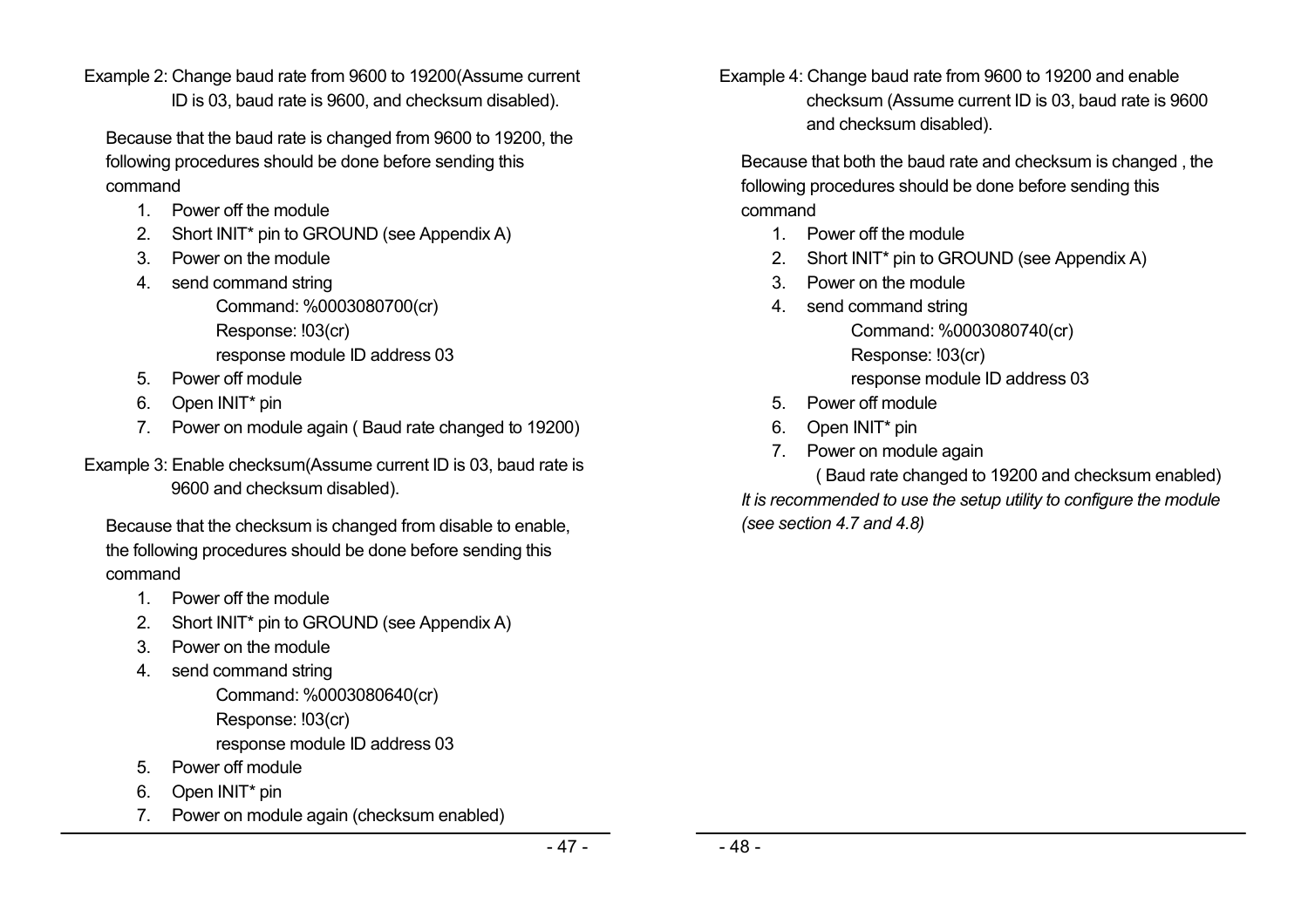# **5.8 Read Configuration**

| <b>Modules:</b>     | For eDAM modules |                                     |                                           |  |  |  |
|---------------------|------------------|-------------------------------------|-------------------------------------------|--|--|--|
| <b>Description:</b> |                  | Read module configuration           |                                           |  |  |  |
| Command:            | \$AA2[CHK](cr)   |                                     |                                           |  |  |  |
|                     | \$               | Command leading code                |                                           |  |  |  |
| Syntax:             | AA               | Module address ID (00 to FF)        |                                           |  |  |  |
|                     | $\overline{2}$   | Command for reading configuration   |                                           |  |  |  |
|                     |                  | CHK   Check sum                     |                                           |  |  |  |
|                     | (cr)             | Carriage return                     |                                           |  |  |  |
|                     |                  | !AATTCCFF[CHK](cr)<br>Valid command |                                           |  |  |  |
|                     |                  | ?AA[CHK](cr)                        | Invalid command                           |  |  |  |
|                     |                  | Delimiter for valid command         |                                           |  |  |  |
|                     | ?                | Delimiter for invalid command       |                                           |  |  |  |
| <b>Response:</b>    | AA               | Module address ID                   |                                           |  |  |  |
|                     | TΤ               |                                     | Analog input type and range (see sec.5.7) |  |  |  |
|                     | CC.              | Baud rate (see sec.5.7)             |                                           |  |  |  |
|                     | FF               | Data format of module (see sec.5.7) |                                           |  |  |  |
|                     |                  |                                     |                                           |  |  |  |
|                     | (cr)             | Carriage return                     |                                           |  |  |  |

Example 5: Read configuration of module with ID address=05

Command: \$052(cr) Response: !05080600(cr) Read address ID=05 module configuration 08=Analog input range ±10 V 06=9600 baud rate 00=no checksum,

### **5.9 Set module name**

| <b>Modules:</b>     | For all eDAM modules    |                                |                               |  |  |
|---------------------|-------------------------|--------------------------------|-------------------------------|--|--|
| <b>Description:</b> |                         | Set new module name.           |                               |  |  |
| Command:            |                         | ~AAO(data)[CHK](cr)            |                               |  |  |
|                     | \$                      | Command leading code           |                               |  |  |
|                     | AA                      |                                | Module address ID (00 to FF)  |  |  |
| Syntax:             | O                       |                                | Command for setting new name  |  |  |
|                     | (data)                  | Module name, Max. 6 characters |                               |  |  |
|                     | <b>CHK</b><br>Check sum |                                |                               |  |  |
|                     | (cr)                    | Carriage return                |                               |  |  |
|                     |                         | !AA [CHK](cr)                  | Valid command                 |  |  |
|                     |                         | ?AA[CHK](cr)                   | Invalid command               |  |  |
| <b>Response:</b>    |                         |                                | Delimiter for valid command   |  |  |
| (see Note)          | 7                       |                                | Delimiter for invalid command |  |  |
|                     | AA                      |                                | Module address ID             |  |  |
|                     | CHK l                   | Check sum                      |                               |  |  |
|                     | (cr                     | Carriage return                |                               |  |  |

Example 1: Set new module name at address ID=30

#### Command: ~30O4012<CR>

Set new name 4012 to the module at address ID=30

Response: !30<CR> ! Command is valid.,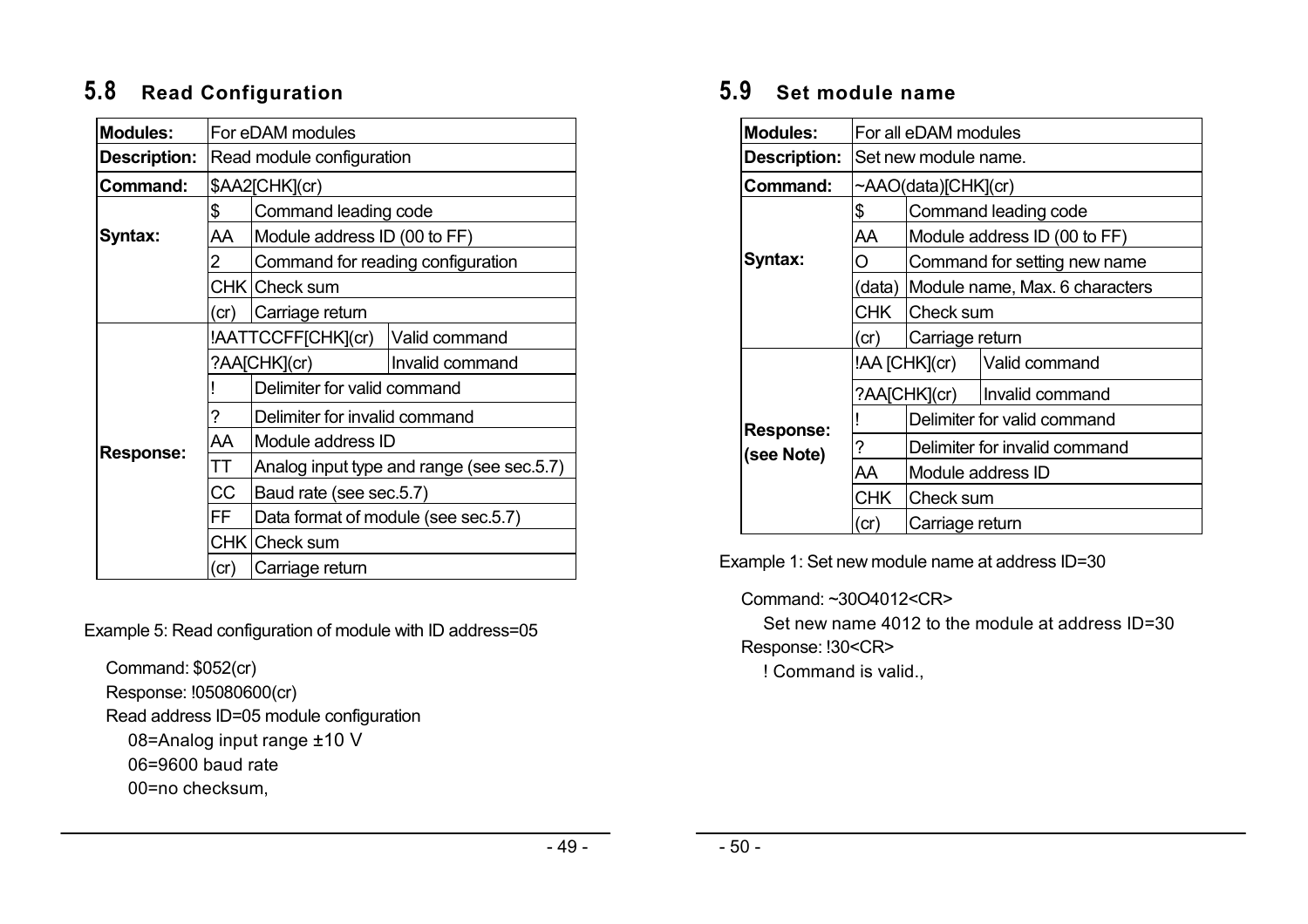# **5.10 Reset module**

| Modules:     | All eDAM modules                |                              |  |
|--------------|---------------------------------|------------------------------|--|
| Description: | Reset all existing eDAM modules |                              |  |
| Command:     | \$AARS[CHK](cr)                 |                              |  |
|              | \$                              | Command leading code         |  |
|              | AA                              | Module address ID (00 to FF) |  |
| Syntax:      | <b>RS</b><br>Reset command      |                              |  |
|              |                                 | CHK Check sum                |  |
|              | (cr)                            | Carriage return              |  |
| Response:    | No response                     |                              |  |

**Note:** Reset command will reset module to default settings. This command has no response from module

Example 1: Example: Reset module with ID address is 02

Command: \$02RS(cr) Response: No response

### **5.11 Read module name**

| <b>Modules:</b>     |               | For eDAM DIO modules              |                 |  |  |
|---------------------|---------------|-----------------------------------|-----------------|--|--|
| <b>Description:</b> |               | Read module's name                |                 |  |  |
| Command:            |               | \$AAM[CHK](cr)                    |                 |  |  |
|                     | \$            | Command leading code              |                 |  |  |
| Syntax:             | AA            | Module address ID (00 to FF)      |                 |  |  |
|                     | м             | Command for reading module's name |                 |  |  |
|                     |               | CHK Check sum                     |                 |  |  |
|                     | (cr)          | Carriage return                   |                 |  |  |
|                     |               | !AA(data)[CHK](cr)                | Valid command   |  |  |
|                     |               | ?AA[CHK](cr)                      | Invalid command |  |  |
|                     |               | Delimiter for valid command       |                 |  |  |
| <b>Response:</b>    | ?             | Delimiter for invalid command     |                 |  |  |
| (see Note)          | AA            | Module address ID                 |                 |  |  |
|                     | data          | Module's name                     |                 |  |  |
|                     | CHK Check sum |                                   |                 |  |  |
|                     | (cr)          | Carriage return                   |                 |  |  |

Example 1: Read module's name of address ID=30

Command: \$30M<CR>

Response: !308014<CR>

! Command is valid., Address ID=30, module's name=8014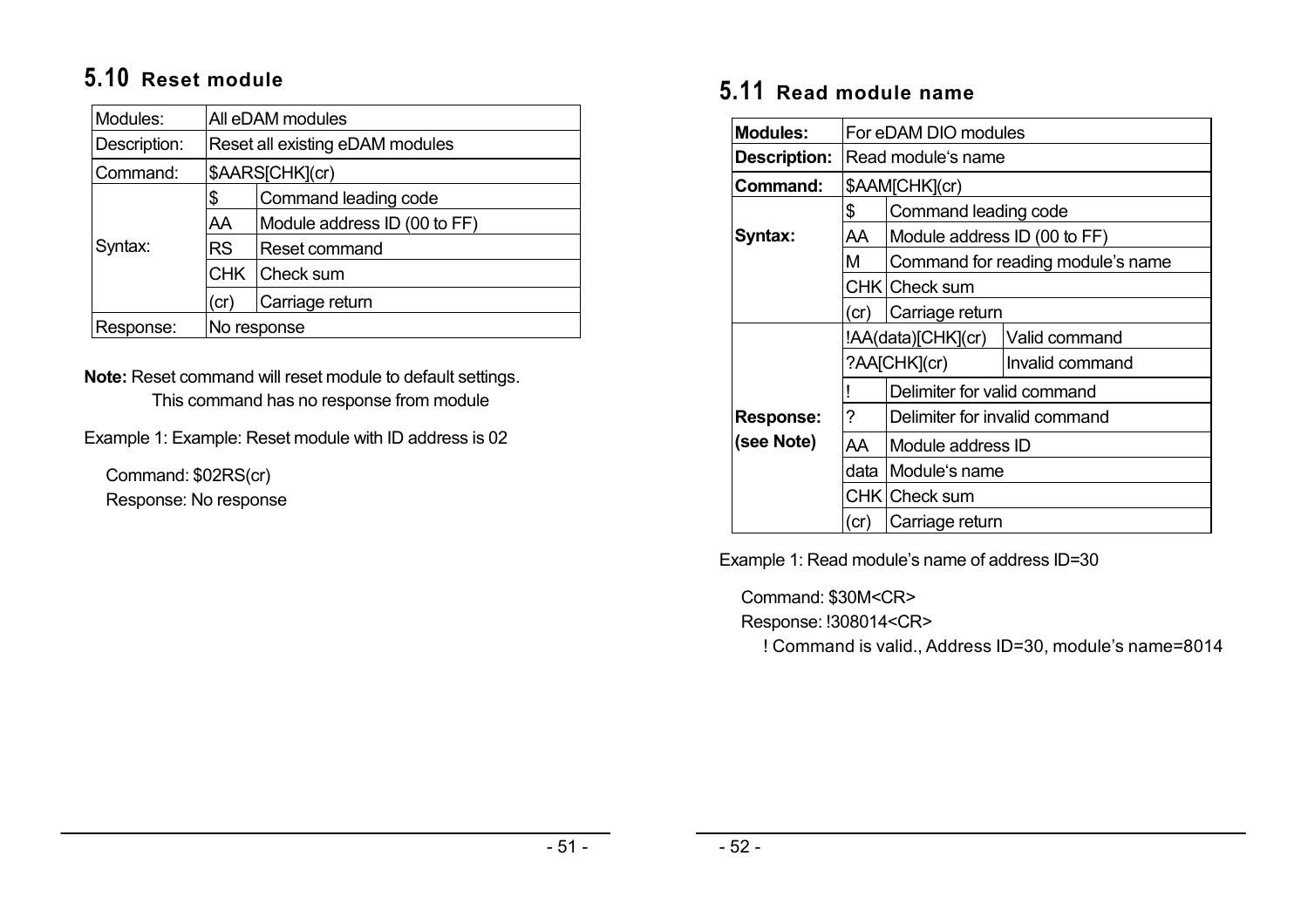# **5.12 Read firmware version**

| <b>Modules:</b>     | For eDAM DIO modules |                                     |                                       |  |
|---------------------|----------------------|-------------------------------------|---------------------------------------|--|
| <b>Description:</b> |                      | Read module's firmware version.     |                                       |  |
| Command:            |                      | \$AAF[CHK](cr)                      |                                       |  |
|                     | \$                   | Command leading code                |                                       |  |
| Syntax:             | AA                   | Module address ID (00 to FF)        |                                       |  |
|                     | F                    |                                     | Command for reading firmware version. |  |
|                     |                      | CHK Check sum                       |                                       |  |
|                     | (cr)                 | Carriage return                     |                                       |  |
|                     |                      | !AA(data)[CHK](cr)<br>Valid command |                                       |  |
|                     |                      | ?AA[CHK](cr)                        | Invalid command                       |  |
|                     |                      | Delimiter for valid command         |                                       |  |
| <b>Response:</b>    | 7                    | Delimiter for invalid command       |                                       |  |
| (see Note)          | AA.                  | Module address ID                   |                                       |  |
|                     | data                 | Module's firmware version.          |                                       |  |
|                     | CHK Check sum        |                                     |                                       |  |
|                     | (cr)                 | Carriage return                     |                                       |  |

Example 1: Read firmware version of module address ID=30

Command: \$30F<CR>

Response: !30A1.04<CR>

! Command is valid., Address ID=30, Firmware Version=A1.04

# **5.13 Host OK**

| Modules:            | For all eDAM modules    |                                                                             |  |  |
|---------------------|-------------------------|-----------------------------------------------------------------------------|--|--|
| <b>Description:</b> |                         | Host send this command to all modules for send<br>the information "Host OK" |  |  |
| Command:            |                         |                                                                             |  |  |
|                     |                         | $\sim$ **[CHK](cr)                                                          |  |  |
|                     | $\tilde{\phantom{a}}$   | Command leading code                                                        |  |  |
| Syntax:             | $**$<br>For all modules |                                                                             |  |  |
|                     | CHK Check sum           |                                                                             |  |  |
|                     | (cr)                    | Carriage return                                                             |  |  |
| <b>Response:</b>    | No response             |                                                                             |  |  |

### **Note:**

When host watchdog timer is enable, host computer must send this command to all module before timeout otherwise **"Host watchdog timer enabled"** module's output value will go to safety state output value.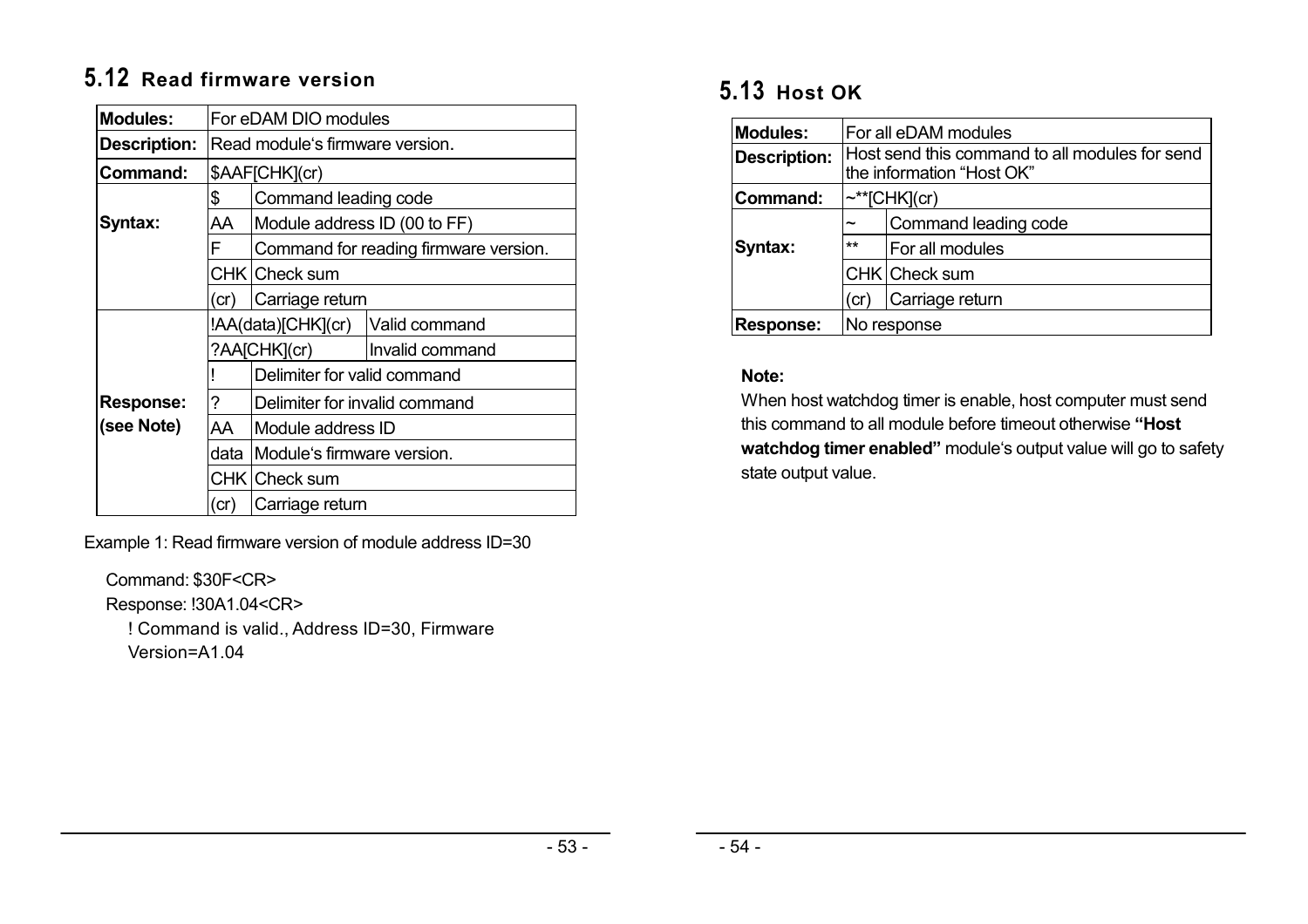## **5.14 Read module's status**

| <b>Modules:</b>     | For all eDAM modules         |                             |                                     |
|---------------------|------------------------------|-----------------------------|-------------------------------------|
| <b>Description:</b> | Read watchdog timeout status |                             |                                     |
| Command:            |                              | $\sim$ AA0[CHK](cr)         |                                     |
|                     |                              | Command leading code        |                                     |
| Syntax:             | AA                           |                             | Module address ID (00 to FF)        |
|                     | 0                            |                             | Command for reading timeout status  |
|                     |                              | CHK Check sum               |                                     |
|                     | (cr)                         | Carriage return             |                                     |
|                     |                              |                             | ! AASS[CHK](cr)   Valid command     |
|                     | ?AA[CHK](cr)                 |                             | Invalid command                     |
|                     |                              | Delimiter for valid command |                                     |
|                     | ?                            |                             | Delimiter for invalid command       |
| <b>Response:</b>    | AA                           | Module address ID           |                                     |
|                     | <b>SS</b>                    |                             | SS=00 - watchdog timeout is cleared |
|                     |                              |                             | SS=04 - watchdog timeout is set     |
|                     |                              |                             | SS=80 - watchdog activated          |
|                     |                              | CHK Check sum               |                                     |
|                     | (cr)                         | Carriage return             |                                     |

#### **Note:**

- 1. the watchdog timeout status will be stored in EEPROM of the module and can only be cleared by issuing ~AA1 command (see ~AA1 and ~AA3EVV commands)
- 2. When the module's watchdog timeout value is reached, this command will be responded with SS=04 otherwise SS=00
- 3. When the module's watchdog timer is not timeout, this command will be responded with SS=80

# **5.15 Reset module status**

| <b>Modules:</b>     | For all eDAM modules                     |                                                  |                               |
|---------------------|------------------------------------------|--------------------------------------------------|-------------------------------|
| <b>Description:</b> | Reset watchdog timeout status            |                                                  |                               |
| Command:            |                                          | ~AA1[CHK](cr)                                    |                               |
|                     |                                          | Command leading code                             |                               |
|                     | AA                                       |                                                  | Module address ID (00 to FF)  |
| Syntax:             |                                          | Command for resetting watchdog timeout<br>status |                               |
|                     | CHK Check sum                            |                                                  |                               |
|                     | (cr)                                     | Carriage return                                  |                               |
|                     | ! AA [CHK](cr)<br>Valid command          |                                                  |                               |
|                     |                                          | ?AA[CHK](cr)                                     | Invalid command               |
|                     |                                          |                                                  | Delimiter for valid command   |
| <b>Response:</b>    | ?                                        |                                                  | Delimiter for invalid command |
|                     | AA<br>Module address ID<br>CHK Check sum |                                                  |                               |
|                     |                                          |                                                  |                               |
|                     | (cr)                                     | Carriage return                                  |                               |

### **Note:**

- 1. The module's watch dog status will be cleared after this command issued
- 2. (reference to ~AA3EVV command)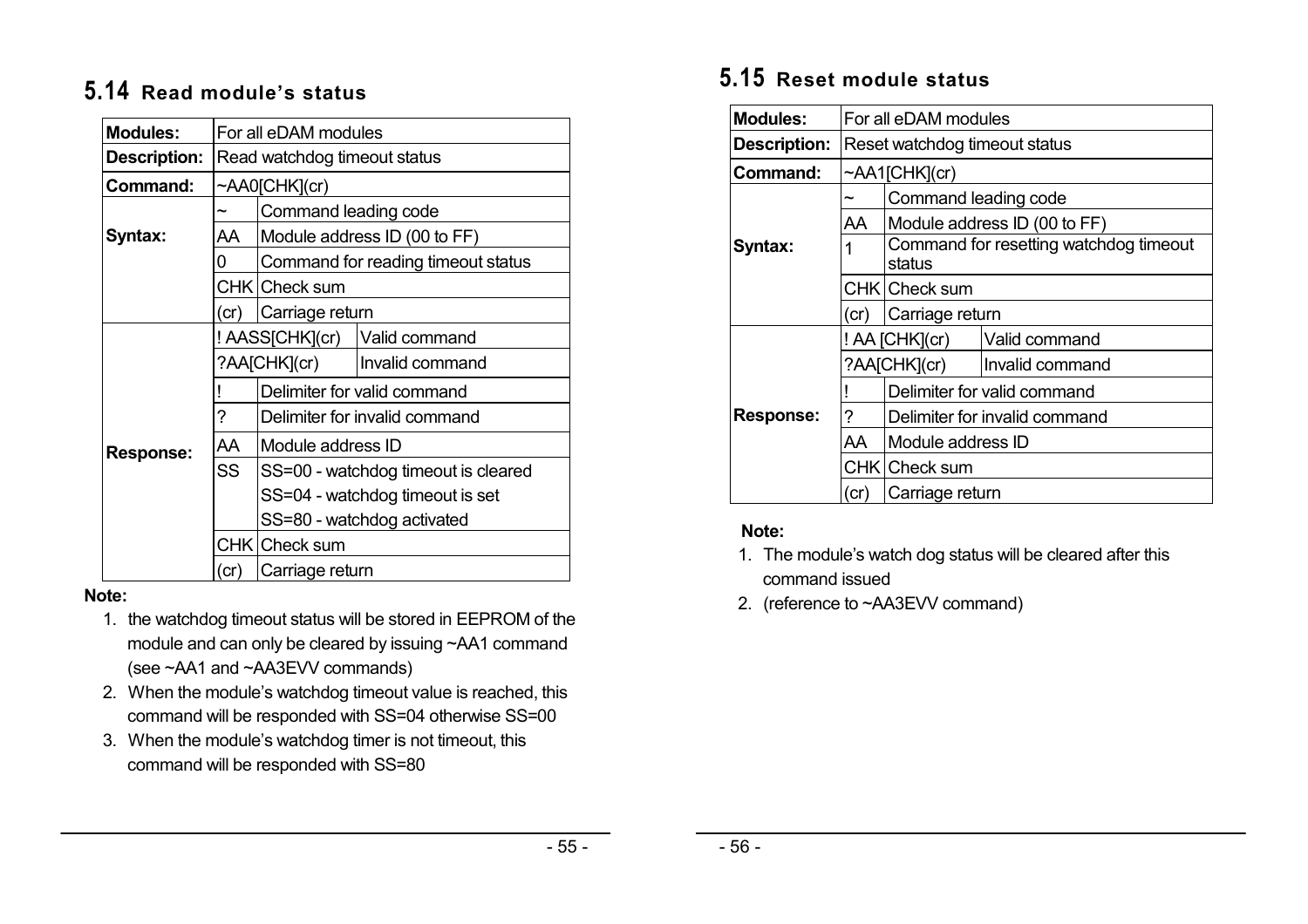### **5.16 Read host watchdog timeout value**

| <b>Modules:</b>     | For all eDAM modules             |                                                                                     |                                      |  |
|---------------------|----------------------------------|-------------------------------------------------------------------------------------|--------------------------------------|--|
| <b>Description:</b> | Read host watchdog timeout value |                                                                                     |                                      |  |
| Command:            |                                  | $\sim$ AA2[CHK](cr)                                                                 |                                      |  |
|                     |                                  | Command leading code                                                                |                                      |  |
|                     | AA                               |                                                                                     | Module address ID (00 to FF)         |  |
| Syntax:             | $\overline{2}$                   | value                                                                               | Command for reading watchdog timeout |  |
|                     |                                  | CHK Check sum                                                                       |                                      |  |
|                     | (cr)                             | Carriage return                                                                     |                                      |  |
|                     |                                  | ! AAEVV[CHK](cr)                                                                    | Valid command                        |  |
|                     | ?AA[CHK](cr)                     |                                                                                     | Invalid command                      |  |
|                     |                                  | Delimiter for valid command                                                         |                                      |  |
|                     | ?                                | Delimiter for invalid command                                                       |                                      |  |
|                     | AA                               | Module address ID                                                                   |                                      |  |
| <b>Response:</b>    | F                                | $E=1 -$ Enabled<br>$E=0$ – Disabled                                                 | Host watchdog enable/disable status  |  |
|                     | W                                | Timeout value in Hex format from 01<br>to $FF=25.5$ seconds (one unit is $0.1$ sec) |                                      |  |
|                     | <b>CHK</b><br>Check sum          |                                                                                     |                                      |  |
|                     | (cr)                             | Carriage return                                                                     |                                      |  |

(also see sec 5.17)

# **5.17 Set host watchdog timeout value**

| <b>Modules:</b>     | For all eDAM modules            |                                            |                                            |  |
|---------------------|---------------------------------|--------------------------------------------|--------------------------------------------|--|
| <b>Description:</b> | Set host watchdog timeout value |                                            |                                            |  |
| Command:            |                                 | ~AA3EVV[CHK](cr)                           |                                            |  |
|                     | $\tilde{}$                      | Command leading code                       |                                            |  |
|                     | AA                              |                                            | Module address ID (00 to FF)               |  |
|                     | 3                               |                                            | Command for setting watchdog timeout value |  |
| Syntax:             | Е                               |                                            | 1= enable, 0= disable Host watchdog        |  |
|                     | VV.                             | Timeout value (01~FF, each for 0.1 second) |                                            |  |
|                     |                                 | CHK Check sum                              |                                            |  |
|                     | (cr)                            | Carriage return                            |                                            |  |
|                     |                                 | ! AA [CHK](cr)                             | Valid command                              |  |
|                     |                                 | ?AA[CHK](cr)                               | Invalid command                            |  |
|                     |                                 | Delimiter for valid command                |                                            |  |
| <b>Response:</b>    | ?                               | Delimiter for invalid command              |                                            |  |
|                     | AA                              | Module address ID                          |                                            |  |
|                     |                                 | CHK Check sum                              |                                            |  |
|                     | (cr)                            | Carriage return                            |                                            |  |

#### **Note:**

If host watchdog timer is enabled, the host should send *Host OK* (see section 5.13) command periodically within Timeout value to refresh the timer, otherwise the module will be forced to safety state (see section 5.19)

Example 1: Set module (ID=04) to have watchdog timeout value 10.0 seconds and enable host watchdog

Command: ~043164<cr>

Set watchdog timeout value 10.0 sec and enable host watchdog

Response: !04<cr> Valid command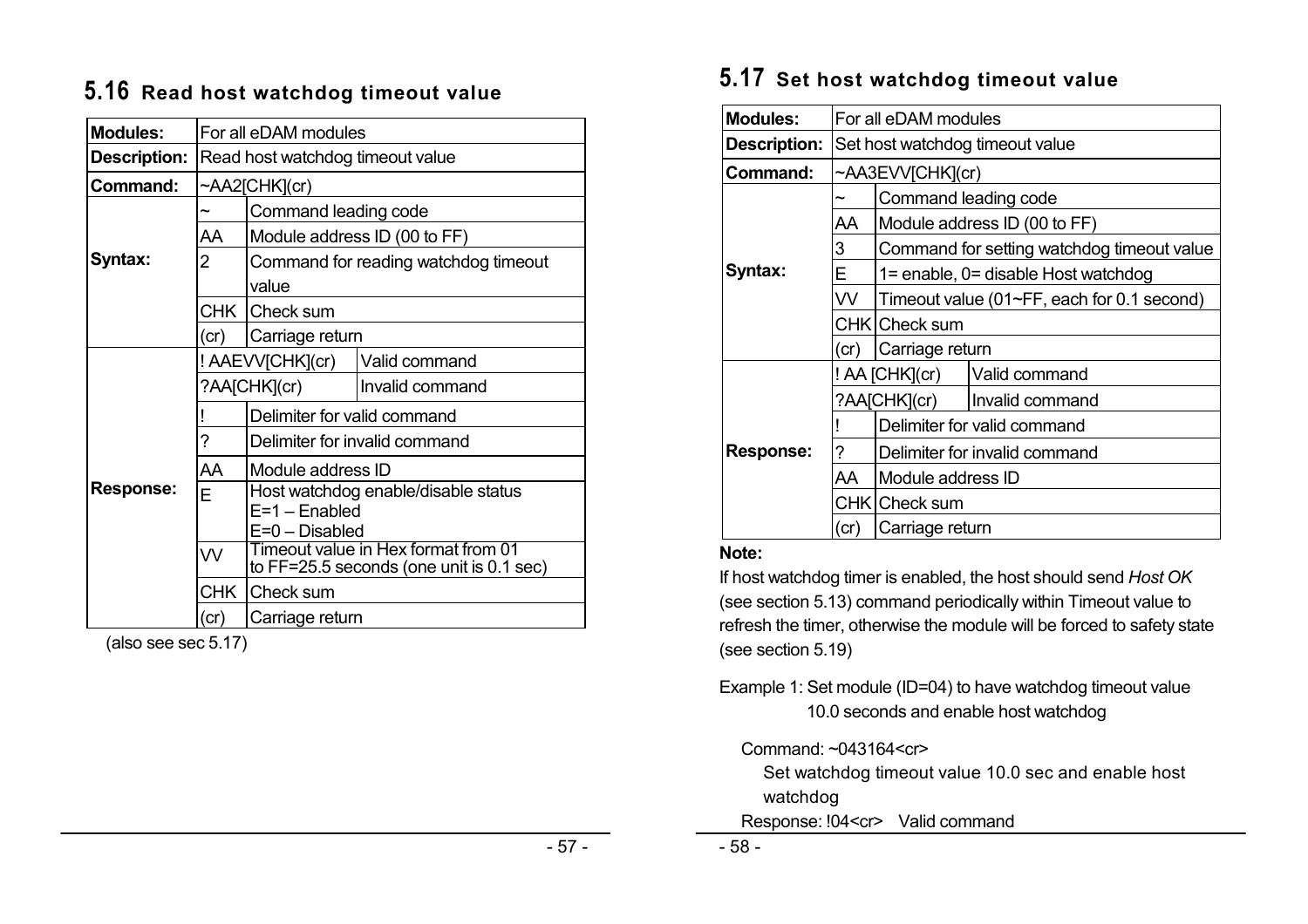Example 2: Read watchdog timeout value form module (ID=04)

Command: ~042<cr> Read watchdog timeout value Response: !04164 Watchdog timeout value=10.0 seconds, and host watchdog is enabled

Example 3: Reset watchdog timer

Command:  $\sim$ \*\* $\lt$ cr $>$ Read host watchdog timer

Stop sending any command string to modules for at least 10.0 seconds. The LED on the module will go to flash. The flash LED indicates the host watchdog is timeout and timeout status is set

Example 4: Read watchdog timeout status

Command:  $\sim 040 \leq$ cr> Read module (ID=04) watchdog timeout status Response: !0404<cr> Timeout status is set

Example 5: Read watchdog timeout value form module (ID=04)

Command: ~042<cr> Read watchdog timeout value Response: !04164 Watchdog timeout value=10.0 seconds, and host watchdog is **enabled**

Example 6: Reset watchdog timeout status

Command:  $\sim 041 \leq$ cr $>$ Reset watchdog timeout status Response: !04<cr> Watchdog timeout is cleared and LED stop flashing, and host watchdog is disabled Example 7: Read watchdog timeout status  $Commoned: ~040 < c$ r> Read module (ID=04) watchdog timeout status Response: !0400<cr> Timeout status is cleared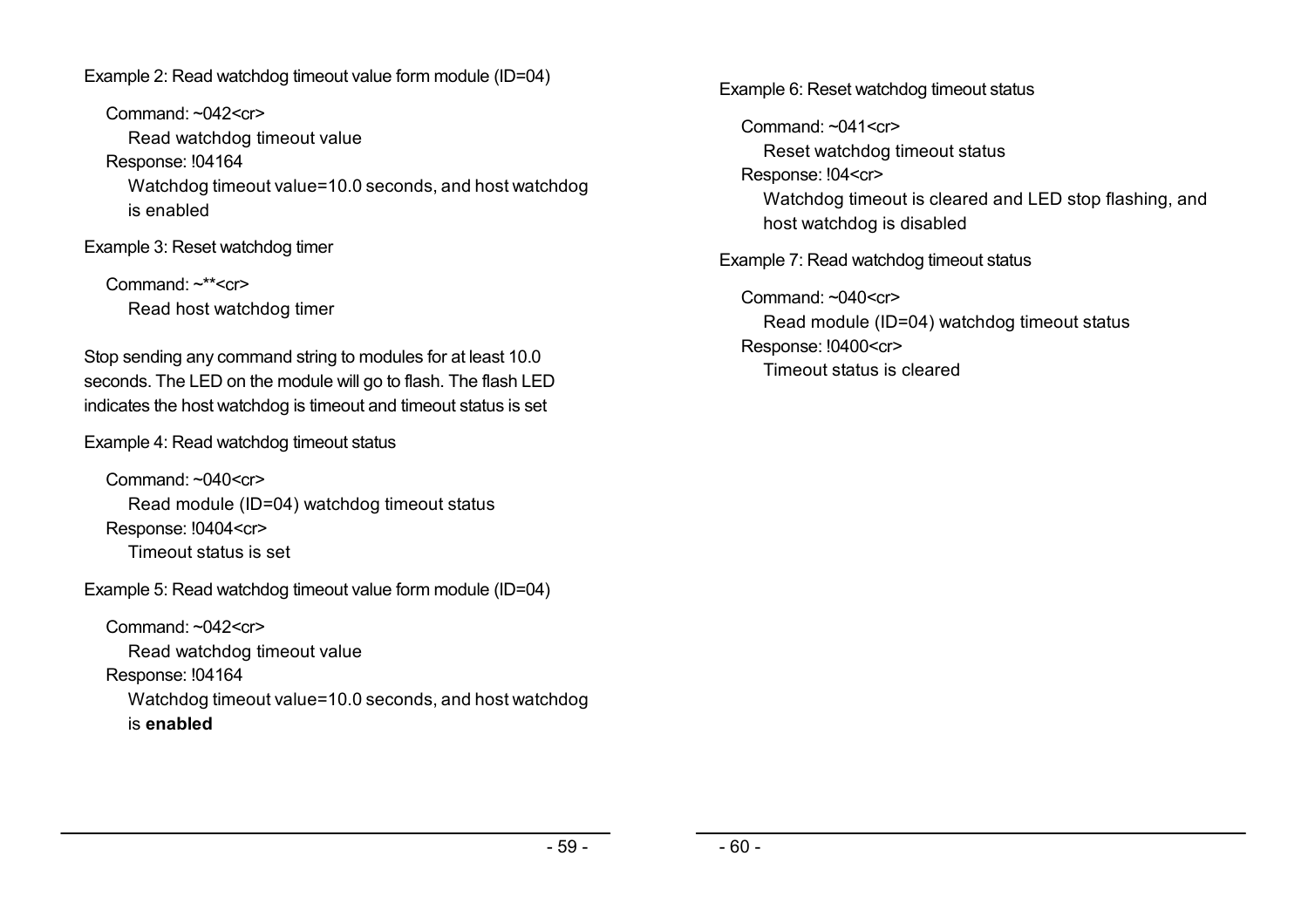# **5.18 Read power-on/safe value**

| <b>Modules:</b>                | For all eDAM modules                       |                                 |                                       |  |
|--------------------------------|--------------------------------------------|---------------------------------|---------------------------------------|--|
| <b>Description:</b>            | Read Power on and safe value               |                                 |                                       |  |
| Command:                       |                                            | ~AA4[CHK](cr)                   |                                       |  |
|                                | ~                                          | Command leading code            |                                       |  |
|                                | AA                                         |                                 | Module address ID (00 to FF)          |  |
|                                | 4                                          |                                 | Command for reading power on and safe |  |
| Syntax:                        |                                            | value                           |                                       |  |
|                                | CHK   Check sum<br>Carriage return<br>(cr) |                                 |                                       |  |
|                                |                                            |                                 |                                       |  |
|                                |                                            |                                 | ! AAPPSS[CHK](cr) Valid command       |  |
|                                |                                            | ?AA[CHK](cr)<br>Invalid command |                                       |  |
|                                |                                            | Delimiter for valid command     |                                       |  |
|                                | ?                                          |                                 | Delimiter for invalid command         |  |
| <b>Response:</b><br>(see Note) | AA                                         | Module address ID               |                                       |  |
|                                | PP                                         | Power on value (see *)          |                                       |  |
|                                | SS                                         | Safe value (see **)             |                                       |  |
|                                |                                            | CHK Check sum                   |                                       |  |
|                                | (cr)                                       | Carriage return                 |                                       |  |

Example 1: Read Power on /safe value

Command: ~0344<cr> Read power on value Response: !041100<cr> 11=power on value 00=safe value

**\* Power on value:** 

00=DO0 off and DO1 off

01=DO0 on and DO1 off

02=DO0 off and DO1 on

03=Do0 on and DO1 on

#### **\*\* Safe value:**

00=DO0 off and DO1 off

01=DO0 on and DO1 off

02=DO0 off and DO1 on

03=Do0 on and DO1 on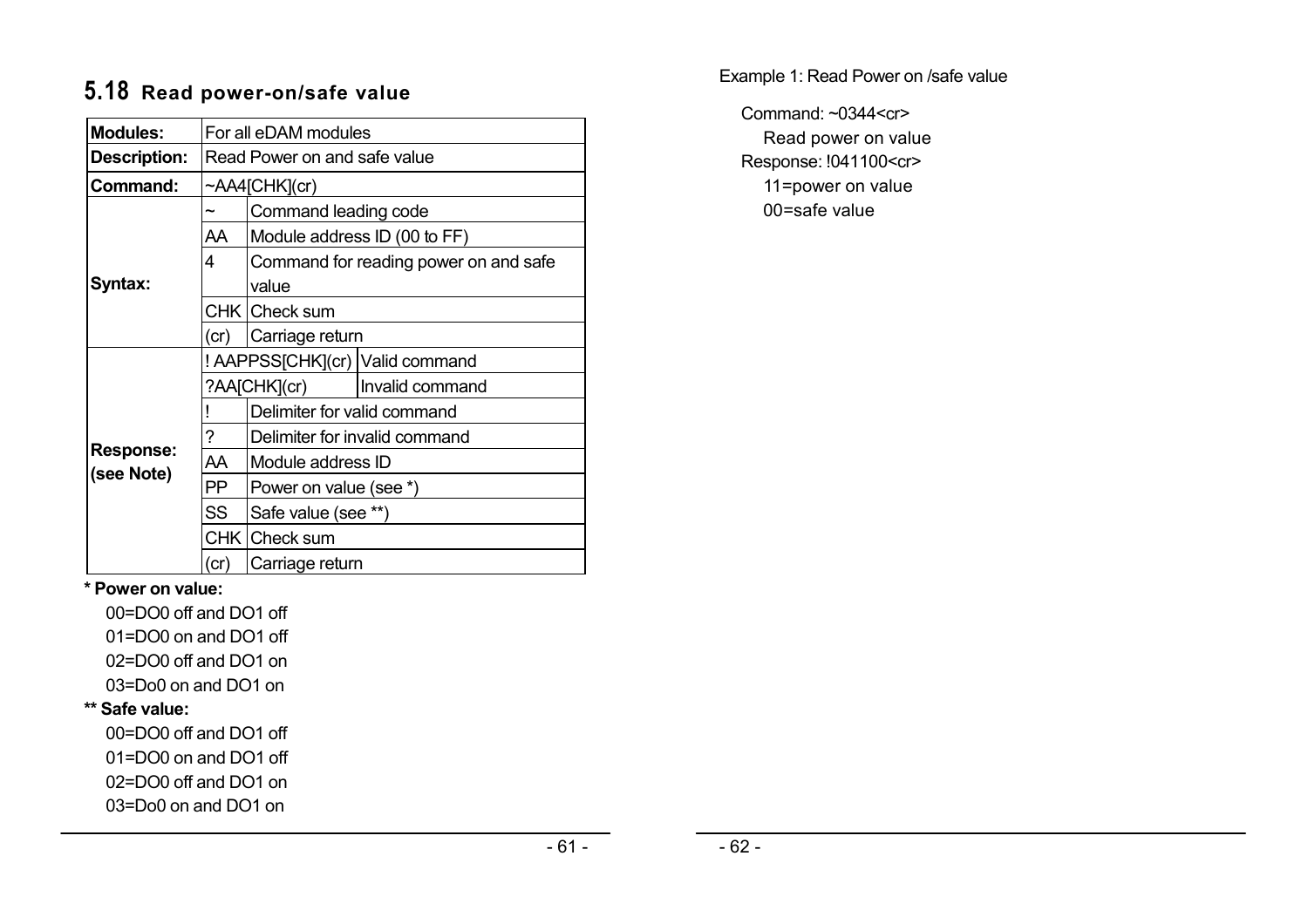# **5.19 Set power-on/safe value**

| <b>Modules:</b>     | For all eDAM modules             |                       |                                                    |  |  |
|---------------------|----------------------------------|-----------------------|----------------------------------------------------|--|--|
| <b>Description:</b> |                                  |                       | Set current output value as power on or safe value |  |  |
| Command:            | ~AA5PPSS[CHK](cr)                |                       |                                                    |  |  |
|                     | $\tilde{}$                       |                       | Command leading code                               |  |  |
|                     | AA                               |                       | Module address ID (00 to FF)                       |  |  |
|                     | 5                                |                       | Command for setting power on or safe value         |  |  |
| Syntax:             | <b>PP</b>                        | Power on value        |                                                    |  |  |
|                     |                                  |                       | 00=DO0 off and DO1 off                             |  |  |
|                     |                                  |                       | 01=DO0 on and DO1 off                              |  |  |
|                     |                                  |                       | 02=DO0 off and DO1 on                              |  |  |
|                     |                                  |                       | 03=DO0 on and DO1 on                               |  |  |
|                     | <b>SS</b>                        | Safe value            |                                                    |  |  |
|                     |                                  |                       | 00=DO0 off and DO1 off                             |  |  |
|                     |                                  | 01=DO0 on and DO1 off |                                                    |  |  |
|                     |                                  | 02=DO0 off and DO1 on |                                                    |  |  |
|                     |                                  |                       | 03=DO0 on and DO1 on                               |  |  |
|                     |                                  | CHK Check sum         |                                                    |  |  |
|                     | (cr)                             | Carriage return       |                                                    |  |  |
|                     |                                  |                       | ! AA [CHK](cr) Valid command                       |  |  |
|                     |                                  |                       | ?AA[CHK](cr)   Invalid command                     |  |  |
|                     | Ţ                                |                       | Delimiter for valid command                        |  |  |
| <b>Response:</b>    | ?<br>Delimiter for valid command |                       |                                                    |  |  |
|                     | AA                               | Module address ID     |                                                    |  |  |
|                     |                                  | CHK Check sum         |                                                    |  |  |
|                     | (cr)                             | Carriage return       |                                                    |  |  |

Example 1: See sec.5.18

# **5.20 Synchronized Sampling**

| Modules:  | For 8012,8012D,8014,8014D |                                                             |  |  |
|-----------|---------------------------|-------------------------------------------------------------|--|--|
|           |                           | Description: Synchronize all modules to sample analog input |  |  |
|           |                           | values and store the values in the module's register at     |  |  |
|           |                           | the same time and use "Read Synchronized Data"              |  |  |
|           |                           | command to read the data and process it one by one.         |  |  |
| Command:  |                           | $ #^{**}[CHK](cr)$                                          |  |  |
|           | #                         | Command leading code                                        |  |  |
| Syntax:   | $**$                      | Synchronized Sampling command                               |  |  |
|           | <b>CHK</b>                | Check sum                                                   |  |  |
|           | Carriage return<br>(cr)   |                                                             |  |  |
| Response: | No response               |                                                             |  |  |

Example 1: Synchronized Sampling

command: #\*\*<CR>

Synchronized sampling command has no response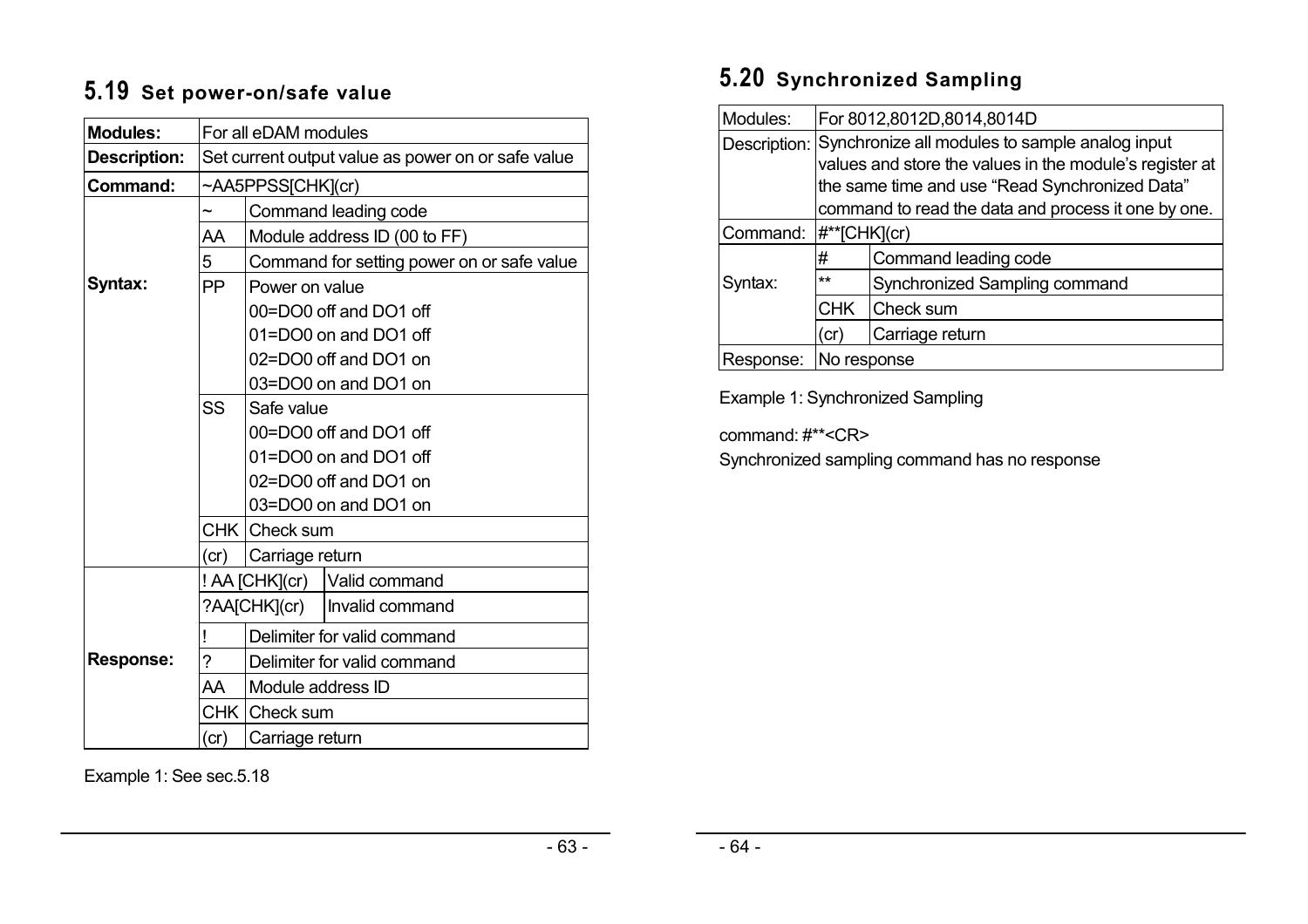# **5.21 Read Synchronized data**

| <b>Modules:</b>                |                        | For 8012,8012D,8014,8014D                  |                                 |  |  |
|--------------------------------|------------------------|--------------------------------------------|---------------------------------|--|--|
| <b>Description:</b>            | Read synchronized data |                                            |                                 |  |  |
| Command:                       |                        | \$AA4CHK](cr)                              |                                 |  |  |
|                                | \$                     | Command leading code                       |                                 |  |  |
| Syntax:                        | AA                     |                                            | Module address ID (00 to FF)    |  |  |
|                                | 4                      |                                            | Command for reading synch. data |  |  |
|                                | <b>CHK</b>             | Check sum                                  |                                 |  |  |
|                                | (cr)                   | Carriage return                            |                                 |  |  |
|                                |                        | !AAS(data)[CHK](cr)                        | Valid command                   |  |  |
|                                |                        | ? AA[CHK](cr)                              | Invalid command                 |  |  |
|                                |                        | Delimiter for valid command                |                                 |  |  |
|                                | ?                      | Delimiter for invalid command              |                                 |  |  |
| <b>Response:</b><br>(see Note) | AA                     | Module address ID                          |                                 |  |  |
|                                | S                      | Data status, S=1 first read, S=0 been read |                                 |  |  |
|                                | (data)                 | synchronized data                          |                                 |  |  |
|                                | <b>CHK</b>             | Check sum                                  |                                 |  |  |
|                                | (cr)                   | Carriage return                            |                                 |  |  |

Example 1: Read Synchronized data from eDAM8012 (ID=05)

Command: \$054(cr)

Response: !1097800(cr)

Read synchronized data from address ID=05 module S=1 – first read

synchronized data=011+0.2556

# **5.22 Read analog data**

| <b>Modules:</b>     | For 8012,8012D,8014,8014D,8017 |                             |                               |  |
|---------------------|--------------------------------|-----------------------------|-------------------------------|--|
| <b>Description:</b> | Read the ANALOG input value    |                             |                               |  |
| Command:            | #AA[CHK](cr)                   |                             |                               |  |
|                     | #                              | Command leading code        |                               |  |
| Syntax:             | AA                             |                             | Module address ID (00 to FF)  |  |
|                     | <b>CHK</b>                     | Check sum                   |                               |  |
|                     | (cr)                           | Carriage return             |                               |  |
|                     | >(data)[CHK](cr)               |                             | Valid command                 |  |
|                     | ?AA[CHK](cr)                   |                             | Invalid command               |  |
| <b>Response:</b>    | >                              | Delimiter for valid command |                               |  |
| (see Note)          | ?                              |                             | Delimiter for invalid command |  |
|                     | (data)                         | Analog input data(see *)    |                               |  |
|                     | <b>CHK</b>                     | Check sum                   |                               |  |
|                     | (cr)                           | Carriage return             |                               |  |

#### **\* "DD" Analog input data:**

If analog data of eDAM-8017 module be read by using this command, data of all channels are responded as follows: >(chan.0 data) (chan.1 data) …… (chan.7 data) [CHK](cr)

Example 1: Read analog input data from eDAM8012 at address=05

Command: #05(cr)

Response: >+02.645(cr)

Read analog input data from address ID=05 module

Example 2: Read analog input data from eDAM8017 at address=05

Command: #05(cr)

Response:

+02.645-01.001+03.023+00.321+08.123-03.333+09.210-06.000(cr)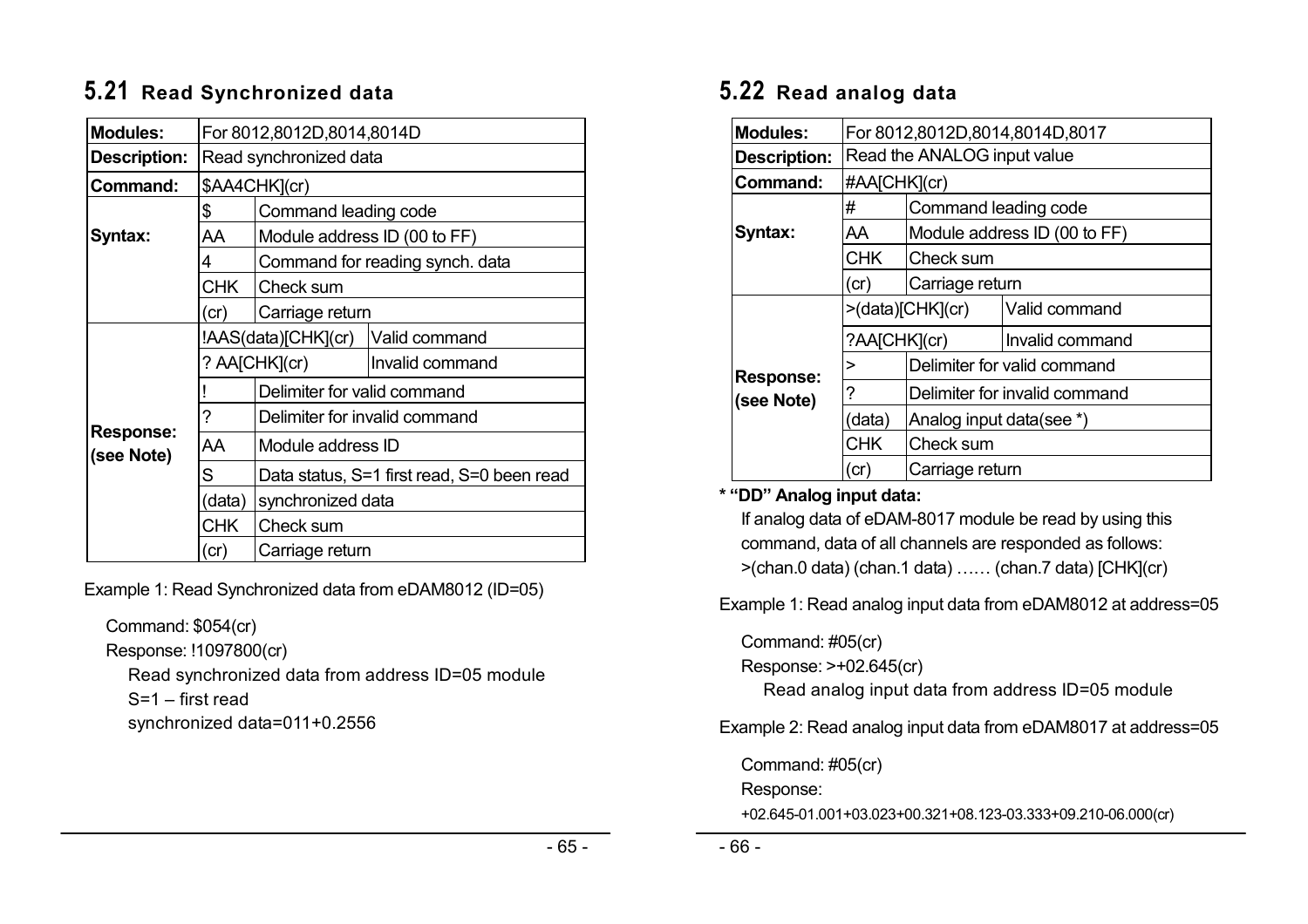# **5.23 Enable/disable calibration**

| <b>Modules:</b>  |                                    | For 8012,8012D,8014,8014D,8017      |                                    |  |  |
|------------------|------------------------------------|-------------------------------------|------------------------------------|--|--|
| Description:     |                                    | Enable or disable Span calibration. |                                    |  |  |
| Command:         |                                    | ~AAEV[CHK](cr)                      |                                    |  |  |
|                  |                                    | Command leading code                |                                    |  |  |
| Syntax:          | AA                                 | Module address ID (00 to FF)        |                                    |  |  |
|                  | Е                                  |                                     | Enable/disable calibration command |  |  |
|                  | V                                  | 0=Disable span calibration          |                                    |  |  |
|                  |                                    | 1=Enable span calibration           |                                    |  |  |
|                  |                                    | CHK   Check sum                     |                                    |  |  |
|                  | (cr)                               | Carriage return                     |                                    |  |  |
|                  |                                    | !AA[CHK](cr)                        | Valid command                      |  |  |
|                  |                                    | ?AA[CHK](cr)                        | Invalid command                    |  |  |
| <b>Response:</b> |                                    | Delimiter for valid command         |                                    |  |  |
| (see Note)       | Delimiter for invalid command<br>? |                                     |                                    |  |  |
|                  | AA                                 | Module address ID (00 to FF)        |                                    |  |  |
|                  |                                    | CHK Check sum                       |                                    |  |  |
|                  | (cr)                               | Carriage return                     |                                    |  |  |

**Note:** send enable calibration command before performing the calibration,

Example 1: Perform span calibration of module with address=06

| Command: \$06E1 <cr> // Enable calibration</cr> |                             |
|-------------------------------------------------|-----------------------------|
| Response: !06 <cr></cr>                         |                             |
| Command: \$060 <cr></cr>                        | // perform span calibration |
| Response: !06 <cr></cr>                         |                             |

# **5.24 Span calibration**

| Modules:            | For 8012/D,8014/D,8017                        |                               |                              |
|---------------------|-----------------------------------------------|-------------------------------|------------------------------|
| <b>Description:</b> | To correct the gain errors of AD converter by |                               |                              |
|                     |                                               | using the span calibration.   |                              |
| Command:            |                                               | \$AA0[CHK](cr)                |                              |
|                     | \$                                            | Command leading code          |                              |
| Syntax:             | AA                                            | Module address ID (00 to FF)  |                              |
|                     | 0                                             |                               | Command for span calibration |
|                     |                                               | CHK Check sum                 |                              |
|                     | (cr)                                          | Carriage return               |                              |
|                     |                                               | !AA[CHK](cr)                  | Valid command                |
|                     |                                               | ?AA[CHK](cr)                  | Invalid command              |
| <b>Response:</b>    |                                               | Delimiter for valid command   |                              |
| (see Note)          | ?                                             | Delimiter for invalid command |                              |
|                     | AA                                            | Module address ID (00 to FF)  |                              |
|                     |                                               | CHK   Check sum               |                              |
|                     | (cr)                                          | Carriage return               |                              |

**Note:** To perform the calibration, a proper input signal should be connected to the analog input module. Different input range have different input voltage, detail refer Chapter 7 **"Calibratio**n".

Example 2: Perform span calibration of module with address=06

Command: \$060<CR> Response: !06<CR>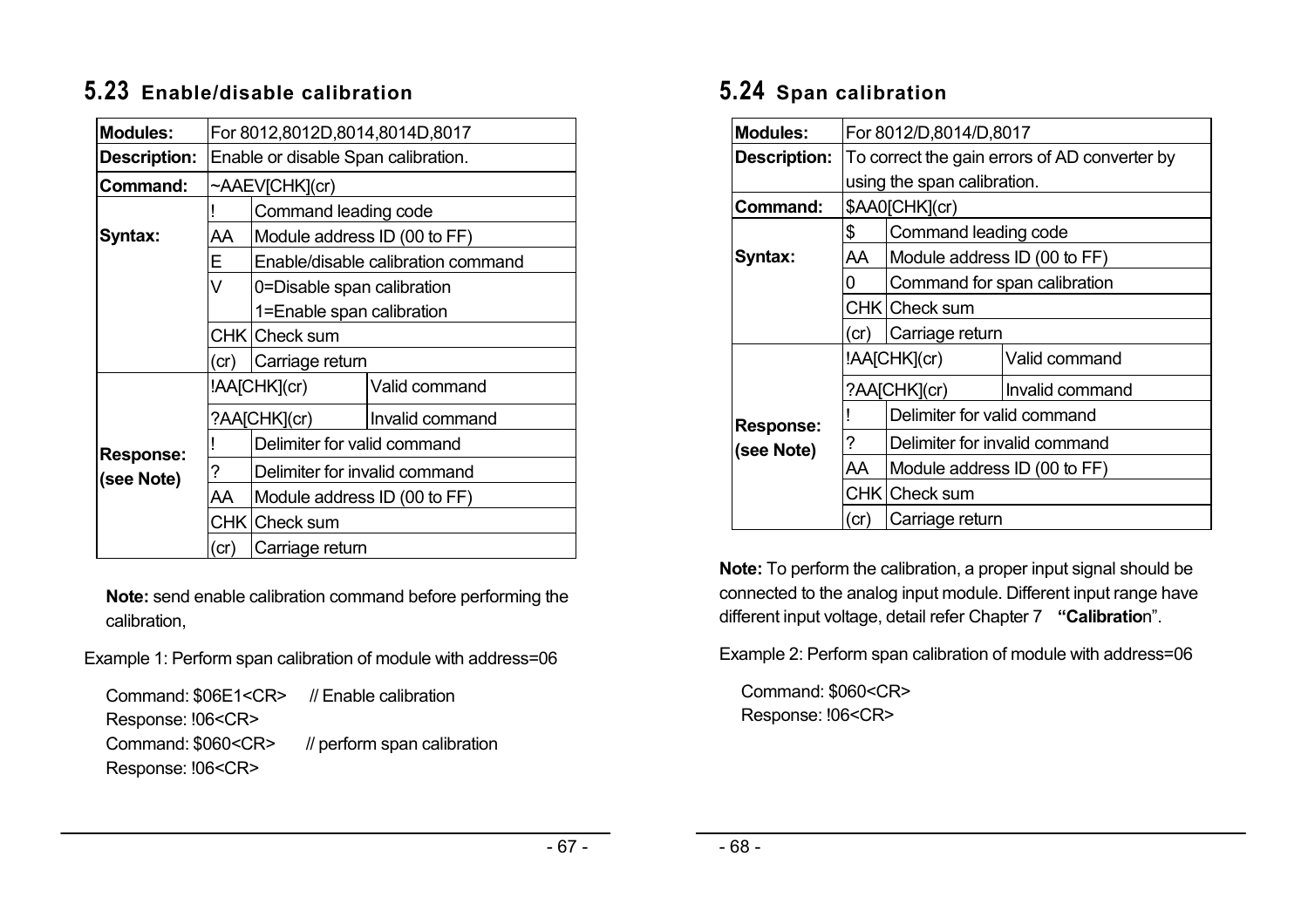# **5.25 Offset calibration**

| <b>Modules:</b>                | For 8012,8012D,8014,8014D,8017                  |                               |                                |
|--------------------------------|-------------------------------------------------|-------------------------------|--------------------------------|
| <b>Description:</b>            | To correct the offset errors of AD converter by |                               |                                |
|                                |                                                 | using the offset calibration  |                                |
| Command:                       |                                                 | \$AA1[CHK](cr)                |                                |
|                                | \$                                              | Command leading code          |                                |
| Syntax:                        | AA                                              | Module address ID (00 to FF)  |                                |
|                                |                                                 |                               | Command for offset calibration |
|                                | CHK Check sum                                   |                               |                                |
|                                | Carriage return<br>(cr)                         |                               |                                |
|                                | !AA[CHK](cr)<br>Valid command                   |                               |                                |
|                                |                                                 | ?AA[CHK](cr)                  | Invalid command                |
|                                |                                                 | Delimiter for valid command   |                                |
| <b>Response:</b><br>(see Note) | 7                                               | Delimiter for invalid command |                                |
|                                | AA                                              | Module address ID (00 to FF)  |                                |
|                                |                                                 | CHK   Check sum               |                                |
|                                | (cr                                             | Carriage return               |                                |

### **Note:**

To perform the calibration, a proper input signal should be connected to the analog input module. Different input range have different input voltage, detail refer Chapter 7 **"Calibratio**n".

Example 1: Perform offset calibration of module with address=06

Command: \$061<CR> Response: !06<CR>

# **5.26 Read data from channel N**

| <b>Modules:</b>     | For eDAM 8017 only                            |                               |                                  |  |
|---------------------|-----------------------------------------------|-------------------------------|----------------------------------|--|
| <b>Description:</b> | Read the analog input value of a specified AD |                               |                                  |  |
|                     | channel from an analog input module           |                               |                                  |  |
| Command:            | #AAN[CHK](cr)                                 |                               |                                  |  |
|                     | \$                                            | Command leading code          |                                  |  |
| Syntax:             | AA                                            |                               | Module address ID (00 to FF)     |  |
|                     | N                                             |                               | Command for reading analog input |  |
|                     |                                               | value                         |                                  |  |
|                     | <b>CHK</b><br>Check sum                       |                               |                                  |  |
|                     | Carriage return<br>(cr)                       |                               |                                  |  |
|                     |                                               | >(data)[CHK](cr)              | Valid command                    |  |
|                     | ?AA[CHK](cr)                                  |                               | Invalid command                  |  |
| <b>Response:</b>    | >                                             |                               | Delimiter for valid command      |  |
| (see Note)          | ?                                             | Delimiter for invalid command |                                  |  |
|                     | (data)                                        | Analog input data             |                                  |  |
|                     | CHK.                                          | Check sum                     |                                  |  |
|                     | (cr)                                          | Carriage return               |                                  |  |

Example 1: Read the analog input channel 1 of AD module at address 06 in the network. (Data format is engineering unit)

User command: #061<CR> Response: >+1.6888<CR>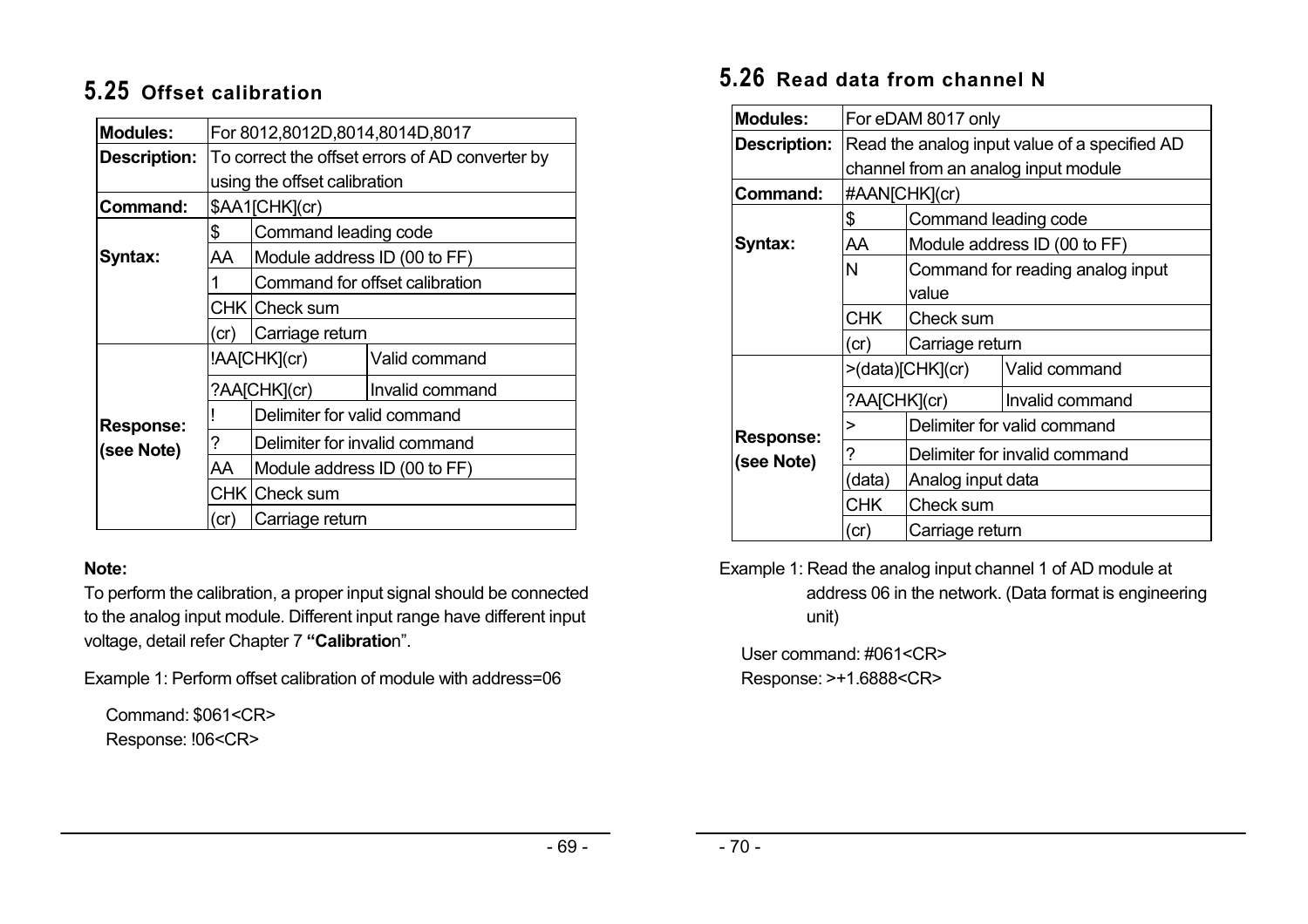# **5.27 Read all analog data**

| <b>Modules:</b>     | For eDAM 8017 only                                                                                       |                                  |                 |
|---------------------|----------------------------------------------------------------------------------------------------------|----------------------------------|-----------------|
| <b>Description:</b> | Read all the analog input channel value from<br>8017                                                     |                                  |                 |
| Command:            |                                                                                                          | \$AAA[CHK](cr)                   |                 |
|                     | \$                                                                                                       | Command leading code             |                 |
| Syntax:             | AA                                                                                                       | Module address ID (00 to FF)     |                 |
|                     | A                                                                                                        | Command for reading all channels |                 |
|                     | CHK.<br>Check sum                                                                                        |                                  |                 |
|                     | Carriage return<br>(cr)                                                                                  |                                  |                 |
|                     | >(data0)(data7)[CHK](cr)   Valid command                                                                 |                                  |                 |
|                     | ?AA[CHK](cr)                                                                                             |                                  | Invalid command |
|                     | >                                                                                                        | Delimiter for valid command      |                 |
| <b>Response:</b>    | ?                                                                                                        | Delimiter for invalid command    |                 |
| (see Note)          | (data)<br>Data string of all channels in 2's<br>complement Hex format (see *)<br><b>CHK</b><br>Check sum |                                  |                 |
|                     |                                                                                                          |                                  |                 |
|                     |                                                                                                          |                                  |                 |
|                     | (cr)                                                                                                     | Carriage return                  |                 |

### **\* "data" Analog input data:**

data of all channels are responded as follows:

>(chan.0 data) (chan.1 data) …… (chan.7 data) [CHK](cr)

### Example 1: Read all analog input data from eDAM8017 , assume address=03

Command: \$03A(cr) Response: 000132112321A221C001B12321103443(cr)

# **5.28 Enable/disable channel for multiplexing**

| <b>Modules:</b>     | For eDAM 8017 only                             |                              |                                              |  |
|---------------------|------------------------------------------------|------------------------------|----------------------------------------------|--|
| <b>Description:</b> | Enable/Disable multiplexing simultaneously for |                              |                                              |  |
|                     |                                                | individual channel.          |                                              |  |
| Command:            |                                                | \$AA5VV[CHK](cr)             |                                              |  |
|                     | \$                                             |                              | Command leading code                         |  |
| Syntax:             | AA                                             |                              | Module address ID (00 to FF)                 |  |
|                     | 5                                              |                              | Command for reading digital I/O status       |  |
|                     | VV.                                            |                              | bit 3~0 of 1st character control channel 7-4 |  |
|                     |                                                |                              | bit 3~0 of 2nd character control channel 3-0 |  |
|                     |                                                | bit value 0: Disable channel |                                              |  |
|                     |                                                |                              | bit value 1: Enable channel                  |  |
|                     |                                                | CHK Check sum                |                                              |  |
|                     | (cr)                                           | Carriage return              |                                              |  |
|                     |                                                |                              | !AA[CHK](cr)   Valid command                 |  |
|                     |                                                |                              | ?AA[CHK](cr)   Invalid command               |  |
| <b>Response:</b>    |                                                | Delimiter for valid command  |                                              |  |
| (see Note)          | ?                                              |                              | Delimiter for invalid command                |  |
|                     | AA                                             |                              | Module address ID (00 to FF)                 |  |
|                     |                                                | CHK Check sum                |                                              |  |
|                     | (cr)                                           | Carriage return              |                                              |  |

### Example 1: Enable channel 3 and channel 6, the other channels are all disable of eDAM-8017.

### Command: \$06548<CR>

'48' is 01001000 that means enable channel 3 and channel 6, the other channels are all disable. Response: !06<CR>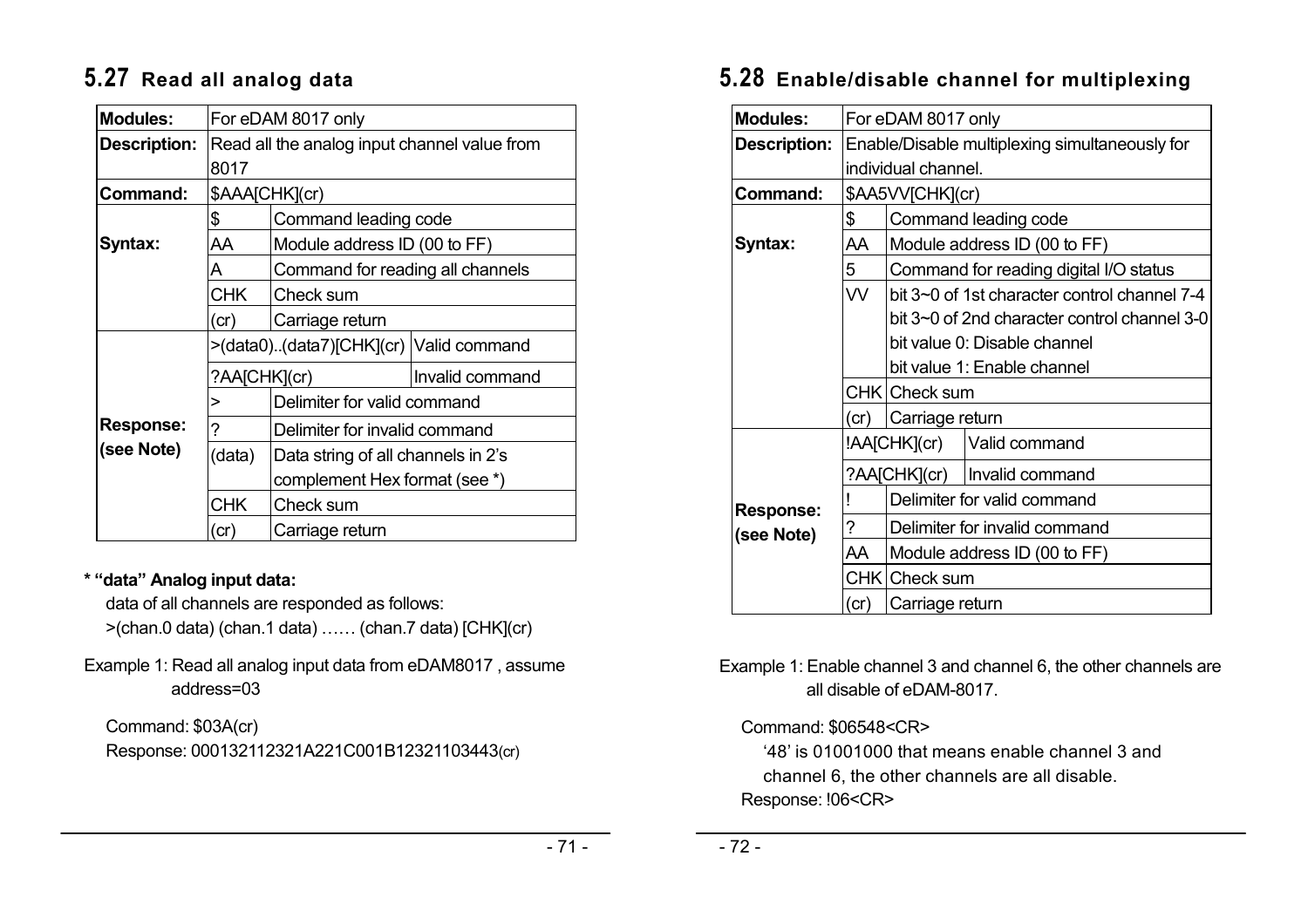# **5.29 Read channel status**

| <b>Modules:</b>     | For eDAM 8017 only                             |                               |                                    |  |
|---------------------|------------------------------------------------|-------------------------------|------------------------------------|--|
| <b>Description:</b> | Read the enable/disable status the channels of |                               |                                    |  |
|                     |                                                | eDAM-8017                     |                                    |  |
| Command:            |                                                | \$AA6[CHK](cr)                |                                    |  |
|                     | \$                                             | Command leading code          |                                    |  |
| Syntax:             | AA                                             | Module address ID (00 to FF)  |                                    |  |
|                     | 6                                              |                               | Command for reading channel status |  |
|                     |                                                | CHK   Check sum               |                                    |  |
|                     | Carriage return<br>(cr)                        |                               |                                    |  |
|                     |                                                | !AAVV[CHK](cr)                | Valid command                      |  |
|                     |                                                | ?AA[CHK](cr)                  | Invalid command                    |  |
|                     |                                                | Delimiter for valid command   |                                    |  |
| <b>Response:</b>    | 7                                              | Delimiter for invalid command |                                    |  |
| (see Note)          | AA                                             | Module address ID (00 to FF)  |                                    |  |
|                     | VV.                                            |                               | Channel status (See sec 5.28)      |  |
|                     |                                                | CHK Check sum                 |                                    |  |
|                     | Carriage return<br>(cr)                        |                               |                                    |  |

Example 1: Read channel status of eDAM-8017 with address=06.

Command: \$066<CR>

Response: !0648<CR>

4 is equals binary 0100 that means enable channel 6 and disable channel 7, 5, 4.

8 is equals binary 1000 that means enable channel 3 and disable channel 2, 1, 0.

# **5.30 Read LED configuration**

| <b>Modules:</b>     | For eDAM-8012D,8014D    |                               |                                |
|---------------------|-------------------------|-------------------------------|--------------------------------|
| <b>Description:</b> | Read LED control status |                               |                                |
| Command:            |                         | \$AA8[CHK](cr)                |                                |
|                     | \$                      | Command leading code          |                                |
| Syntax:             | AA                      | Module address ID (00 to FF)  |                                |
|                     | 8                       |                               | Command for reading LED status |
|                     |                         | CHK Check sum                 |                                |
|                     | (cr)                    | Carriage return               |                                |
|                     |                         | !AAV[CHK](cr)                 | Valid command                  |
|                     |                         | ?AA[CHK](cr)                  | Invalid command                |
|                     |                         | Delimiter for valid command   |                                |
|                     | ?                       | Delimiter for invalid command |                                |
| <b>Response:</b>    | AA                      | Module address ID (00 to FF)  |                                |
| (see Note)          | $\vee$                  | <b>LED control status</b>     |                                |
|                     |                         | 1=LED controlled by module    |                                |
|                     |                         | 2=LED controlled by host      |                                |
|                     |                         | CHK Check sum                 |                                |
|                     | (cr)                    | Carriage return               |                                |

Example 1: Read LED control status of eDAM-8012D at address=03

Command: \$038(cr)

Response: !032(cr)

The module LED is controlled by host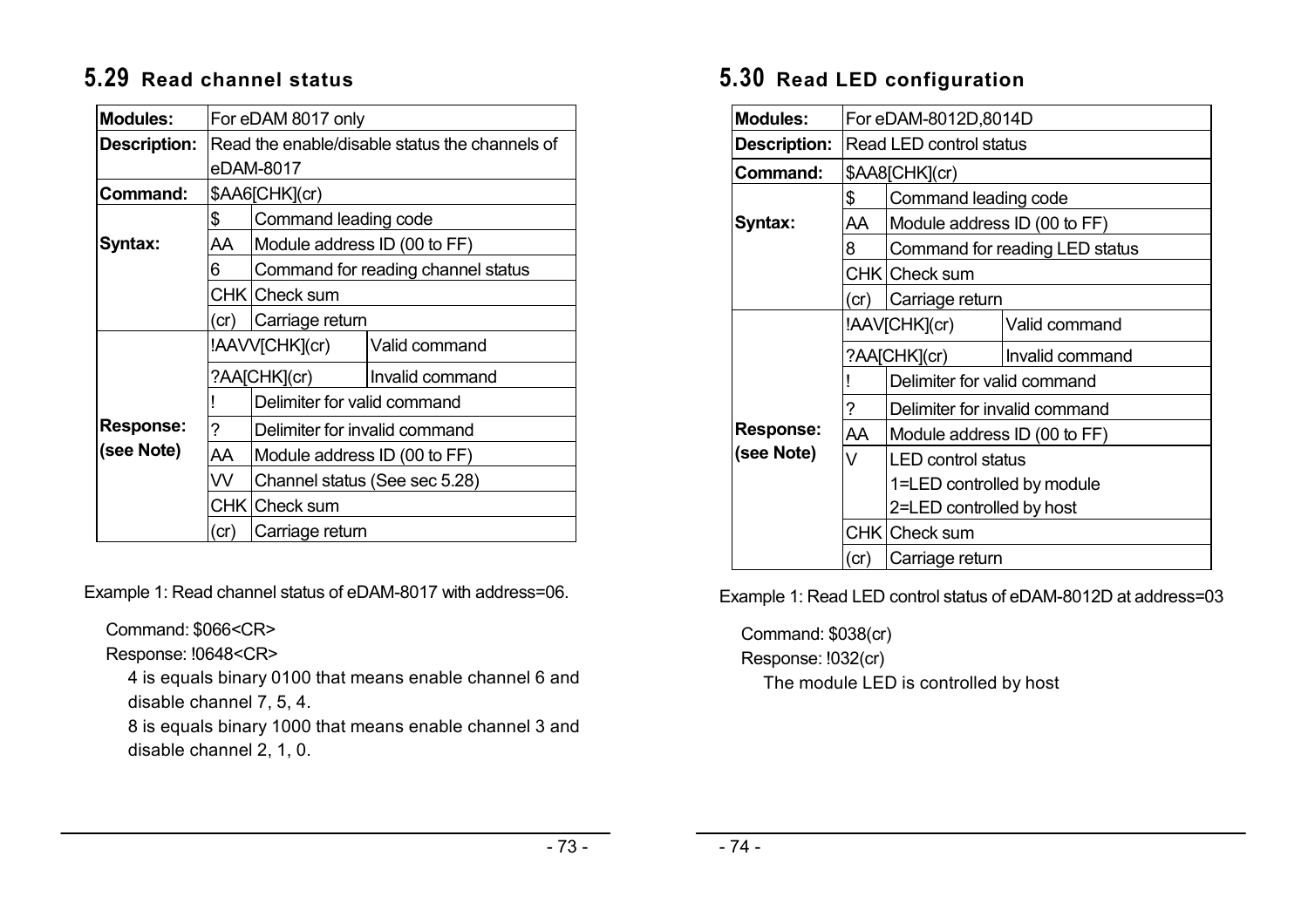# **5.31 Set LED configuration**

| <b>Modules:</b>     | For eDAM-8012D,8014D        |                               |                                 |  |
|---------------------|-----------------------------|-------------------------------|---------------------------------|--|
| <b>Description:</b> | Set module LED control mode |                               |                                 |  |
| Command:            | \$AA8V[CHK](cr)             |                               |                                 |  |
|                     | \$                          | Command leading code          |                                 |  |
| Syntax:             | AA                          | Module address ID (00 to FF)  |                                 |  |
|                     | 8                           |                               | Command for setting LED control |  |
|                     | V                           | <b>LED control status</b>     |                                 |  |
|                     |                             | 1=LED controlled by module    |                                 |  |
|                     |                             | 2=LED controlled by host      |                                 |  |
|                     |                             | CHK Check sum                 |                                 |  |
|                     | (cr)                        | Carriage return               |                                 |  |
|                     |                             | !AA[CHK](cr)                  | Valid command                   |  |
|                     |                             | ?AA[CHK](cr)                  | Invalid command                 |  |
| <b>Response:</b>    |                             | Delimiter for valid command   |                                 |  |
| (see Note)          | 7                           | Delimiter for invalid command |                                 |  |
|                     | AA                          | Module address ID (00 to FF)  |                                 |  |
|                     |                             | CHK   Check sum               |                                 |  |
|                     | Carriage return<br>(cr)     |                               |                                 |  |

Example 1: Set LED control to host of eDAM-8012D at address=03

Command: \$0382(cr) Response: !03(cr)

# **5.32 Set LED data**

| <b>Modules:</b>     | For eDAM-8012D,8014D                                |                      |                                  |  |
|---------------------|-----------------------------------------------------|----------------------|----------------------------------|--|
| <b>Description:</b> | Set LED display data when LED controlled by<br>host |                      |                                  |  |
| Command:            |                                                     | \$AA9(data)[CHK](cr) |                                  |  |
|                     | \$                                                  | Command leading code |                                  |  |
| Syntax:             | AA                                                  |                      | Module address ID (00 to FF)     |  |
|                     | 9                                                   |                      | Command for setting LED data     |  |
|                     | (data)                                              |                      | LED display data from -19999. to |  |
|                     |                                                     | +19999.              |                                  |  |
|                     | <b>CHK</b>                                          | Check sum            |                                  |  |
|                     | (c)                                                 | Carriage return      |                                  |  |
|                     | !AA[CHK](cr)<br>Valid command                       |                      |                                  |  |
|                     | ?AA[CHK](cr)                                        |                      | Invalid command                  |  |
|                     |                                                     |                      | Delimiter for valid command      |  |
| <b>Response:</b>    | ?                                                   |                      | Delimiter for invalid command    |  |
|                     | AA                                                  |                      | Module address ID (00 to FF)     |  |
|                     | <b>CHK</b>                                          | Check sum            |                                  |  |
|                     | (cr)                                                | Carriage return      |                                  |  |

Example 1: Set LED display data "+32.120" of eDAM-8012D at address=03

Command:\$039+32.120(cr) Repsonse:!03(cr)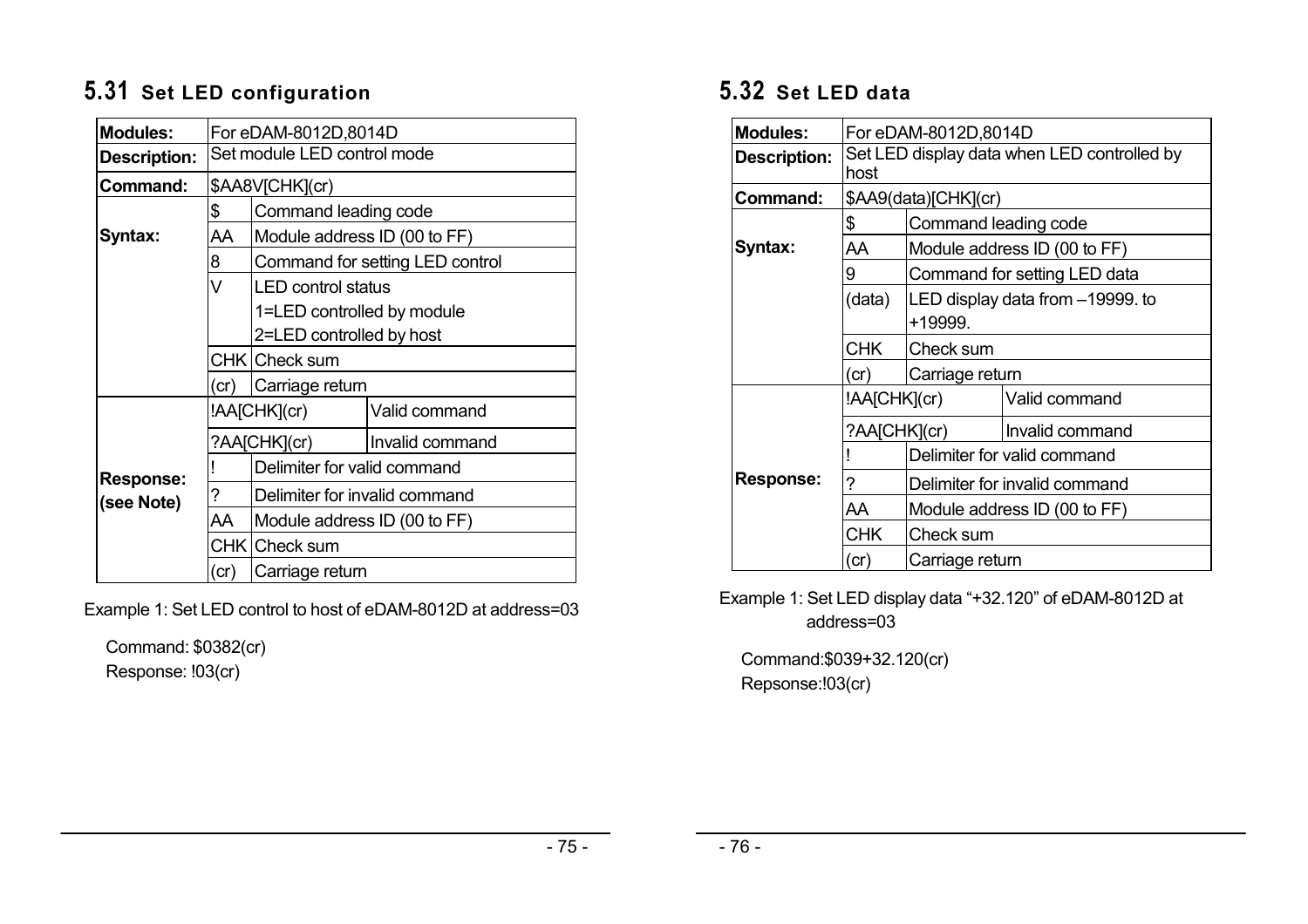# **5.33 Read Digital I/O and alarm status**

| <b>Modules:</b>     | For eDAM-8012,8012D,8014,8014D                                                         |                               |                                         |
|---------------------|----------------------------------------------------------------------------------------|-------------------------------|-----------------------------------------|
| <b>Description:</b> | Read the digital input channel value and<br>readback the digital output channel value. |                               |                                         |
|                     |                                                                                        |                               |                                         |
| Command:            |                                                                                        | @AADI[CHK](cr)                |                                         |
|                     | $^{\textregistered}$                                                                   | Command leading code          |                                         |
| Syntax:             | AA                                                                                     | Module address ID (00 to FF)  |                                         |
|                     | DI                                                                                     |                               | Command for reading DI/O & alarm status |
|                     |                                                                                        | CHK Check sum                 |                                         |
|                     | (cr)                                                                                   | Carriage return               |                                         |
|                     |                                                                                        |                               | !AASDODI[CHK](cr) Valid command         |
|                     |                                                                                        | ?AA[CHK](cr)                  | Invalid command                         |
|                     |                                                                                        | Delimiter for valid command   |                                         |
|                     | ?                                                                                      | Delimiter for invalid command |                                         |
|                     | AA                                                                                     | Module address ID (00 to FF)  |                                         |
|                     | S                                                                                      | Alarm status(1-character)     |                                         |
|                     |                                                                                        | 0: alarm is disable           |                                         |
|                     |                                                                                        |                               | 1: MOMENTARY mode enable.               |
| <b>Response:</b>    |                                                                                        | 2: LATCH mode enable.         |                                         |
| (see Note)          | <b>DO</b>                                                                              |                               | Digital output status(2-character)      |
|                     |                                                                                        | 00=DO0 off,DO1 off            |                                         |
|                     |                                                                                        | 01=DO0 on,DO1 off             |                                         |
|                     |                                                                                        | 10=DO0 off,DO1 on             |                                         |
|                     |                                                                                        | 11=DO0 on, DO1 on             |                                         |
|                     | DI                                                                                     |                               | Digital input status(2-character)       |
|                     |                                                                                        | 00: channel is LOW.           |                                         |
|                     |                                                                                        | 01: channel is HIGH.          |                                         |
|                     |                                                                                        | CHK Check sum                 |                                         |
|                     | Carriage return<br>(cr)                                                                |                               |                                         |

Example 1: Read digital I/O and alarm at address 06H.

Command: @06DI<CR>

Response: !0620301<CR>

alarm state is LATCH, digital output channel port 0 and 1 are ON and digital input channel is HIGH.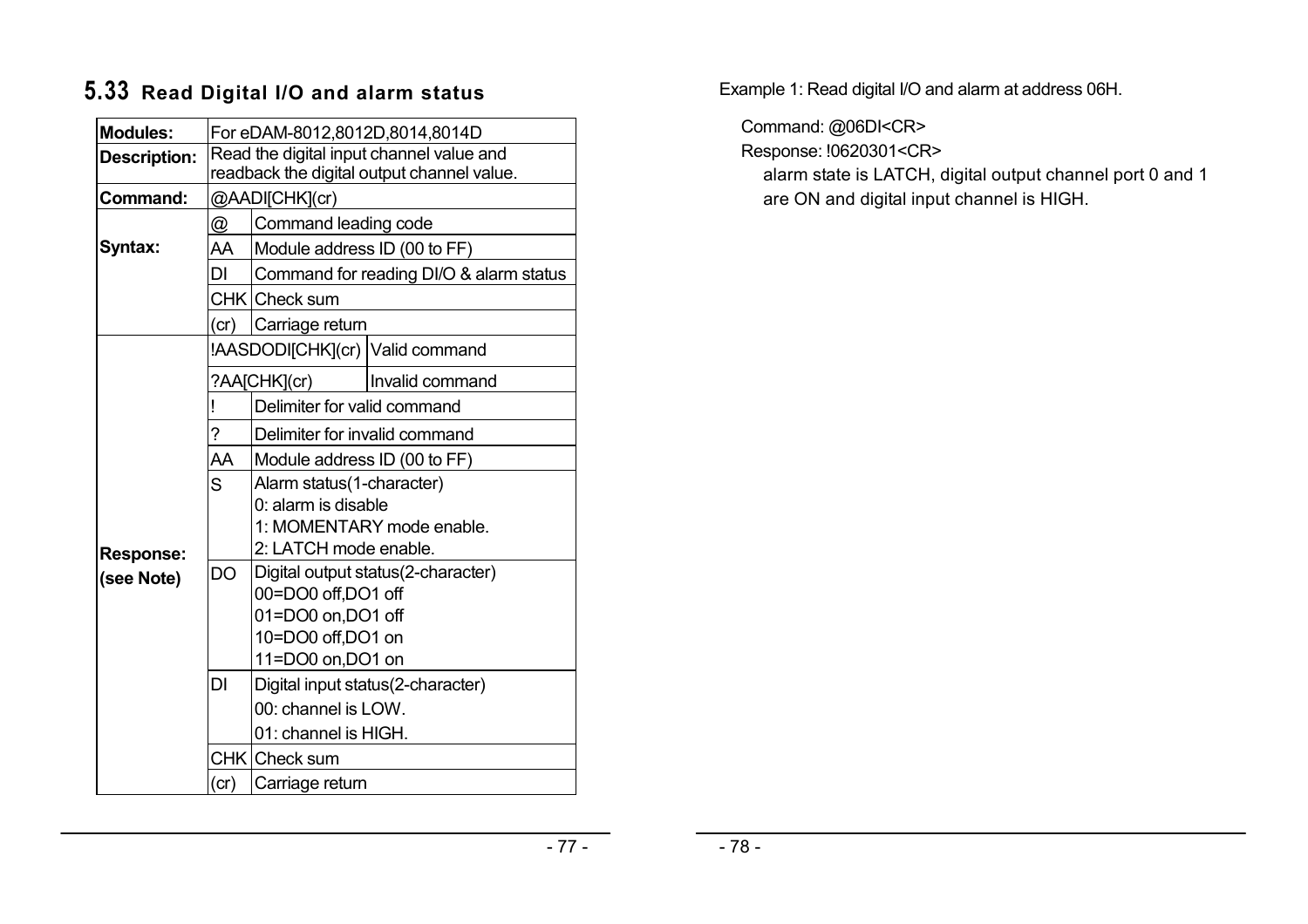# **5.34 Set Digital output channel**

| Modules:  | For eDAM-8012,8012D,8014,8014D           |                                   |  |  |
|-----------|------------------------------------------|-----------------------------------|--|--|
|           | Description: Set digital output channels |                                   |  |  |
| Command:  | @AADODD[CHK](cr)                         |                                   |  |  |
|           | <u>@</u>                                 | Command leading code              |  |  |
|           | AA                                       | Module address ID (00 to FF)      |  |  |
| Syntax:   | DO                                       | Output command type               |  |  |
|           | DD                                       | Digital output data(2-characters) |  |  |
|           |                                          | 00: bit 1 is off, bit 0 is off    |  |  |
|           |                                          | 01: bit 1 is off, bit 0 is on.    |  |  |
|           |                                          | 02: bit 1 is on, bit 0 is off     |  |  |
|           |                                          | 03: bit 1 is on, bit 0 is on.     |  |  |
|           | <b>CHK</b>                               | Check sum                         |  |  |
|           | (cr)                                     | Carriage return                   |  |  |
|           |                                          | !AA[CHK](cr)   Valid command      |  |  |
|           |                                          | ?AA[CHK](cr)   Invalid command    |  |  |
|           |                                          | Delimiter for valid command       |  |  |
|           | ?                                        | Delimiter for invalid command     |  |  |
| Response: | AA                                       | Module address ID (00 to FF)      |  |  |
|           | CHK.<br>Check sum                        |                                   |  |  |
|           | (cr)<br>Carriage return                  |                                   |  |  |

Example 1: Set the digital output channel state at address 06H, digital output channel port 0 is OFF, port 1 is ON.

Command: @06DO02<CR> Response: !06<CR>

# **5.35 Clear latch alarm**

| Modules:                       | For eDAM-8012,8012D,8014,8014D                         |                                |                              |  |
|--------------------------------|--------------------------------------------------------|--------------------------------|------------------------------|--|
| Description: Clear latch alarm |                                                        |                                |                              |  |
| Command:                       |                                                        | @AACA[CHK](cr)                 |                              |  |
|                                | @                                                      |                                | Command leading code         |  |
|                                | AA                                                     |                                | Module address ID (00 to FF) |  |
| Syntax:                        | СA                                                     | Clear alarm command            |                              |  |
|                                | (cr)                                                   | Carriage return                |                              |  |
|                                | !AA[CHK](cr)   Valid command                           |                                |                              |  |
|                                |                                                        | ?AA[CHK](cr)   Invalid command |                              |  |
|                                |                                                        | Delimiter for valid command    |                              |  |
|                                | ?                                                      | Delimiter for invalid command  |                              |  |
| Response:                      | AA<br>Module address ID (00 to FF)<br>CНК<br>Check sum |                                |                              |  |
|                                |                                                        |                                |                              |  |

Example 1: Clear the both High/Low latch alarm state at address 06H.

Command: @06CA<CR> Response: !06<CR>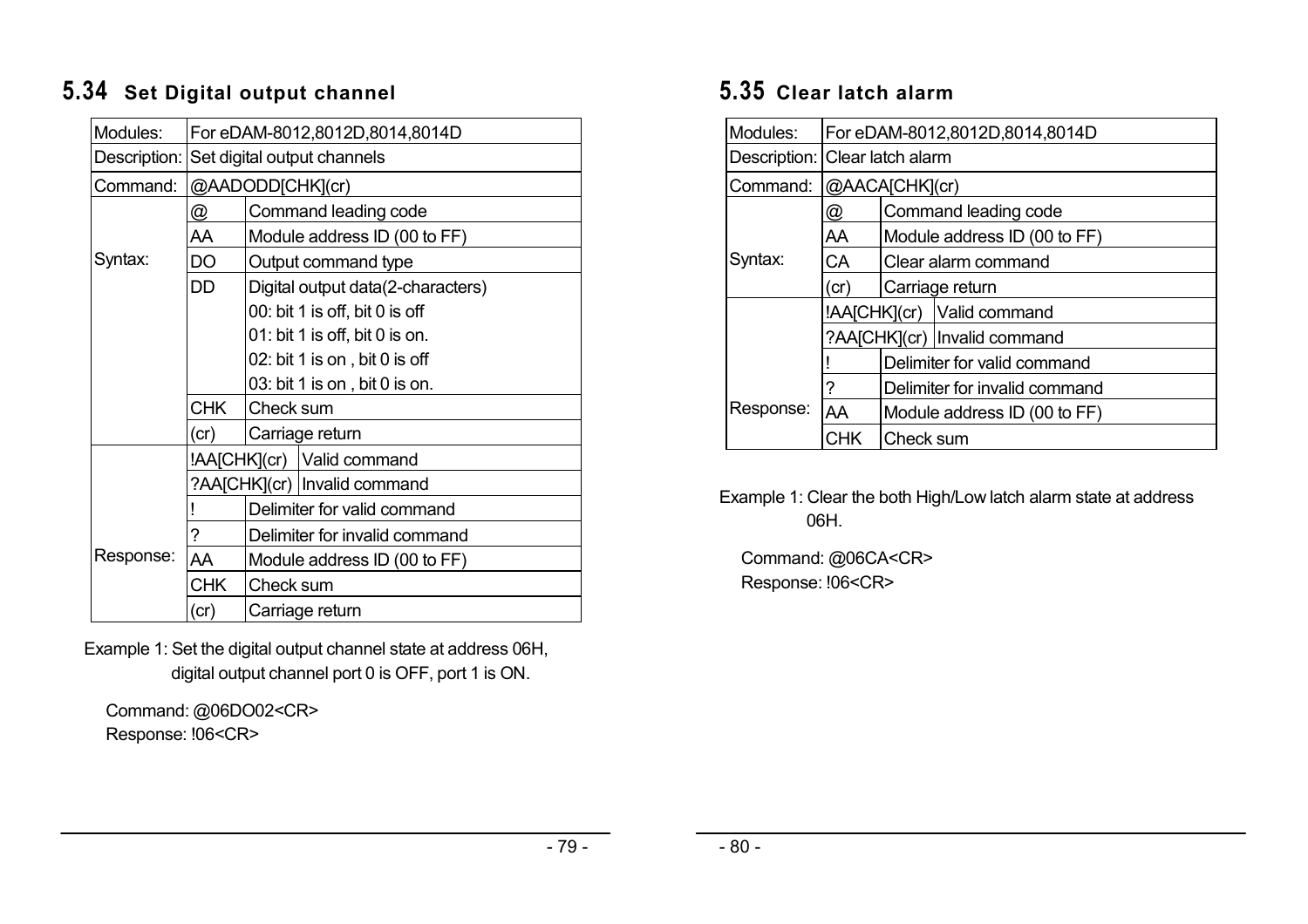# **5.36 Clear event counter**

| Modules:                         | For eDAM-8012,8012D,8014,8014D                                |                               |                              |  |
|----------------------------------|---------------------------------------------------------------|-------------------------------|------------------------------|--|
| Description: Clear event counter |                                                               |                               |                              |  |
| Command:                         |                                                               | @AACE[CHK](cr)                |                              |  |
|                                  | @                                                             |                               | Command leading code         |  |
|                                  | AA                                                            |                               | Module address ID (00 to FF) |  |
| Syntax:                          | CE.                                                           |                               | Clear event counter command  |  |
|                                  | <b>CHK</b>                                                    | Check sum                     |                              |  |
|                                  | (cr)                                                          | Carriage return               |                              |  |
|                                  |                                                               |                               | !AA[CHK](cr) Valid command   |  |
|                                  | ?AA[CHK](cr)   Invalid command<br>Delimiter for valid command |                               |                              |  |
| Response:                        |                                                               |                               |                              |  |
|                                  | ?                                                             | Delimiter for invalid command |                              |  |
|                                  | <b>CHK</b>                                                    | Check sum                     |                              |  |
|                                  | (cr)                                                          | Carriage return               |                              |  |

Example 1: Clear event counter at address 06H.

Command: @06CE<CR> Response: !06<CR>

# **5.37 Disable alarm**

| Modules:                   | For eDAM-8012,8012D,8014,8014D |                               |                                |  |
|----------------------------|--------------------------------|-------------------------------|--------------------------------|--|
| Description: Disable alarm |                                |                               |                                |  |
| Command:                   |                                | @AADA[CHK](cr)                |                                |  |
|                            | @                              |                               | Command leading code           |  |
|                            | AA                             |                               | Module address ID (00 to FF)   |  |
| Syntax:                    | DA                             | Disable alarm command         |                                |  |
|                            | <b>CHK</b>                     | <b>Check sum</b>              |                                |  |
|                            | (cr)                           | Carriage return               |                                |  |
|                            |                                |                               | !AA[CHK](cr)   Valid command   |  |
|                            |                                |                               | ?AA[CHK](cr)   Invalid command |  |
| Response:                  |                                | Delimiter for valid command   |                                |  |
|                            |                                | Delimiter for invalid command |                                |  |
|                            | <b>CHK</b>                     | Check sum                     |                                |  |
|                            | (cr)                           | Carriage return               |                                |  |

Example 1: Disable all alarm functions at address 06H.

Command: @06DA<CR> Response: !06<CR>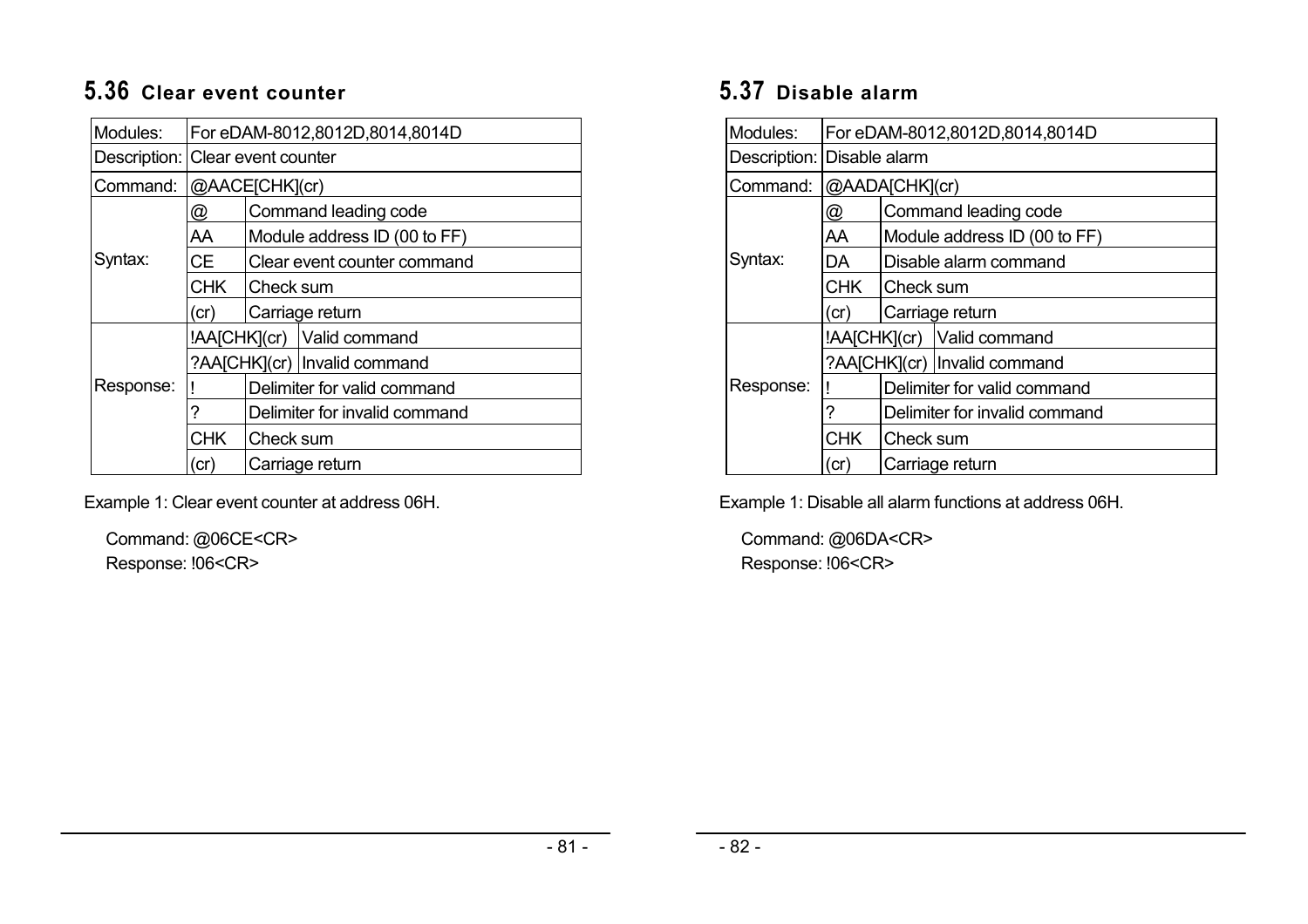# **5.38 Enable alarm**

| Modules:                  | For eDAM-8012,8012D,8014,8014D |                               |                                    |  |
|---------------------------|--------------------------------|-------------------------------|------------------------------------|--|
| Description: Enable alarm |                                |                               |                                    |  |
| Command:                  |                                | @AAEAM[CHK](cr)               |                                    |  |
|                           | @                              |                               | Command leading code               |  |
|                           | AA                             |                               | Module address ID (00 to FF)       |  |
| Syntax:                   | EA                             |                               | Enable alarm command               |  |
|                           | M                              |                               | M= enable alarm to MOMENTARY mode. |  |
|                           |                                | L=enable alarm to LATCH mode. |                                    |  |
|                           | <b>CHK</b>                     | Check sum                     |                                    |  |
|                           | (cr)                           | Carriage return               |                                    |  |
|                           |                                |                               | !AA[CHK](cr) Valid command         |  |
|                           |                                |                               | ?AA[CHK](cr)   Invalid command     |  |
| Response:                 |                                | Delimiter for valid command   |                                    |  |
|                           | ?                              | Delimiter for invalid command |                                    |  |
|                           | <b>CHK</b>                     | Check sum                     |                                    |  |
|                           | (cr)                           | Carriage return               |                                    |  |

Example 1: Enable alarm to MOMENTARY mode at address 06H.

Command: @06EAM<CR> Response: !06<CR>

# **5.39 Set high alarm**

| Modules:  | For eDAM-8012,8012D,8014,8014D |                                   |  |  |
|-----------|--------------------------------|-----------------------------------|--|--|
|           |                                | Description: Set high alarm value |  |  |
| Command:  |                                | @AAH(data)[CHK](cr)               |  |  |
|           | @                              | Command leading code              |  |  |
|           | AA                             | Module address ID (00 to FF)      |  |  |
| Syntax:   | HI                             | Set high alarm command            |  |  |
|           | (data)                         | High alarm value in engineer unit |  |  |
|           | CHK I                          | <b>ICheck sum</b>                 |  |  |
|           | (cr)                           | Carriage return                   |  |  |
|           |                                | !AA[CHK](cr) Valid command        |  |  |
|           |                                | ?AA[CHK](cr)   Invalid command    |  |  |
|           |                                | Delimiter for valid command       |  |  |
|           | ?                              | Delimiter for invalid command     |  |  |
| Response: | <b>CHK</b>                     | Check sum                         |  |  |
|           | (cr)                           | Carriage return                   |  |  |

Example 1: Set high alarm limit value to +10.000 for analog input at address 03H.

Command: @03HI+10.000<CR> Response: !03<CR>

(Refer to Appendix C)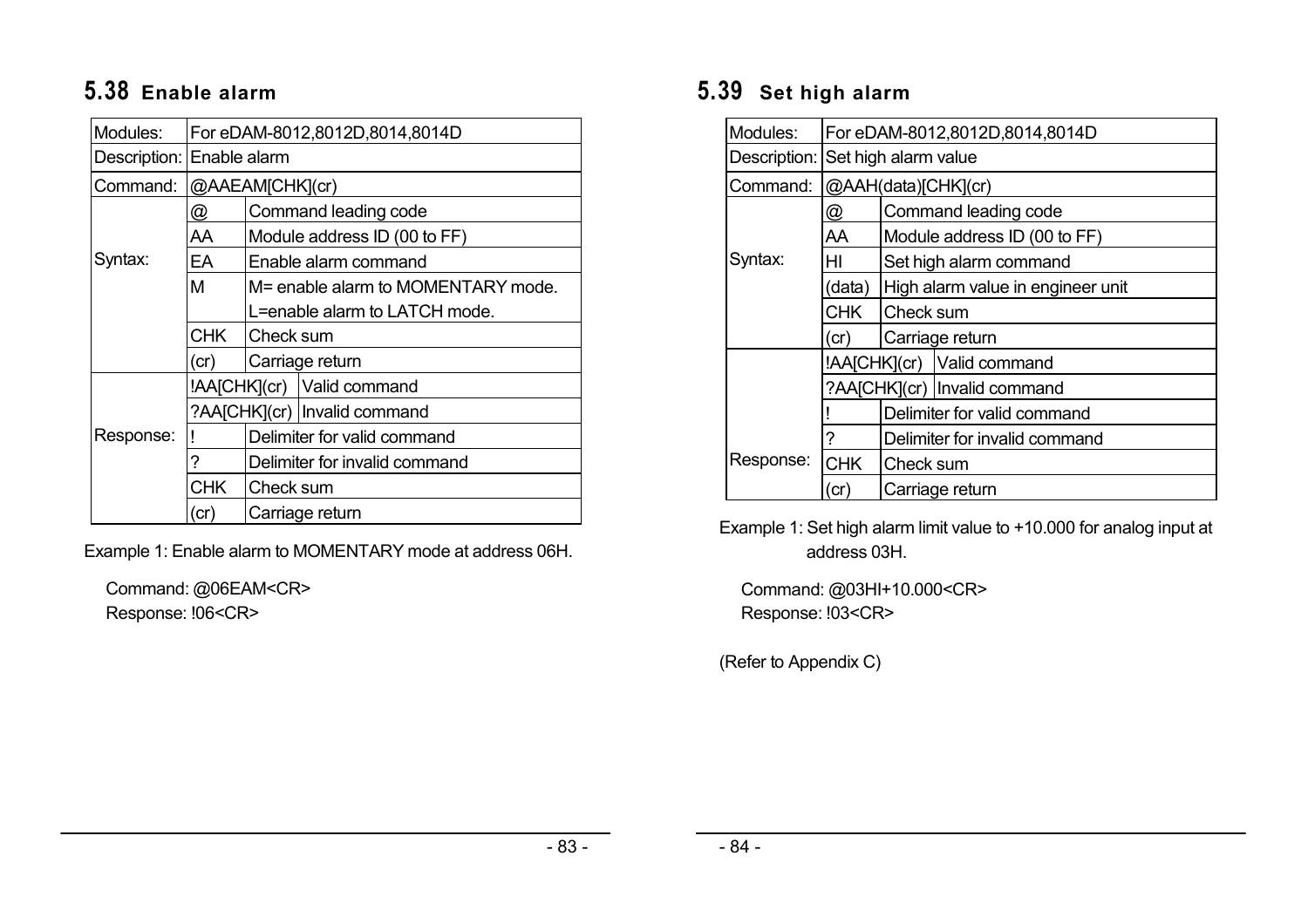# **5.40 Set low alarm**

| Modules:                         | For eDAM-8012,8012D,8014,8014D |                                  |                                |  |
|----------------------------------|--------------------------------|----------------------------------|--------------------------------|--|
| Description: Set low alarm value |                                |                                  |                                |  |
| Command:                         |                                |                                  | @AALO(data)[CHK](cr)           |  |
|                                  | @                              |                                  | Command leading code           |  |
|                                  | AA                             |                                  | Module address ID (00 to FF)   |  |
| Syntax:                          | HI                             |                                  | Set low alarm command          |  |
|                                  | (data)                         | low alarm value in engineer unit |                                |  |
|                                  | CHK.                           | Check sum                        |                                |  |
|                                  | (cr)                           | Carriage return                  |                                |  |
|                                  |                                |                                  | !AA[CHK](cr) Valid command     |  |
|                                  |                                |                                  | ?AA[CHK](cr)   Invalid command |  |
|                                  |                                | Delimiter for valid command      |                                |  |
|                                  | 7                              | Delimiter for invalid command    |                                |  |
| Response:                        | <b>CHK</b>                     | Check sum                        |                                |  |
|                                  | (cr)                           | Carriage return                  |                                |  |

Example 1: Set low alarm limit value to +00.400 for analog input at address 03H.

Command: @03LO+00.400<CR> Response: !03<CR>

(Refer to Appendix C)

# **5.41 Read event counter**

| Modules:                                  | For eDAM-8012,8012D,8014,8014D |                                          |                                  |  |
|-------------------------------------------|--------------------------------|------------------------------------------|----------------------------------|--|
| Description: Read the event counter value |                                |                                          |                                  |  |
| Command:                                  |                                | @AARE[CHK](cr)                           |                                  |  |
|                                           | @                              |                                          | Command leading code             |  |
|                                           | AA                             |                                          | Module address ID (00 to FF)     |  |
| Syntax:                                   | RE                             |                                          | Read event counter command       |  |
|                                           | <b>CHK</b>                     | <b>Check sum</b>                         |                                  |  |
|                                           | (cr)                           | Carriage return                          |                                  |  |
|                                           |                                |                                          | !AA(data)[CHK](cr) Valid command |  |
|                                           | ?AA[CHK](cr)                   |                                          | Invalid command                  |  |
|                                           |                                | Delimiter for valid command              |                                  |  |
|                                           | ?                              | Delimiter for invalid command            |                                  |  |
| Response:                                 | AA                             | Module address ID (00 to FF)             |                                  |  |
|                                           | (data)                         | Event counter value(from 00000 to 65535) |                                  |  |
|                                           | CHK.                           | Check sum                                |                                  |  |
|                                           | (cr)                           | Carriage return                          |                                  |  |

Example 1: Read event counter at address 03H

Command: @03RE<CR> Response: !0312340<CR> its value is 12340 (Decimal) at address 03H.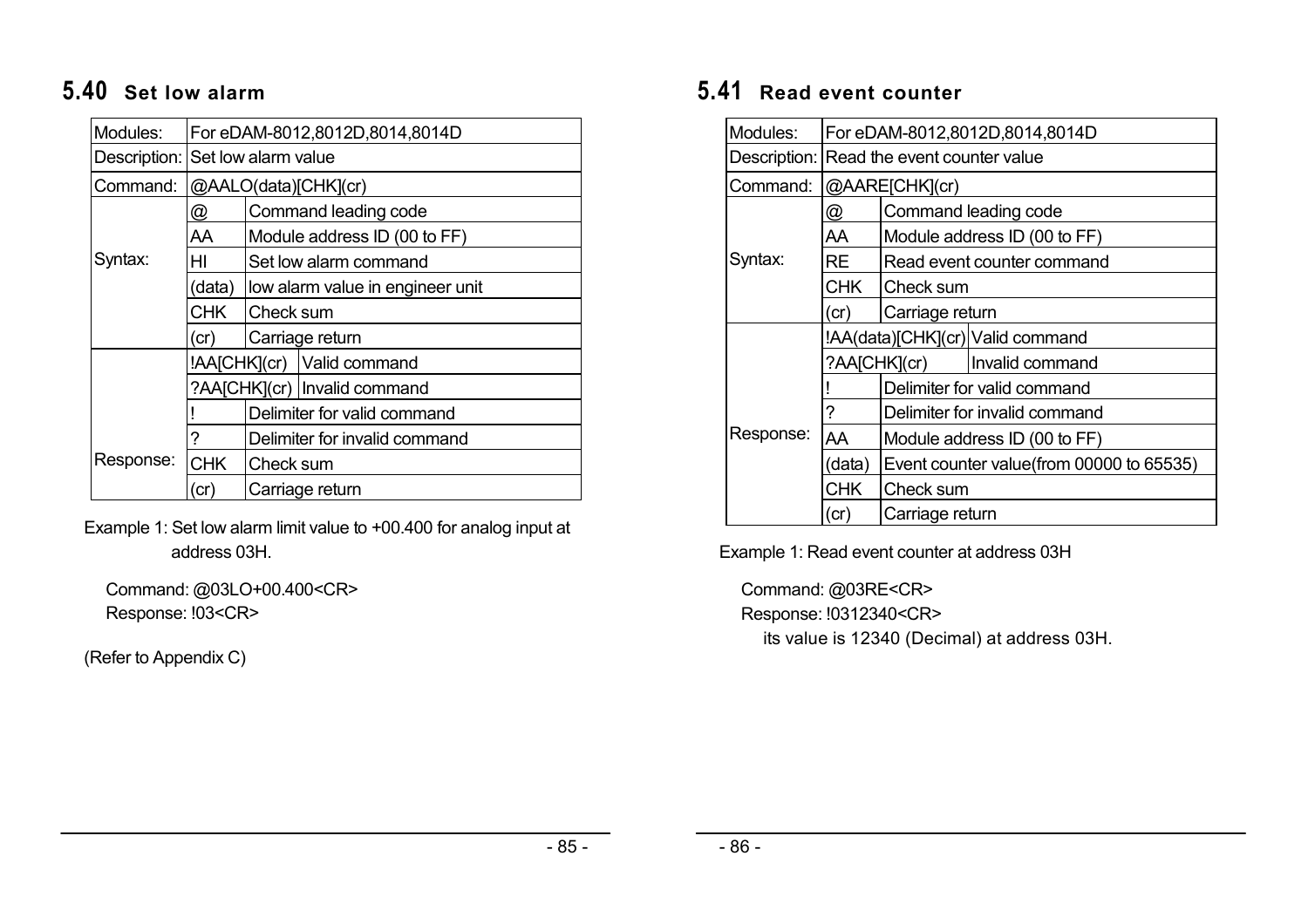# **5.42 Read high alarm**

| Modules:  | For eDAM-8012,8012D,8014,8014D                                   |                               |                                              |  |  |
|-----------|------------------------------------------------------------------|-------------------------------|----------------------------------------------|--|--|
|           | Description: Read the high alarm limit at specified analog input |                               |                                              |  |  |
|           | module.                                                          |                               |                                              |  |  |
| Command:  |                                                                  | @AARH[CHK](cr)                |                                              |  |  |
|           | @                                                                | Command leading code          |                                              |  |  |
|           | AA                                                               |                               | Module address ID (00 to FF)                 |  |  |
| Syntax:   | RH                                                               | Read high alarm value command |                                              |  |  |
|           | <b>CHK</b>                                                       | Check sum                     |                                              |  |  |
|           | (cr)                                                             | Carriage return               |                                              |  |  |
|           |                                                                  |                               | !AA(data) [CHK](cr)   Valid command          |  |  |
|           | ?AA[CHK](cr)                                                     |                               | Invalid command                              |  |  |
|           |                                                                  |                               | Delimiter for valid command                  |  |  |
|           | ?                                                                | Delimiter for invalid command |                                              |  |  |
| Response: | (data)                                                           |                               | High alarm limit value in engineering units. |  |  |
|           | <b>CHK</b>                                                       | Check sum                     |                                              |  |  |

Example 1: Read the high alarm limit value at address 03H,

Command: @03RH<CR> Response: !03+01.420<CR> High alarm value is 1.420 Volts,

(Refer to Appendix C)

# **5.43 Read low alarm**

| Modules:  | For eDAM-8012,8012D,8014,8014D                                  |                               |                                             |  |
|-----------|-----------------------------------------------------------------|-------------------------------|---------------------------------------------|--|
|           | Description: Read the low alarm limit at specified analog input |                               |                                             |  |
|           |                                                                 | module.                       |                                             |  |
| Command:  |                                                                 | @AARL[CHK](cr)                |                                             |  |
|           | @                                                               |                               | Command leading code                        |  |
|           | AA                                                              |                               | Module address ID (00 to FF)                |  |
| Syntax:   | RL                                                              | Read low alarm value command  |                                             |  |
|           | CHK I                                                           | ICheck sum                    |                                             |  |
|           | (cr)                                                            | Carriage return               |                                             |  |
|           |                                                                 |                               | !AA(data)[CHK](cr) Valid command            |  |
|           |                                                                 | ?AA[CHK](cr)                  | Invalid command                             |  |
|           |                                                                 |                               | Delimiter for valid command                 |  |
|           |                                                                 | Delimiter for invalid command |                                             |  |
| Response: | (data)                                                          |                               | low alarm limit value in engineering units. |  |
|           | CHK                                                             | Check sum                     |                                             |  |

Example 1: Read the low alarm limit value at address 03H,

Command: @03RH<CR> Response: !03+0.3420<CR> Low alarm value is +0.3420 Volts,

(Refer to Appendix C)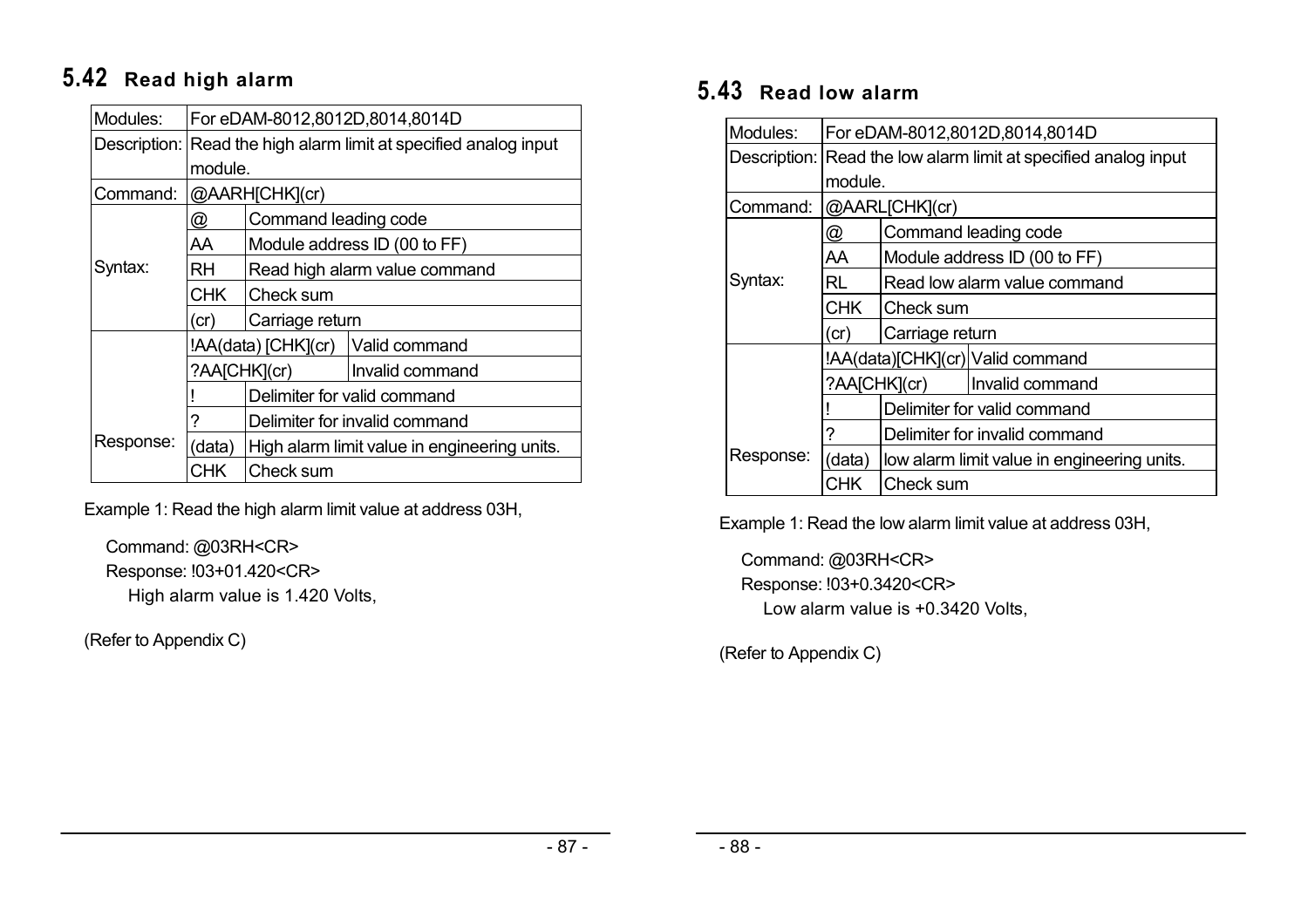| Modules:  | For eDAM-8014,8014D                                           |                                                 |                                      |  |  |
|-----------|---------------------------------------------------------------|-------------------------------------------------|--------------------------------------|--|--|
|           | Description: Read source high/low limit values from input for |                                                 |                                      |  |  |
|           | linear mapping.                                               |                                                 |                                      |  |  |
| Command:  |                                                               | \$AA3[CHK](cr)                                  |                                      |  |  |
|           | \$                                                            | Command leading code                            |                                      |  |  |
|           | AA                                                            | Module address ID (00 to FF)                    |                                      |  |  |
| Syntax:   | 3                                                             |                                                 | Read source HI/LO values command     |  |  |
|           | <b>CHK</b>                                                    | Check sum                                       |                                      |  |  |
|           | (cr)                                                          | Carriage return                                 |                                      |  |  |
|           |                                                               |                                                 | !AA(SL)(SH)[CHK](cr)   Valid command |  |  |
|           | ?AA[CHK](cr)                                                  |                                                 | Invalid command                      |  |  |
|           | >                                                             | Delimiter for valid command                     |                                      |  |  |
|           | ?                                                             | Delimiter for invalid command                   |                                      |  |  |
| Response: | (SL)                                                          | Low limit value in engineering unit for linear  |                                      |  |  |
|           |                                                               | mapping.                                        |                                      |  |  |
|           | (SH)                                                          | High limit value in engineering unit for linear |                                      |  |  |
|           |                                                               | mapping.                                        |                                      |  |  |
|           | CHK                                                           | Check sum                                       |                                      |  |  |

# **5.44 Read source HI/LO values for linear mapping**

Example 1: Read the high/low values for linear mapping. The address of this module is 02H.

Command: \$023<CR>

Response: !02+04.000+20.000<CR>

The high limit value is +20mA and low limit value is +4mA The linear mapping function should already have been executed.

(refer to Appendix B)

### **5.45 Read target HI/LO values for linear mapping**

| Modules:  | For eDAM-8014,8014D                                                  |                                                 |                                  |  |  |  |
|-----------|----------------------------------------------------------------------|-------------------------------------------------|----------------------------------|--|--|--|
|           | Description: Read target high/low limit values from input for linear |                                                 |                                  |  |  |  |
|           |                                                                      | mapping.                                        |                                  |  |  |  |
| Command:  |                                                                      | \$AA5[CHK](cr)                                  |                                  |  |  |  |
|           | \$                                                                   | Command leading code                            |                                  |  |  |  |
|           | AA                                                                   | Module address ID (00 to FF)                    |                                  |  |  |  |
| Syntax:   | 5                                                                    |                                                 | Read target HI/LO values command |  |  |  |
|           | <b>CHK</b>                                                           | Check sum                                       |                                  |  |  |  |
|           | (cr)                                                                 | Carriage return                                 |                                  |  |  |  |
|           | !AA(TL)(TH)[CHK](cr)                                                 |                                                 | Valid command                    |  |  |  |
|           | ?AA[CHK](cr)                                                         |                                                 | Invalid command                  |  |  |  |
|           | >                                                                    | Delimiter for valid command                     |                                  |  |  |  |
|           | ?                                                                    | Delimiter for invalid command                   |                                  |  |  |  |
| Response: | (TL)                                                                 | Low limit value in engineering unit for linear  |                                  |  |  |  |
|           |                                                                      | mapping.                                        |                                  |  |  |  |
|           | (TH)                                                                 | High limit value in engineering unit for linear |                                  |  |  |  |
|           |                                                                      | mapping.                                        |                                  |  |  |  |
|           | CHK                                                                  | Check sum                                       |                                  |  |  |  |

Example 1: Read the target high/low values for linear mapping. The address of this module is 02H.

#### Command: \$025<CR>

### Response: !02+04.000+20.000<CR>

The high limit value is +20mA and low limit value is +4mA The linear mapping function should already have been executed.

(refer to Appendix B)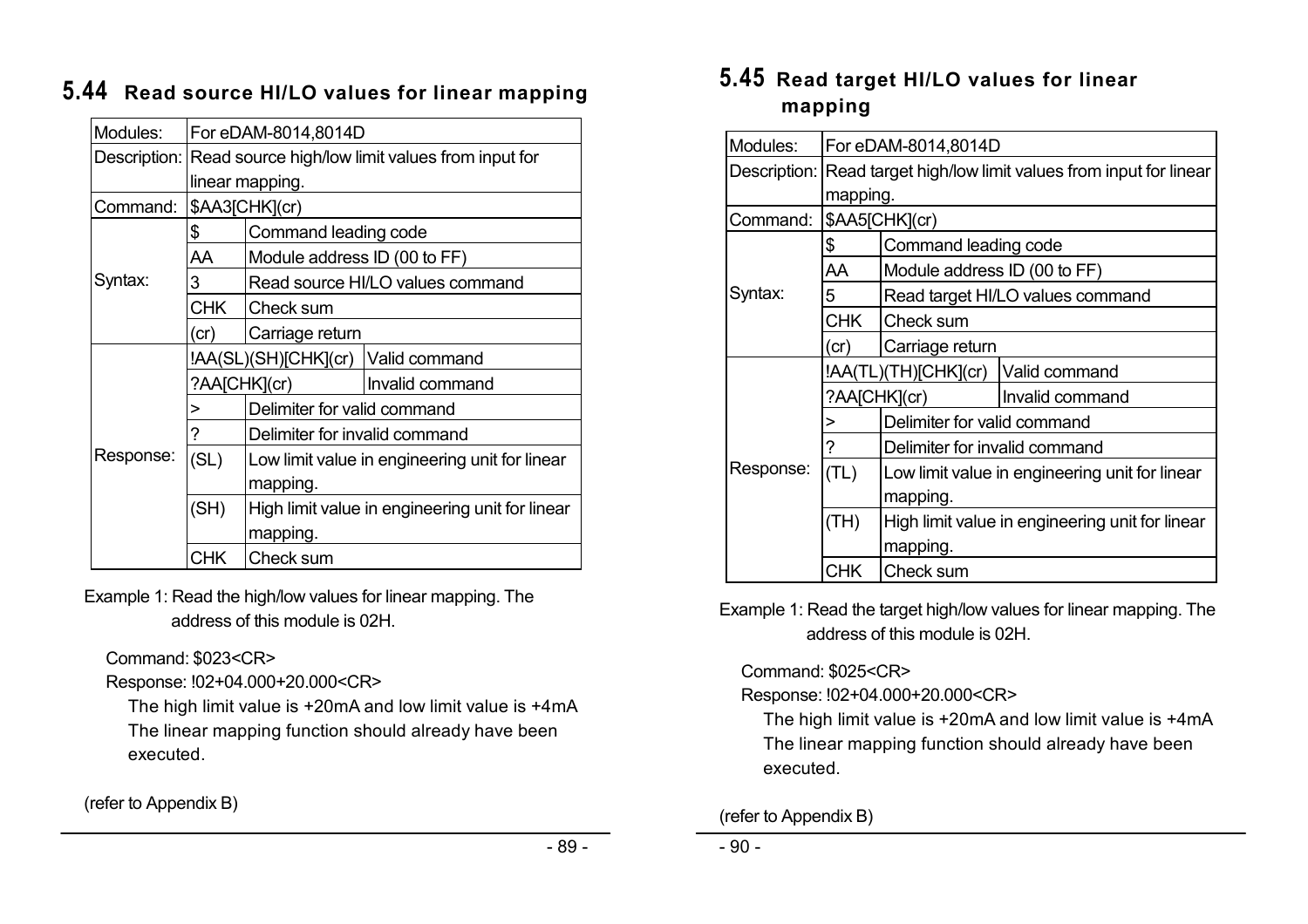### **5.46 Write source HI/LO values for linear mapping**

| Modules:<br>For eDAM-8014,8014D<br>Description: Write source HI/LO values for linear mapping. HI/LO<br>values will be permanently stored into EEPROM on<br>the module after #AA7(TL)(TH)(cr) command<br>applied (see sec 5.47)<br>\$AA6(SL)(SH)[CHK](cr)<br>Command:<br>\$<br>Command leading code<br>Module address ID (00 to FF)<br>AA<br>Syntax:<br>6<br>Write source HI/LO values command<br>Low limit input value in engineering unit for<br>(SL)<br>linear mapping. It must be lower than the<br>high limit input value.<br>High limit input value in engineering unit for<br>(SH)<br>linear mapping. It must be higher than the<br>low limit input value.<br><b>CHK</b><br>Check sum<br>Carriage return<br>(c)<br>!AA[CHK](cr) Valid command<br>?AA[CHK](cr)   Invalid command<br>Delimiter for valid command<br>Response:<br>?<br>Delimiter for invalid command<br>AA<br>Module address ID (00 to FF)<br><b>CHK</b><br>Check sum<br>(c)<br>Carriage return |  |  |  |  |
|--------------------------------------------------------------------------------------------------------------------------------------------------------------------------------------------------------------------------------------------------------------------------------------------------------------------------------------------------------------------------------------------------------------------------------------------------------------------------------------------------------------------------------------------------------------------------------------------------------------------------------------------------------------------------------------------------------------------------------------------------------------------------------------------------------------------------------------------------------------------------------------------------------------------------------------------------------------------|--|--|--|--|
|                                                                                                                                                                                                                                                                                                                                                                                                                                                                                                                                                                                                                                                                                                                                                                                                                                                                                                                                                                    |  |  |  |  |
|                                                                                                                                                                                                                                                                                                                                                                                                                                                                                                                                                                                                                                                                                                                                                                                                                                                                                                                                                                    |  |  |  |  |
|                                                                                                                                                                                                                                                                                                                                                                                                                                                                                                                                                                                                                                                                                                                                                                                                                                                                                                                                                                    |  |  |  |  |
|                                                                                                                                                                                                                                                                                                                                                                                                                                                                                                                                                                                                                                                                                                                                                                                                                                                                                                                                                                    |  |  |  |  |
|                                                                                                                                                                                                                                                                                                                                                                                                                                                                                                                                                                                                                                                                                                                                                                                                                                                                                                                                                                    |  |  |  |  |
|                                                                                                                                                                                                                                                                                                                                                                                                                                                                                                                                                                                                                                                                                                                                                                                                                                                                                                                                                                    |  |  |  |  |
|                                                                                                                                                                                                                                                                                                                                                                                                                                                                                                                                                                                                                                                                                                                                                                                                                                                                                                                                                                    |  |  |  |  |
|                                                                                                                                                                                                                                                                                                                                                                                                                                                                                                                                                                                                                                                                                                                                                                                                                                                                                                                                                                    |  |  |  |  |
|                                                                                                                                                                                                                                                                                                                                                                                                                                                                                                                                                                                                                                                                                                                                                                                                                                                                                                                                                                    |  |  |  |  |
|                                                                                                                                                                                                                                                                                                                                                                                                                                                                                                                                                                                                                                                                                                                                                                                                                                                                                                                                                                    |  |  |  |  |
|                                                                                                                                                                                                                                                                                                                                                                                                                                                                                                                                                                                                                                                                                                                                                                                                                                                                                                                                                                    |  |  |  |  |
|                                                                                                                                                                                                                                                                                                                                                                                                                                                                                                                                                                                                                                                                                                                                                                                                                                                                                                                                                                    |  |  |  |  |
|                                                                                                                                                                                                                                                                                                                                                                                                                                                                                                                                                                                                                                                                                                                                                                                                                                                                                                                                                                    |  |  |  |  |
|                                                                                                                                                                                                                                                                                                                                                                                                                                                                                                                                                                                                                                                                                                                                                                                                                                                                                                                                                                    |  |  |  |  |
|                                                                                                                                                                                                                                                                                                                                                                                                                                                                                                                                                                                                                                                                                                                                                                                                                                                                                                                                                                    |  |  |  |  |
|                                                                                                                                                                                                                                                                                                                                                                                                                                                                                                                                                                                                                                                                                                                                                                                                                                                                                                                                                                    |  |  |  |  |
|                                                                                                                                                                                                                                                                                                                                                                                                                                                                                                                                                                                                                                                                                                                                                                                                                                                                                                                                                                    |  |  |  |  |
|                                                                                                                                                                                                                                                                                                                                                                                                                                                                                                                                                                                                                                                                                                                                                                                                                                                                                                                                                                    |  |  |  |  |
|                                                                                                                                                                                                                                                                                                                                                                                                                                                                                                                                                                                                                                                                                                                                                                                                                                                                                                                                                                    |  |  |  |  |
|                                                                                                                                                                                                                                                                                                                                                                                                                                                                                                                                                                                                                                                                                                                                                                                                                                                                                                                                                                    |  |  |  |  |
|                                                                                                                                                                                                                                                                                                                                                                                                                                                                                                                                                                                                                                                                                                                                                                                                                                                                                                                                                                    |  |  |  |  |
|                                                                                                                                                                                                                                                                                                                                                                                                                                                                                                                                                                                                                                                                                                                                                                                                                                                                                                                                                                    |  |  |  |  |
|                                                                                                                                                                                                                                                                                                                                                                                                                                                                                                                                                                                                                                                                                                                                                                                                                                                                                                                                                                    |  |  |  |  |
|                                                                                                                                                                                                                                                                                                                                                                                                                                                                                                                                                                                                                                                                                                                                                                                                                                                                                                                                                                    |  |  |  |  |

Example: (see sec 5.47)

## **5.47 Write target HI/LO values for linear mapping**

| Modules:     | For eDAM-8014,8014D                                                                               |                                                                                                                        |                                |  |  |  |
|--------------|---------------------------------------------------------------------------------------------------|------------------------------------------------------------------------------------------------------------------------|--------------------------------|--|--|--|
| Description: | Write target HI/LO values for linear mapping. This<br>command need be followed with \$AA6(SL)(SH) |                                                                                                                        |                                |  |  |  |
| Command:     | \$AA7(TL)(TH)[CHK](cr)                                                                            |                                                                                                                        |                                |  |  |  |
|              | \$                                                                                                | Command leading code                                                                                                   |                                |  |  |  |
|              | AA                                                                                                | Module address ID (00 to FF)                                                                                           |                                |  |  |  |
| Syntax:      | 7                                                                                                 | Write target HI/LO values command                                                                                      |                                |  |  |  |
|              | (TL)                                                                                              | Low limit input value in engineering unit for<br>linear mapping. It must be lower than the<br>high limit input value.  |                                |  |  |  |
|              | (TH)                                                                                              | High limit input value in engineering unit for<br>linear mapping. It must be higher than the<br>low limit input value. |                                |  |  |  |
|              | <b>CHK</b>                                                                                        | Check sum                                                                                                              |                                |  |  |  |
|              | (cr)                                                                                              | Carriage return                                                                                                        |                                |  |  |  |
|              |                                                                                                   |                                                                                                                        | !AA[CHK](cr) Valid command     |  |  |  |
| Response:    |                                                                                                   |                                                                                                                        | ?AA[CHK](cr)   Invalid command |  |  |  |
|              |                                                                                                   | Delimiter for valid command                                                                                            |                                |  |  |  |
|              | ?                                                                                                 | Delimiter for invalid command                                                                                          |                                |  |  |  |
|              | AA                                                                                                | Module address ID (00 to FF)                                                                                           |                                |  |  |  |
|              | <b>CHK</b>                                                                                        | Check sum                                                                                                              |                                |  |  |  |
|              | (cr)                                                                                              | Carriage return                                                                                                        |                                |  |  |  |

Example 1: set the source input high/low values from +120.00 to –160.00mV for linear mapping. The address of this module is 03H.

Command: \$036-160.00+120.00<CR> Response: !03<CR>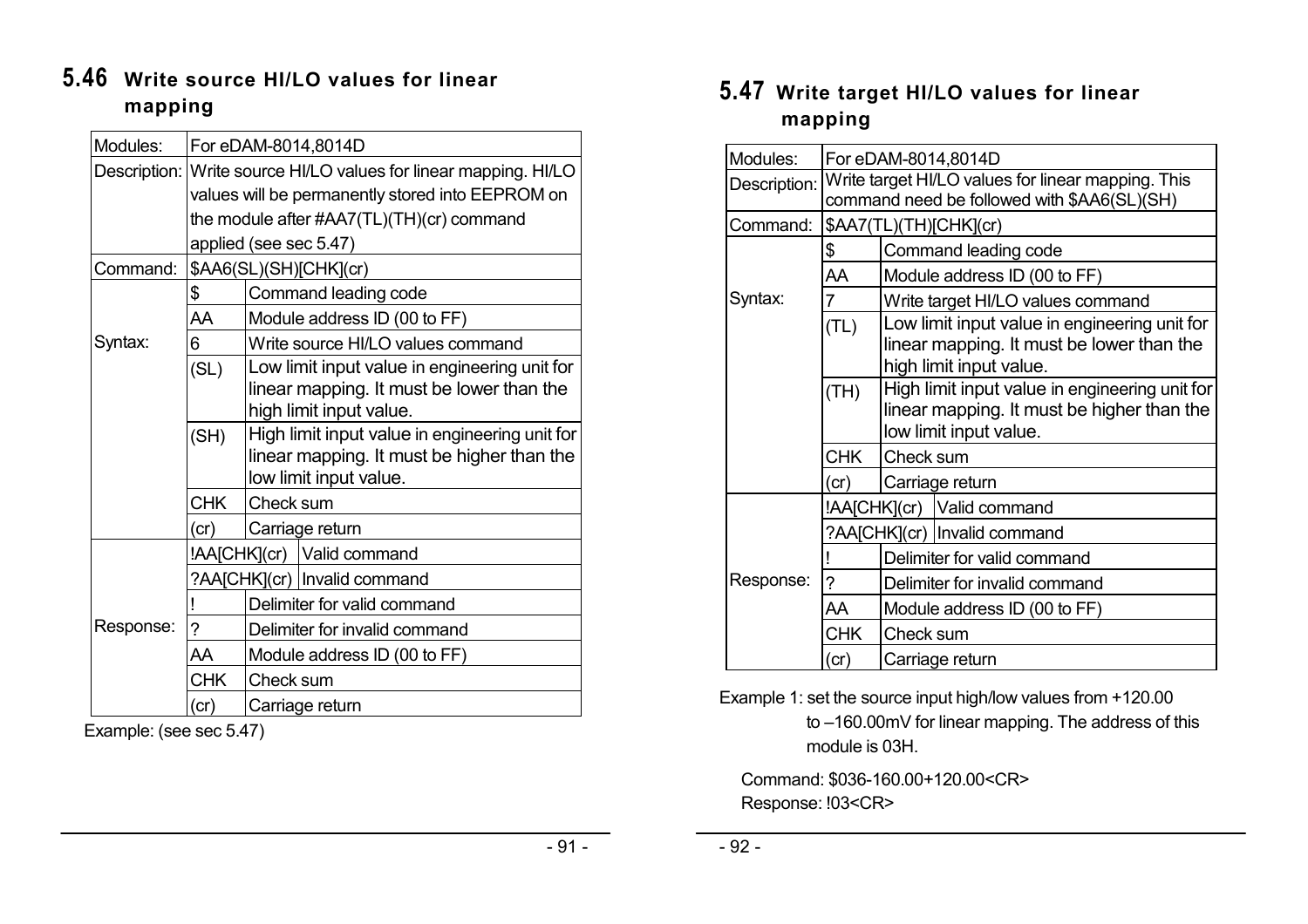Example 2: set the target input high/low values from +120.00 to –160.00 for linear mapping. The address of this module is 03H.

Command: \$037-160.00+120.00<CR> Response: !03<CR>

### Note:

The source HI/LO values and target HI/LO values will be stored into EEPROM on the module after "*Write target HI/LO values for linear mapping*" command applied

# **5.48 Enable/disable linear mapping**

| Modules:  | For eDAM-8014,8014D                                                |                                           |                                |  |  |  |
|-----------|--------------------------------------------------------------------|-------------------------------------------|--------------------------------|--|--|--|
|           | Description: Enable or disable the linear mapping function for the |                                           |                                |  |  |  |
|           | module.                                                            |                                           |                                |  |  |  |
| Command:  | \$AAAS[CHK](cr)                                                    |                                           |                                |  |  |  |
|           | \$                                                                 | Command leading code                      |                                |  |  |  |
|           | AA                                                                 | Module address ID (00 to FF)              |                                |  |  |  |
| Syntax:   | А                                                                  | Enable/disable the linear mapping command |                                |  |  |  |
|           | S                                                                  | 1: means enable.                          |                                |  |  |  |
|           |                                                                    | 0: means disable.                         |                                |  |  |  |
|           | <b>CHK</b>                                                         | Check sum                                 |                                |  |  |  |
|           | (cr)                                                               | Carriage return                           |                                |  |  |  |
|           |                                                                    |                                           | !AA[CHK](cr)   Valid command   |  |  |  |
|           |                                                                    |                                           | ?AA[CHK](cr)   Invalid command |  |  |  |
|           |                                                                    | Delimiter for valid command               |                                |  |  |  |
|           | ?                                                                  | Delimiter for invalid command             |                                |  |  |  |
| Response: | <b>AA</b>                                                          | Module address ID (00 to FF)              |                                |  |  |  |
|           | <b>CHK</b>                                                         | Check sum                                 |                                |  |  |  |
|           | (cr)                                                               | Carriage return                           |                                |  |  |  |

Example 1: set the linear mapping function enable, the address of this module is 03H.

Command: \$03A1<CR> Response: !03<CR>

(refer to Appendix B)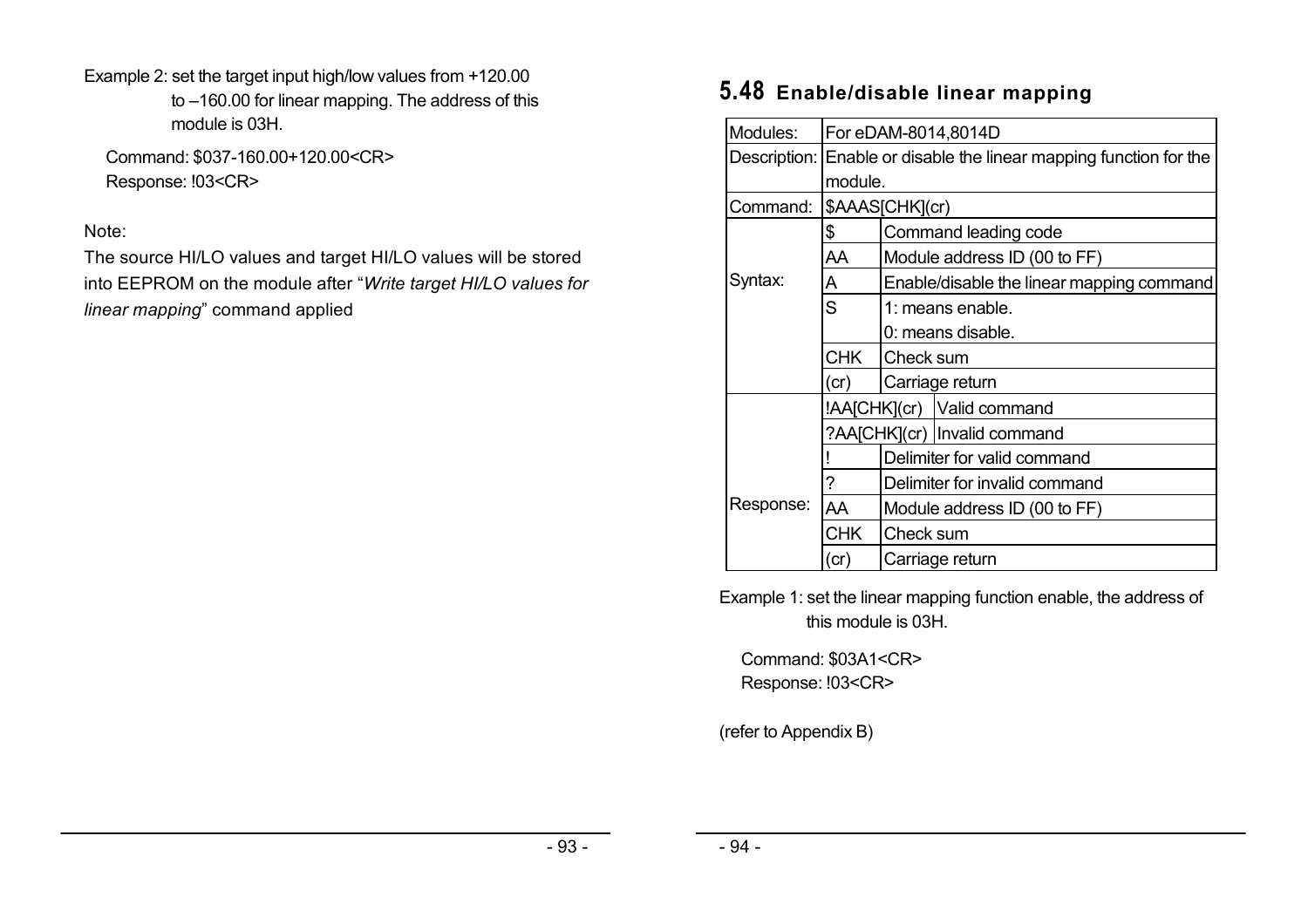# **5.49 Read linear mapping status**

| Modules:  | For eDAM-8014,8014D                                               |                               |                                |  |  |  |  |
|-----------|-------------------------------------------------------------------|-------------------------------|--------------------------------|--|--|--|--|
|           | Description: Read enable or disable the linear mapping status for |                               |                                |  |  |  |  |
|           | the module.                                                       |                               |                                |  |  |  |  |
| Command:  | \$AAA[CHK](cr)                                                    |                               |                                |  |  |  |  |
|           | \$                                                                | Command leading code          |                                |  |  |  |  |
|           | AA                                                                | Module address ID (00 to FF)  |                                |  |  |  |  |
| Syntax:   | А                                                                 | Read linear mapping status    |                                |  |  |  |  |
|           | CHK I                                                             | Check sum                     |                                |  |  |  |  |
|           | (cr)                                                              | Carriage return               |                                |  |  |  |  |
|           | !AAS[CHK](cr)   Valid command                                     |                               |                                |  |  |  |  |
|           |                                                                   |                               | ?AA[CHK](cr)   Invalid command |  |  |  |  |
|           |                                                                   | Delimiter for valid command   |                                |  |  |  |  |
|           | ?                                                                 | Delimiter for invalid command |                                |  |  |  |  |
| Response: | AA                                                                | Module address ID (00 to FF)  |                                |  |  |  |  |
|           | S                                                                 | 1: means enable.              |                                |  |  |  |  |
|           |                                                                   | 0: means disable.             |                                |  |  |  |  |
|           | <b>CHK</b>                                                        | Check sum                     |                                |  |  |  |  |
|           | (cr                                                               | Carriage return               |                                |  |  |  |  |

Example 1: Read linear mapping function enable, the address of this module is 03H.

Command: \$03A<CR> Response: !030<CR> the linear mapping function is disable,

(refer to Appendix B)

# **Chapter 6 Data Format and Input range**

# **6.1 Data Format of Analog Input Modules**

There are three types of data format used in analog input modules.

- 1. Engineering units.
- 2. Percent of FSR (Full Scale Range).
- 3. Two's complements hexadecimal.
- **6.1.1** Engineering Units
	- Example 1: Input Range is ±5 V Input is -1.37 Volts engineering units: **-1.3700**<CR>

Example 2: Input Range is ±10 V Input is +3.653 Volts engineering units: **+03.653**<CR>

- **6.1.2** Percent of FSR (Full Scale Range)
	- Example 1: Input Range is ±5 V Input is +1 Volts % of FSR: +020.00<CR>  $(+ (20/100) \times 5 V) = +1 V$

Example 2: Input Range is ±10 V Input is +4 Volts % of FSR: +040.00<CR>  $(+ (40/100) \times 10 \text{ V}) = +4 \text{ V}$ 

### **6.1.3** Two's Complement Hexadecimal

Example 1: Input Range is ±5 V Input is +1 Volts Two's complement hexadecimal: 1999<CR>  $((1/5) \times 32768) = 6553.6 = 1999H$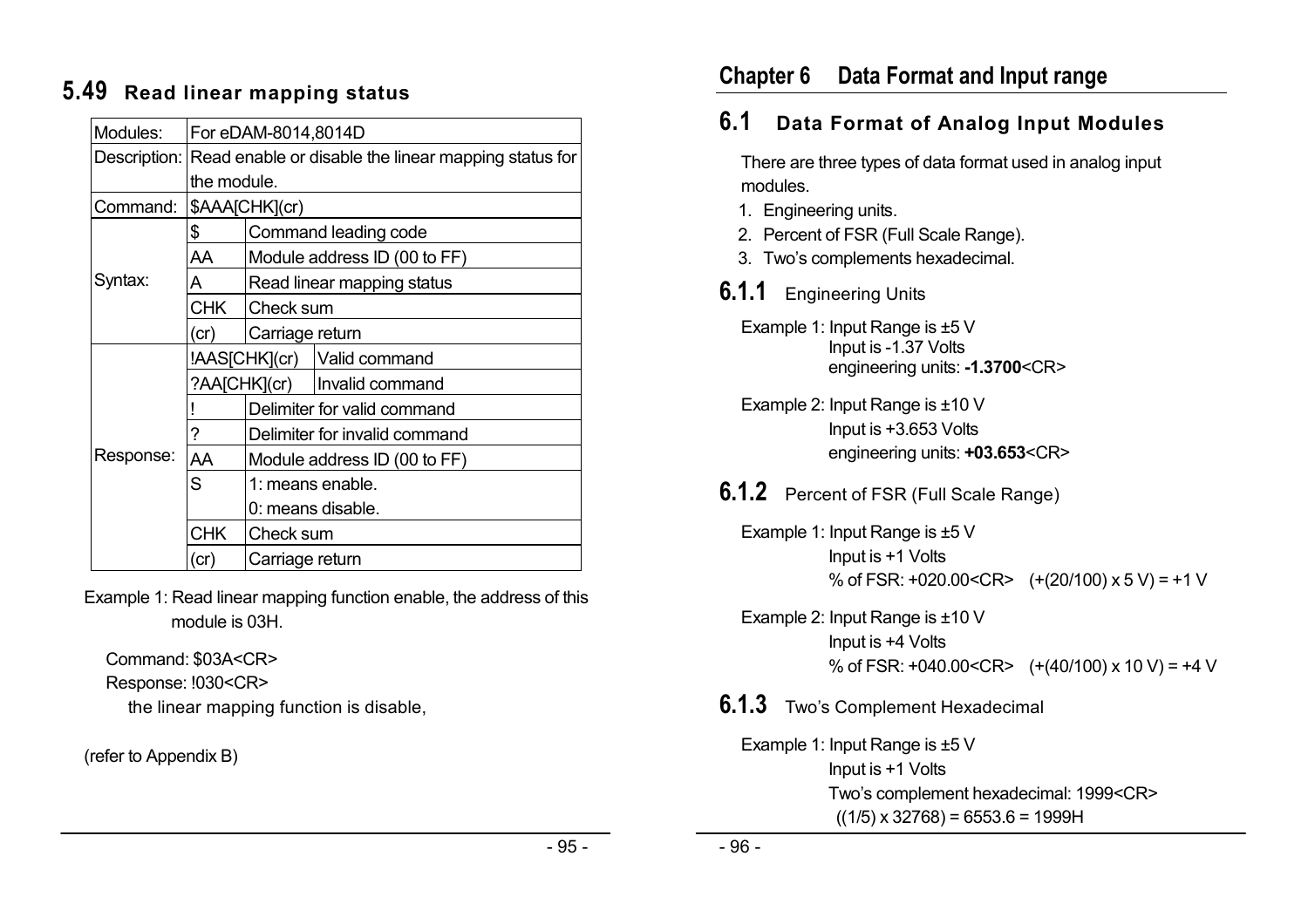Example 2: Input Range is ±5 V Input is -2 Volts Two's complement hexadecimal: CD27<CR>  $((-2/5) \times 32768) = -13107.2 = CD27H$ 

Example 3: Input Range is ±10 V

Input is +4 Volt Two's complement hexadecimal: 3333<CR>  $((4/10) \times 32768) = 13107.2 = 3333H$ 

# **Chapter 7 Calibration**

# **7.1 Calibration for 8012/D,8014/D,8017**

The offset calibration is used to calibrate output offset when the input voltage is 0V

The span calibration is used to calibrate the full scale output when the input is full scale voltage

- Calibration procedures
	- 1. Apply zero voltage to channel 0 of analog module (refer to sec 2.6)
	- 2. Issues configuration command with type=08 (refer to sec 5.7)
	- 3. Issues enable calibration command
	- 4. Issues zero offset calibration command five times
	- 5. Apply span voltage to channel 0 of analog module
	- 6. Issues span calibration command five times
	- 7. Repeat procedure 1 to procedure 6 two times

| Type code  | 08   | 09    | 0Α    | 0В             | 0 <sup>C</sup>      | 0D               |
|------------|------|-------|-------|----------------|---------------------|------------------|
| Zero input | 0V   | OV    | 0V    | 0 <sub>m</sub> | 0mV                 | 0 <sub>m</sub> A |
| Span input | +10V | $+5V$ | $+1V$ |                | +500mV +150mV +20mA |                  |

Table 7-1: 8012/D,8014/D,8017 Calibration voltages

### **Note:**

While using calibration type 0D to calibrate 8012/D, 8017 module, an external shunt resistor 125 ohms should be connected to channel 0 of module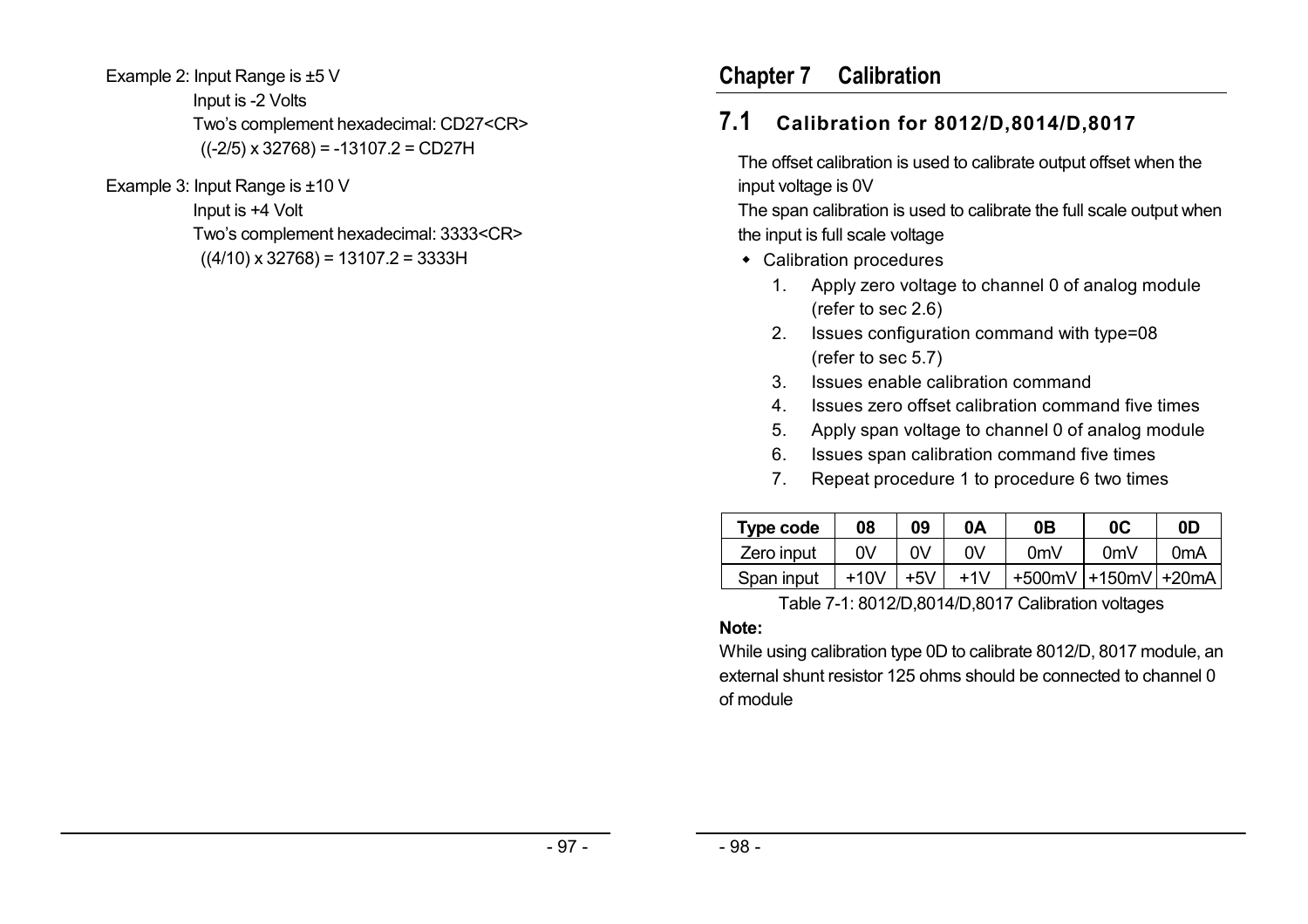# **Appendix A INIT\*pin operation**

The "INIT\*mode" has two purposes, one for reading module current configuration, and another for configuring the module baud rate and checksum

### ■ Reading module current configuration

Each eDAM module has a built-in EEPROM which is used to store the configuration information such as address ID, type, baud rate etc..

If the user unfortunately forget the configuration of the module. User may use a special mode called "INIT\* mode" to resolve the problem

When the module is set to "INIT\*" mode", the default settings are ID=00, baud rate=9600, and checksum=disable

The following steps show you how to enable INIT\* mode and read the current configuration

1. Power off the module

,

■

- 2. Connect the "INIT\*" pin to GND pin
- 3. Power on the module
- 4. Send command \$002<cr> in 9600 baud rate to read the current configuration stored in the EEPROM
- 5. Power off the module again
- 6. Open "INIT\*" pin to force the module to normal mode

#### **Configuring the module baud rate and checksum**

The module should be set to "INIT\* mode", While changing baud rate and/or checksum state by sending "Set module configuration" command ( see section 5.7)

The following steps show you how to enable INIT\* mode and change baud rate and/or checksum state

- 1. Power off the module
- 2. Connect the "INIT\*" pin to GND pin
- 3. Power on the module
- 4. Send command %AANNTTCCFF in 9600 baud rate to set baud rate and/or checksum state (*ID should be set to 00 in "INIT\* mode"*)
- 5. Power off the module again
- 6. Open "INIT\*" pin to force the module to normal mode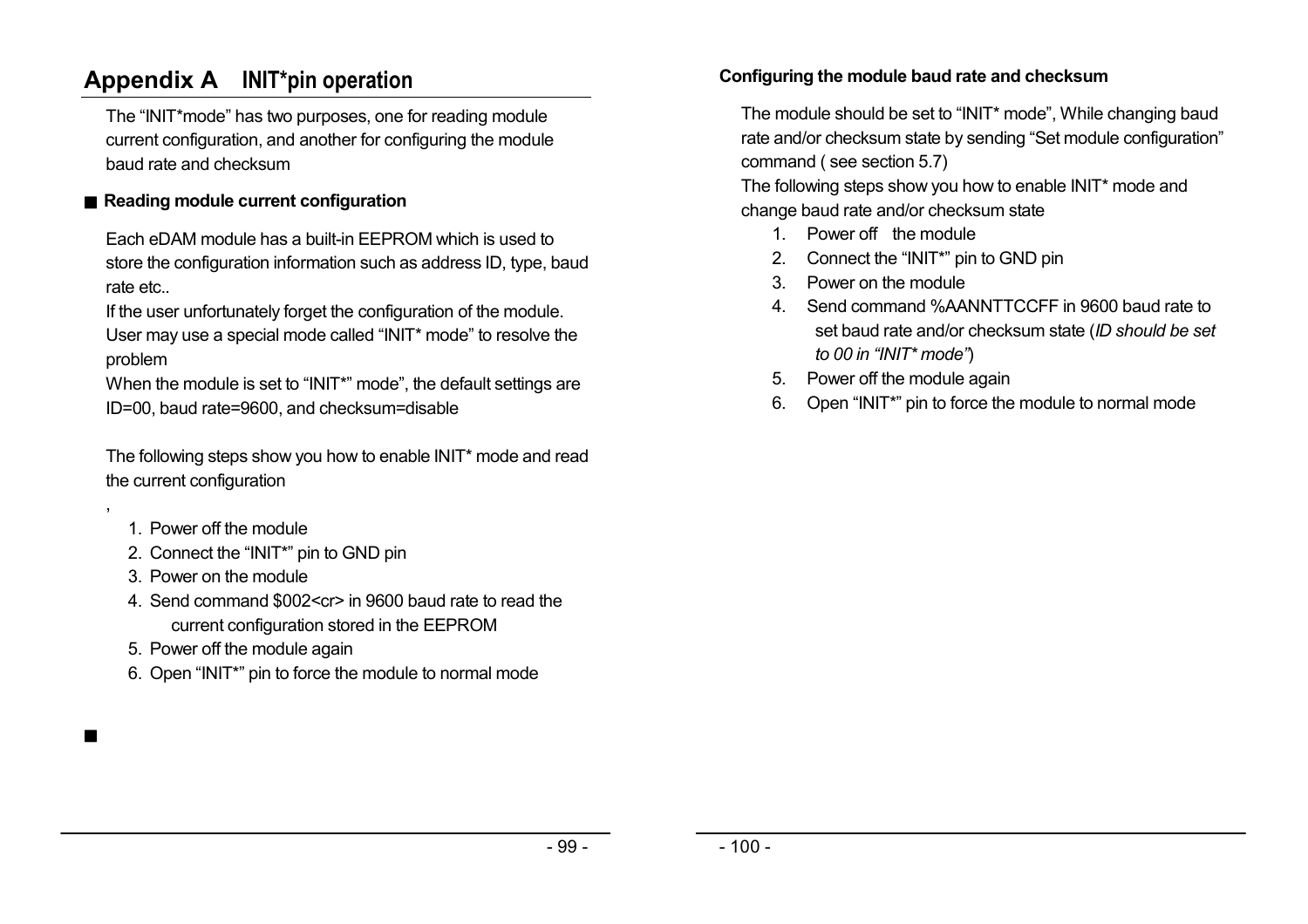# **Appendix B Linear mapping**

The linear mapping function is a mechanism that convert the analog input value into the physical quantity, such as load cell, pressure, water level etc.

The formula of linear mapping is

$$
\text{Output value} = \frac{(V_{in} - V_{SL})}{(V_{SH} - V_{SL})} \times (V_{TH} - V_{TL}) + V_{TL}
$$

Where

- Vin =analog input value
- VSL =Source low value for linear mapping
- VSH =Source high value for linear mapping
- VTL =Target low value for linear mapping
- VTH =Target high value for linear mapping

Assume a load cell has voltage output range from 5mV to 80mV which relates to 0Kg to 50Kg in physical quantity

- 1. Set 8014D to have ±150 mV range by using command %AANNTTCCFF(cr) (see sec 5.7)
- 2. Set source low value(VsL=+005.00) and source high value(VSH=+080.00) by using command \$AA6(SL)(SH)(cr) (see sec 5.46) (\$AA6+005.00+080.00(cr))
- 3. Set target low value( $VTL=+000.00$ ) and target high value(VTH=+050.00) by using command \$AA7(TL)(TH)(cr) see sec 5.47) (\$AA7+000.00+050.00(cr))
- 4. Enable linear mapping function by using \$AAA1(cr) (see sec 5.48)
- 5. The output data to host will be ranged from 00Kg to 50Kg

# **Appendix C About high/low alarm**

The modules equipped with high/low alarm function will output a signal to outside world to indicate the input data has been over or under the alarm margin

The DO0 and DO1 are both used to output alarm signal when alarm function is enabled. The DO0 is low alarm indicator, and the DO1 is high alarm indicator (DO0 and DO1 can't be controlled by digital output commands when alarm function enabled)

When analog input value over high alarm value, the DO1 is ON else is OFF

When analog input value under low alarm value, the DO0 is ON else is OFF

The analog input value is compared to high alarm value and low alarm value. There are two types:

- 1. **Momentary alarm:** Alarm signal automatically cleared while the analog input data is not over/under the alarm values
- 2. **Latch alarm:** Alarm signal is always activated until the user send alarm clear command